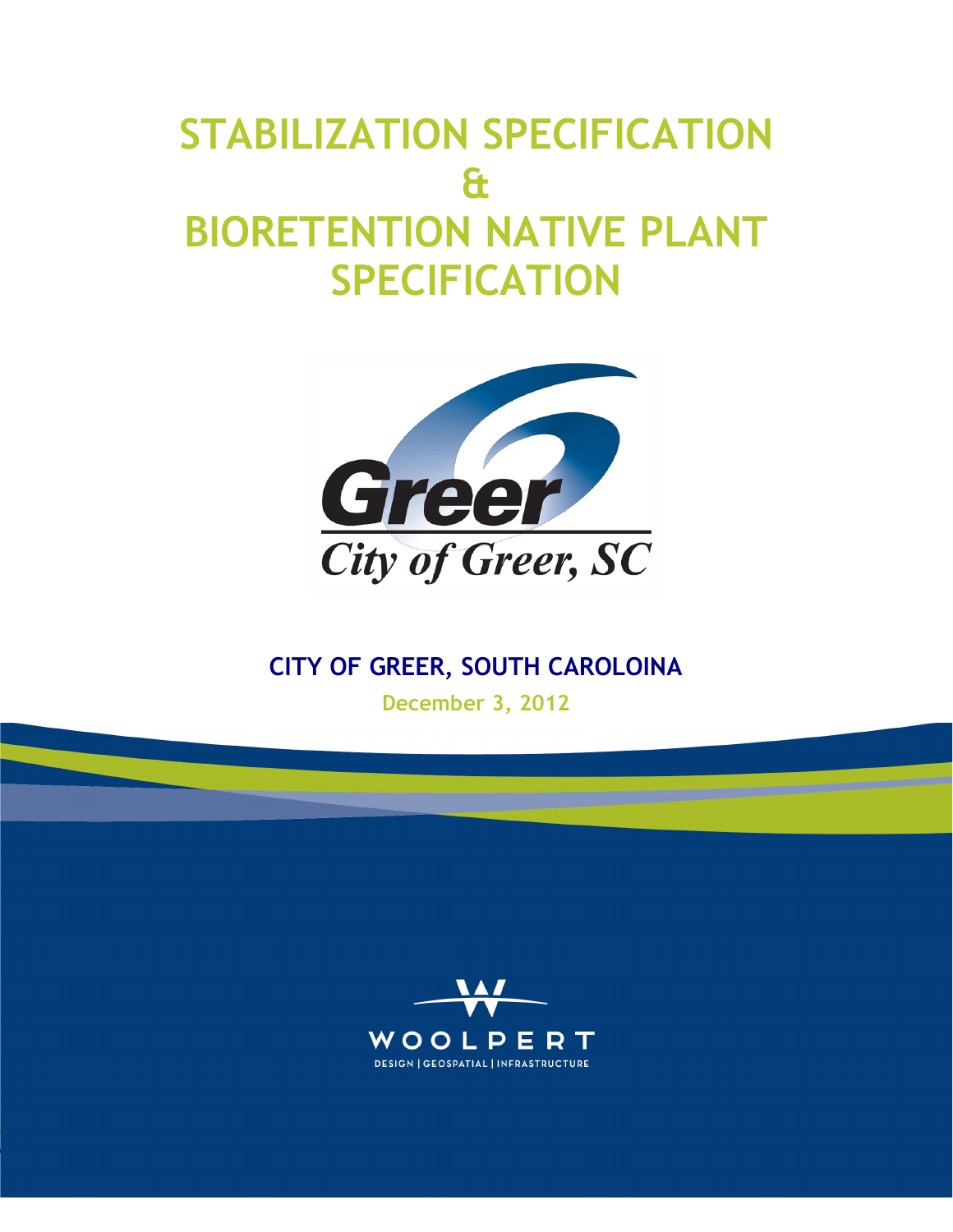# **Table of Contents**

| 2.3.1 Non Slope Areas (areas flatter than a 4H:1V / areas with a grade less than 25%) 5 |  |
|-----------------------------------------------------------------------------------------|--|
|                                                                                         |  |
| 2.3.3 Road Medians / Shoulders and Non Slope Utility Applications 6                     |  |
|                                                                                         |  |
|                                                                                         |  |
|                                                                                         |  |
|                                                                                         |  |
|                                                                                         |  |
|                                                                                         |  |
|                                                                                         |  |
|                                                                                         |  |
|                                                                                         |  |
|                                                                                         |  |
|                                                                                         |  |
|                                                                                         |  |
|                                                                                         |  |
|                                                                                         |  |
|                                                                                         |  |
|                                                                                         |  |
|                                                                                         |  |
|                                                                                         |  |
|                                                                                         |  |
|                                                                                         |  |
|                                                                                         |  |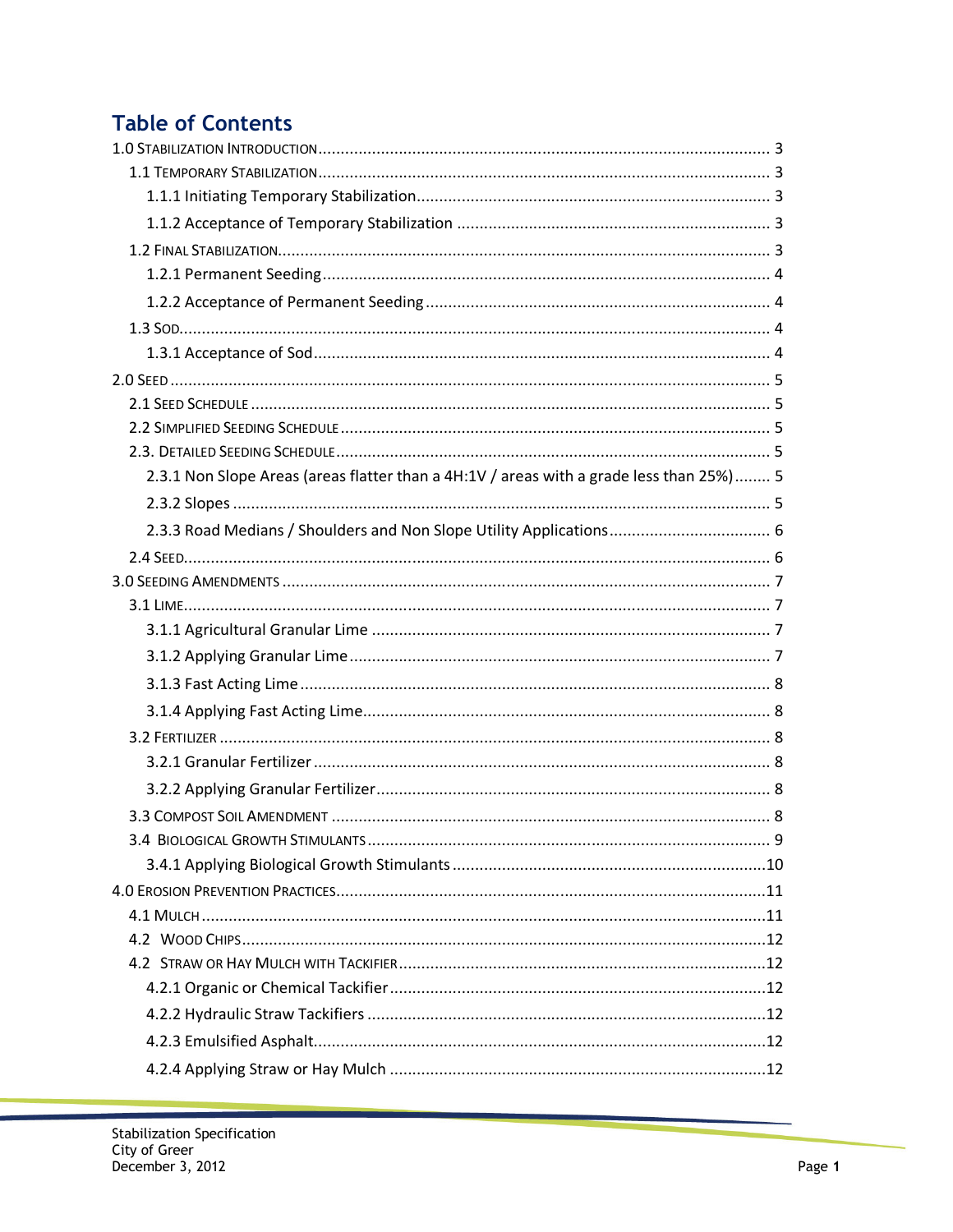| 4.5 TEMPORARY EROSION CONTROL BLANKET (ECB) AND TURF REINFORCEMENT MATTING (TRM)14 |  |
|------------------------------------------------------------------------------------|--|
|                                                                                    |  |
|                                                                                    |  |
|                                                                                    |  |
|                                                                                    |  |
|                                                                                    |  |
|                                                                                    |  |
|                                                                                    |  |
|                                                                                    |  |
|                                                                                    |  |
|                                                                                    |  |
|                                                                                    |  |
|                                                                                    |  |
|                                                                                    |  |
|                                                                                    |  |
|                                                                                    |  |
|                                                                                    |  |
|                                                                                    |  |
|                                                                                    |  |
|                                                                                    |  |
|                                                                                    |  |
|                                                                                    |  |
| 8.0                                                                                |  |
|                                                                                    |  |
|                                                                                    |  |
|                                                                                    |  |
|                                                                                    |  |
|                                                                                    |  |
|                                                                                    |  |
|                                                                                    |  |
|                                                                                    |  |
|                                                                                    |  |
|                                                                                    |  |
|                                                                                    |  |
|                                                                                    |  |
|                                                                                    |  |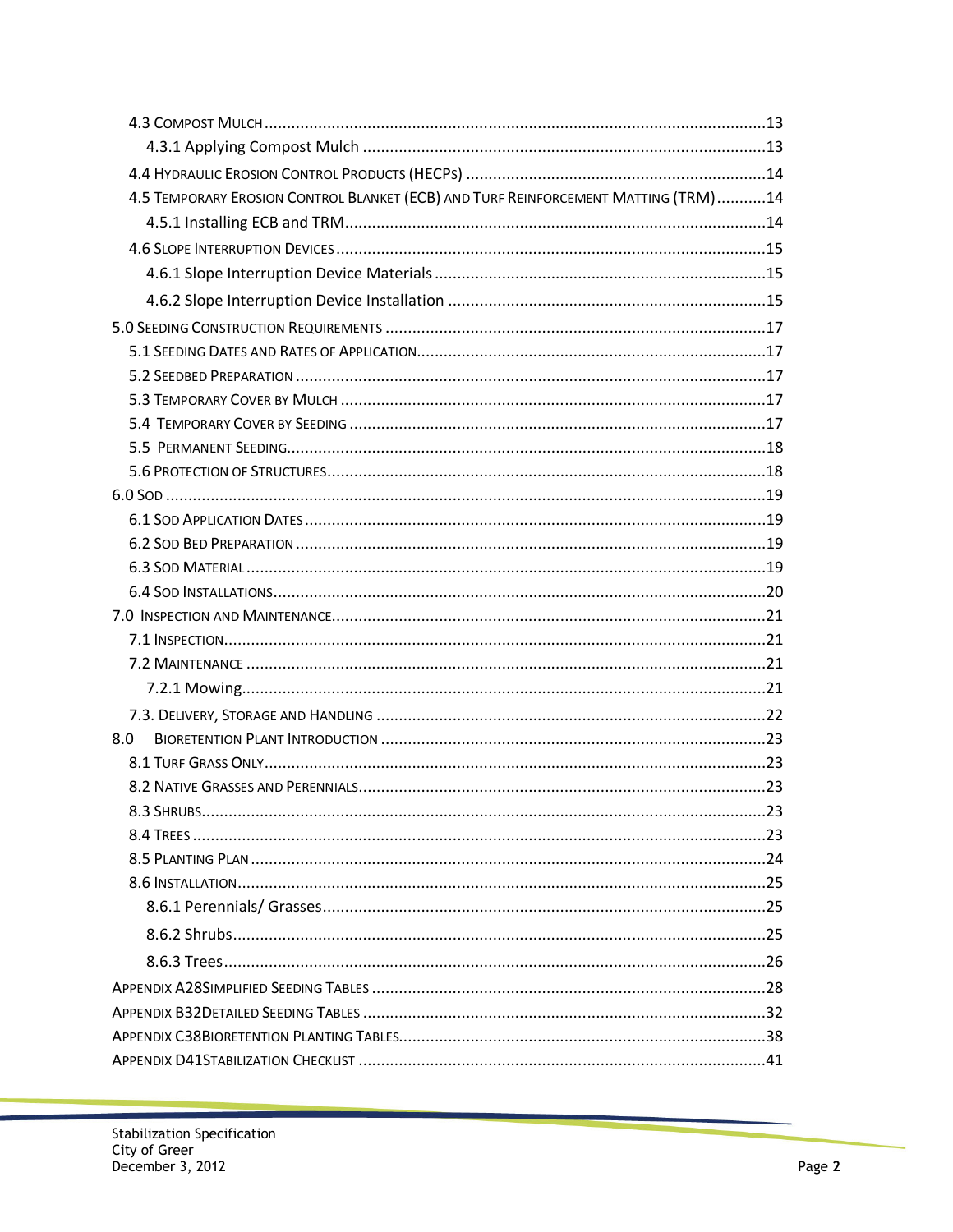# **CITY OF GREER STABILIZATION SPECIFICATION**

## **1.0 STABILIZATION INTRODUCTION**

This *Stabilization Specification* is developed to improve the success of seeding/stabilization efforts in the Upstate of South Carolina. It includes appropriate seed mixes and application rates for different seeding locations/applications and the appropriate planting dates. Following the recommendations of this *Specification* should reduce the number of times a site has to be re-seeded and the time it takes to achieve acceptable temporary and permanent stabilization. This *Specification* also includes recommendations for proper lime, fertilizer, biological growth stimulant, and soil amendment use to achieve site stabilization.

#### **1.1 TEMPORARY STABILIZATION**

Temporary Stabilization is defined as a condition where exposed soils or disturbed areas are provided a temporary vegetative and/or non-vegetative protective cover to prevent erosion and sediment loss. Temporary stabilization may include temporary seeding, geotextiles, mulches, and other techniques to reduce or eliminate erosion until either final stabilization can be achieved or until further construction activities take place to re-disturb this area.

#### 1.1.1 Initiating Temporary Stabilization

Initiate temporary stabilization by mulch or temporary stabilization by seeding within 7 calendar days where land disturbing activities have temporarily ceased on the Project and will not resume for a period exceeding 14 calendar days. Where land disturbing activities on a portion of the Project are temporarily ceased, and the land disturbing activities are resumed within 14 days, temporary stabilization measures are not required to be initiated on that portion of the Project.

Temporary stabilization by seeding is required if the Project will not be worked for a period longer than 60 days.

Initiate temporary stabilization measures as soon as practicable for areas where initiating temporary stabilization measures within 7 days is infeasible (e.g., where snow cover, frozen ground, or drought conditions preclude stabilization).

Do not use temporary stabilization by seeding when the ground is frozen and/or when the 10-day forecasted low temperature remains below 35 degrees Fahrenheit.

#### 1.1.2 Acceptance of Temporary Stabilization

Before acceptance of temporary stabilization by the *regulatory agency* and the *Design Engineer or Landscape Architect*, temporary stabilization is required that is sufficient to control erosion for a given area and length of time before the next phase of construction or the establishment of permanent seeding is to commence. A satisfactory stand of temporary stabilization meeting the requirements of this *Specification* is required regardless of the time of the year the work is performed.

#### **1.2 FINAL STABILIZATION**

Final Stabilization is defined that all land-disturbing activities at the construction site have been completed and that on all areas not covered by permanent structures, either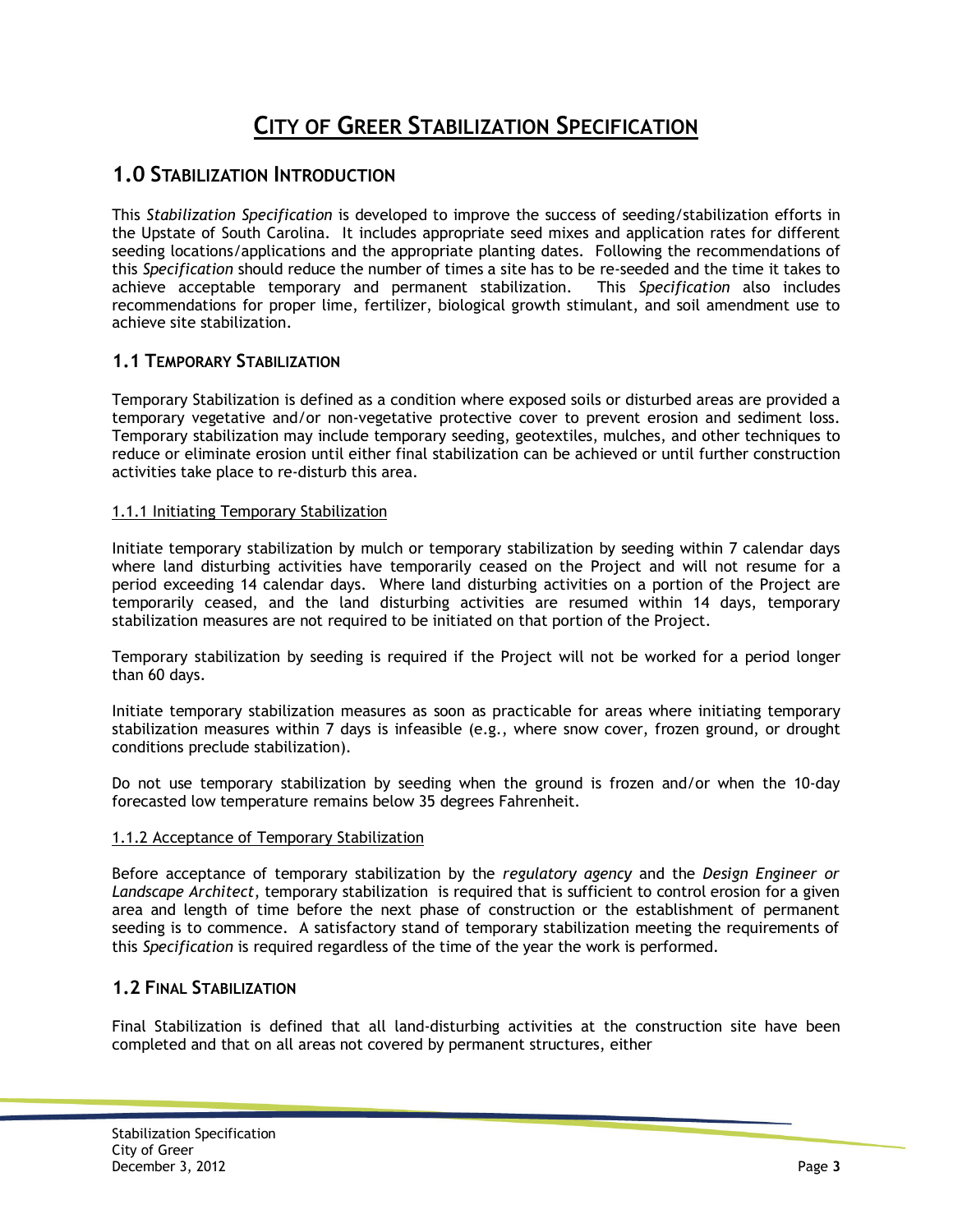- (1) A uniform (e.g., evenly distributed, without large bare areas) permanent vegetative cover with a density of 70 percent has been established, or
- (2) Equivalent permanent stabilization measures (such as the use of landscaping mulch, riprap, pavement, and gravel) have been implemented to provide effective cover for exposed portions of the construction site not stabilized with permanent vegetation.

Final stabilization by vegetation must be achieved with permanent perennial vegetation prior to issuing the Notice of Termination (NOT).

#### 1.2.1 Permanent Seeding

Initiate permanent seeding within 7 calendar days where land disturbing activities have permanently ceased on the Project. Where land disturbing activities are resumed within 14 days, stabilization measures are not required to be initiated on that portion of the Project. Initiate permanent seeding measures as soon as practicable for areas where initiating permanent seeding measures within 7 days is infeasible (e.g., where snow cover, frozen ground, or drought conditions preclude stabilization).

When performing permanent seeding for permanent detention ponds, ensure that the detention pond is cleaned of any deposited sediment and graded to the required permanent detention basin configuration. Ensure the seedbed for the permanent seeding is established in accordance with this *Specification.* 

#### 1.2.2 Acceptance of Permanent Seeding

Before acceptance of permanent seeding by the *regulatory agency* and the *Design Engineer or Landscape Architect*, a uniform permanent perennial vegetative cover with a density of 70% of each square yard of the seeded area is required. A well-developed root system must be established to sufficiently survive dry periods and winter weather and be capable of reestablishment in the spring.

#### **1.3 SOD**

Initiate Sod applications within 7 calendar days where land disturbing activities have permanently ceased on the Project. Initiate Sod applications measures as soon as practicable for areas where initiating Sod applications within 7 days is infeasible (e.g., where snow cover, frozen ground, or drought conditions preclude stabilization). Use Sod on slopes less than 2H:1V.

#### 1.3.1 Acceptance of Sod

The *Design Engineer or Landscape Architect* will inspect Sod applications for acceptance. Acceptance is contingent on establishing a satisfactory stand of perennial grass. Sod application areas are acceptable when all requirements including maintenance are met and a healthy, evenly colored, viable stand of grass is established. A satisfactory stand of grass must have a root system that is sufficient to survive dry periods and winter weather and is capable of re-establishing in the spring.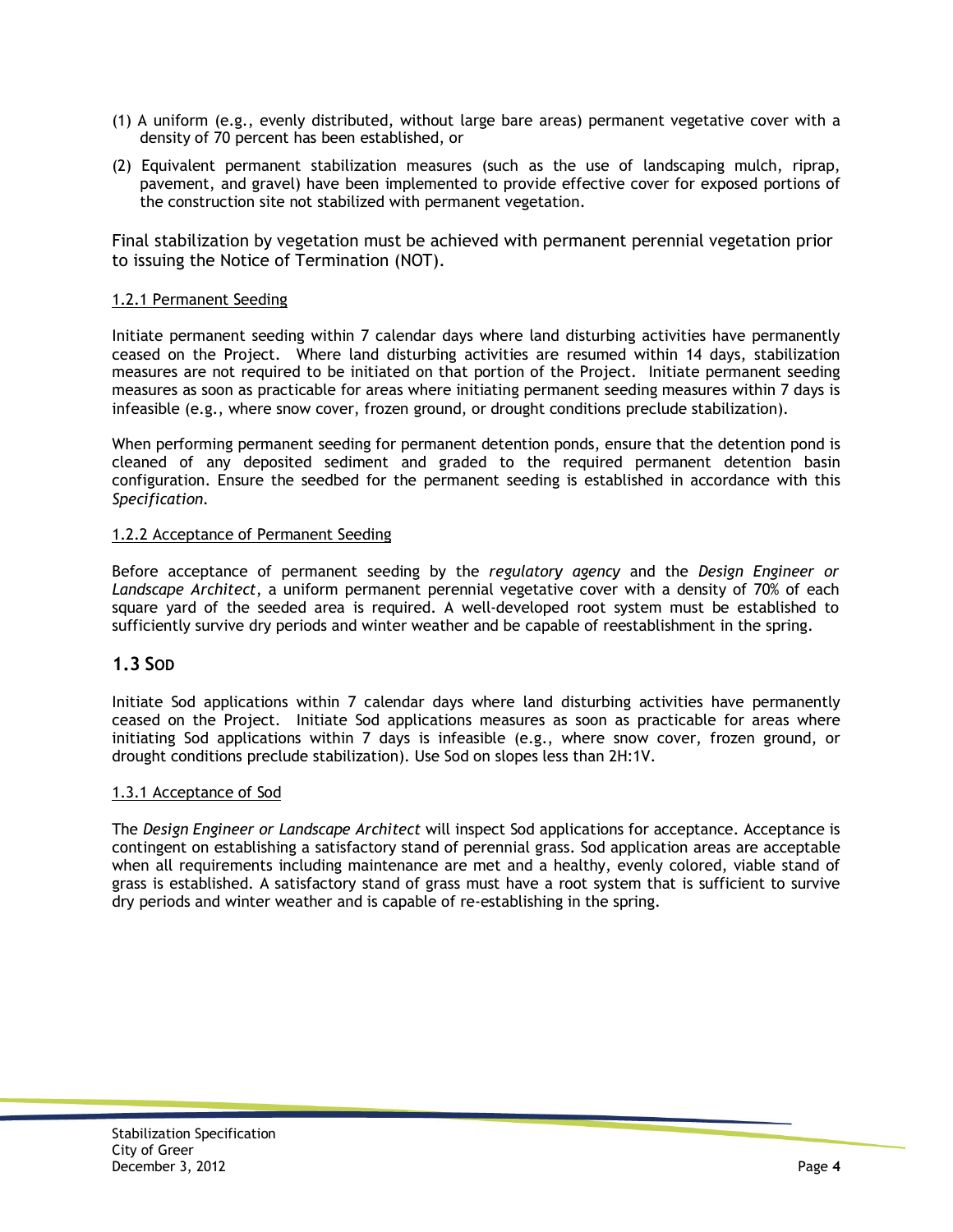# **2.0 SEED**

#### **2.1 SEED SCHEDULE**

The *Design Engineer or Landscape Architect* will select a seeding plan utilizing the seeding schedules included in Appendix A or B for all temporary cover by seeding and permanent seeding applications.

#### **2.2 SIMPLIFIED SEEDING SCHEDULE**

The *Design Engineer or Landscape Architect* will use the exact Simplified Seeding Schedule as listed in Appendix A for the specific seeding application/location and applicable planting date. Non Slope Areas are defined as areas flatter than a 4H:1V or areas with a grade less than 25%.

#### **2.3. DETAILED SEEDING SCHEDULE**

The *Design Engineer or Landscape Architect* will use the Detailed Seeding Schedule as listed in Appendix B for the specific seeding application/location and applicable planting date.

#### 2.3.1 Non Slope Areas (areas flatter than a 4H:1V / areas with a grade less than 25%)

In accordance with Appendix B, specify a minimum of two (2) perennial seed types for all permanent seeding for Non Slope Areas based on the specific application and the availability of the seed. minimum of one (1) of the seed types specified must be a turf-type species. When specifying two (2) perennial seed types, specify the primary turf type species at the recommended rate shown and the additional perennial seed may be specified at a rate less than the recommended rate shown.

The *Design Engineer or Landscape Architect* must also specify a minimum of one (1) acceptable annual nurse crop species, or a mix of two (2) or more annual nurse crops species with one species specified at a minimum Nurse Crop rate of approximately 75% of the recommended rate shown and the other species specified at a Nurse Crop rate that does not exceed approximately 50% of the recommended rate shown.

In accordance with Appendix B, specify a minimum of one (1) annual seed type for all temporary cover by seeding for Non Slope Areas based on the specific application and the availability of the seed. Specify the annual seed type at the Temporary Cover rate shown.

#### 2.3.2 Slopes

In accordance with Appendix B, specify a minimum of three (3) perennial seed types for all permanent seeding for Slope Areas based on the specific application and the availability of the seed. A minimum of one (1) of the seed types specified must be a turf-type species. When utilizing three (3) perennial seed types, specify the primary turf type species at the recommended rate shown and specify the additional perennial seeds at a rate less than the recommended rate shown.

The *Design Engineer or Landscape Architect* must also specify a minimum of one (1) acceptable annual nurse crop species, or a mix of two (2) or more annual nurse crops species with one species specified at a minimum rate of approximately 75% of the recommended rate shown and the other species specified at a rate that does not exceed approximately 50% of the recommended rate shown.

In accordance with Appendix B, specify a minimum of two (2) annual seed type for all temporary cover by seeding for Slope Areas based on the specific application and the availability of the seed.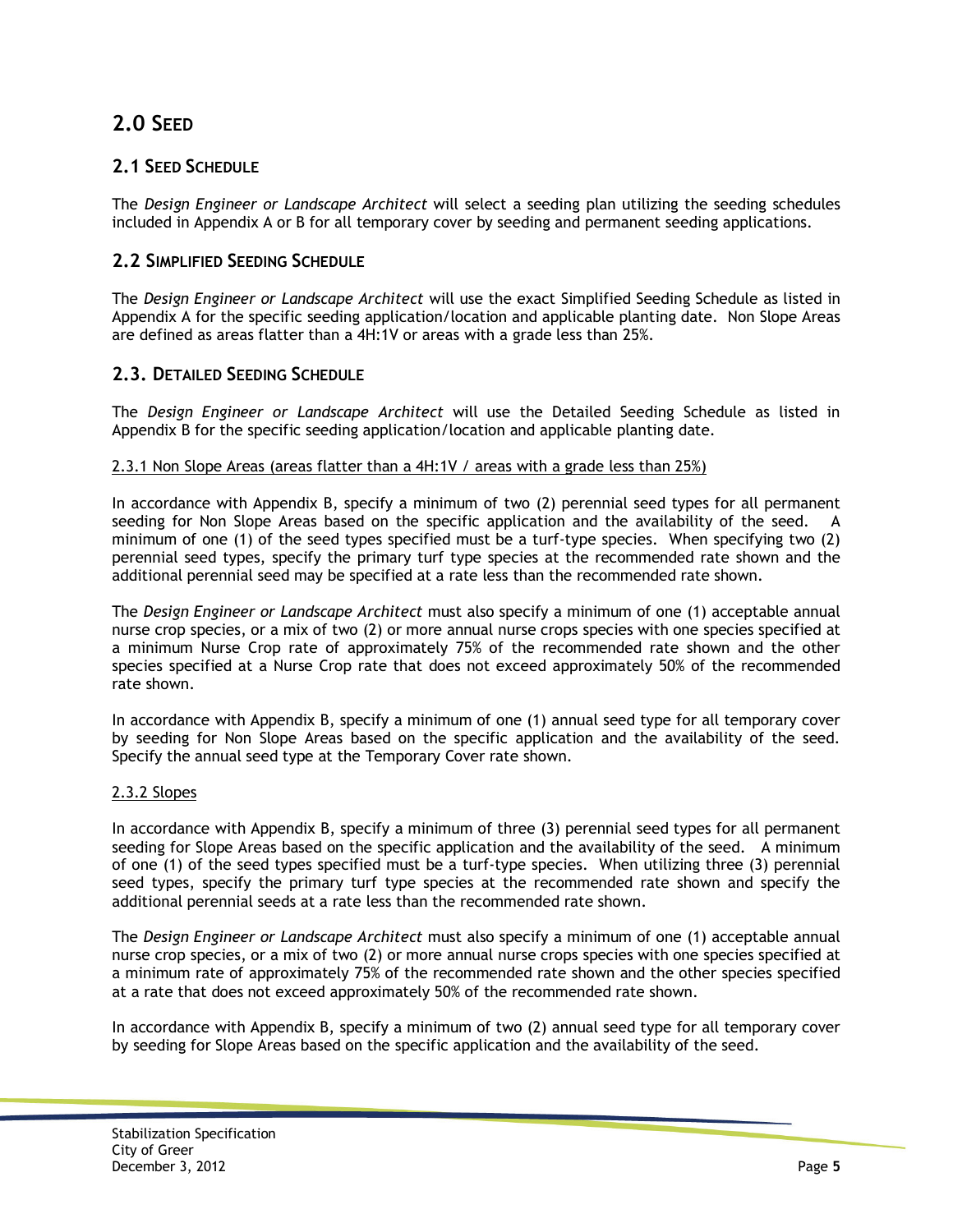#### 2.3.3 Road Medians / Shoulders and Non Slope Utility Applications

In accordance with Appendix B, specify a minimum of one (1) perennial turf-type species and one (1) acceptable annual nurse crop species for road medians, road shoulders and Non Slope Utility applications. If a mix of two (2) or more annual nurse crops species is selected, specify one species at a minimum rate of approximately 75% of the recommended rate shown and specify the other species at a rate that does not exceed approximately 50% of the recommended rate shown.

#### **2.4 SEED**

Use seed that conforms to all state laws and all requirements and regulations of the South Carolina Department of Agriculture (SCDA). Seeds containing species designated by the State Crop Pest Commission as a plant pest (i.e., noxious weeds) are not permitted. Use seed that is individually packaged or bagged and tagged. Each tag must clearly state:

- Net weight
- Botanical name
- Common name
- Variety
- Grower name
- Grower lot number
- Percent purity
- Percent germination
- Percent other crop seed
- Percent inert matter
- Percent weed seed (if weed seed is present, provide a list of species by botanical name)
- Origin

When mixtures of different types of seed are called for in the seeding schedule, pre-blended mixtures that are individually packaged or bagged and tagged with the tag specifying the botanical and common name of each species contained in the blend, and the percentages of each species are preferred.

When pre-blended seed mixtures are not used, each species is weighed and mixed in the proper proportions on-site in the presence of the *Design Engineer or Landscape Architect* to verify the application.

When purchasing seed, it is important to observe the expiration date to avoid buying more than can be used before seed expiration.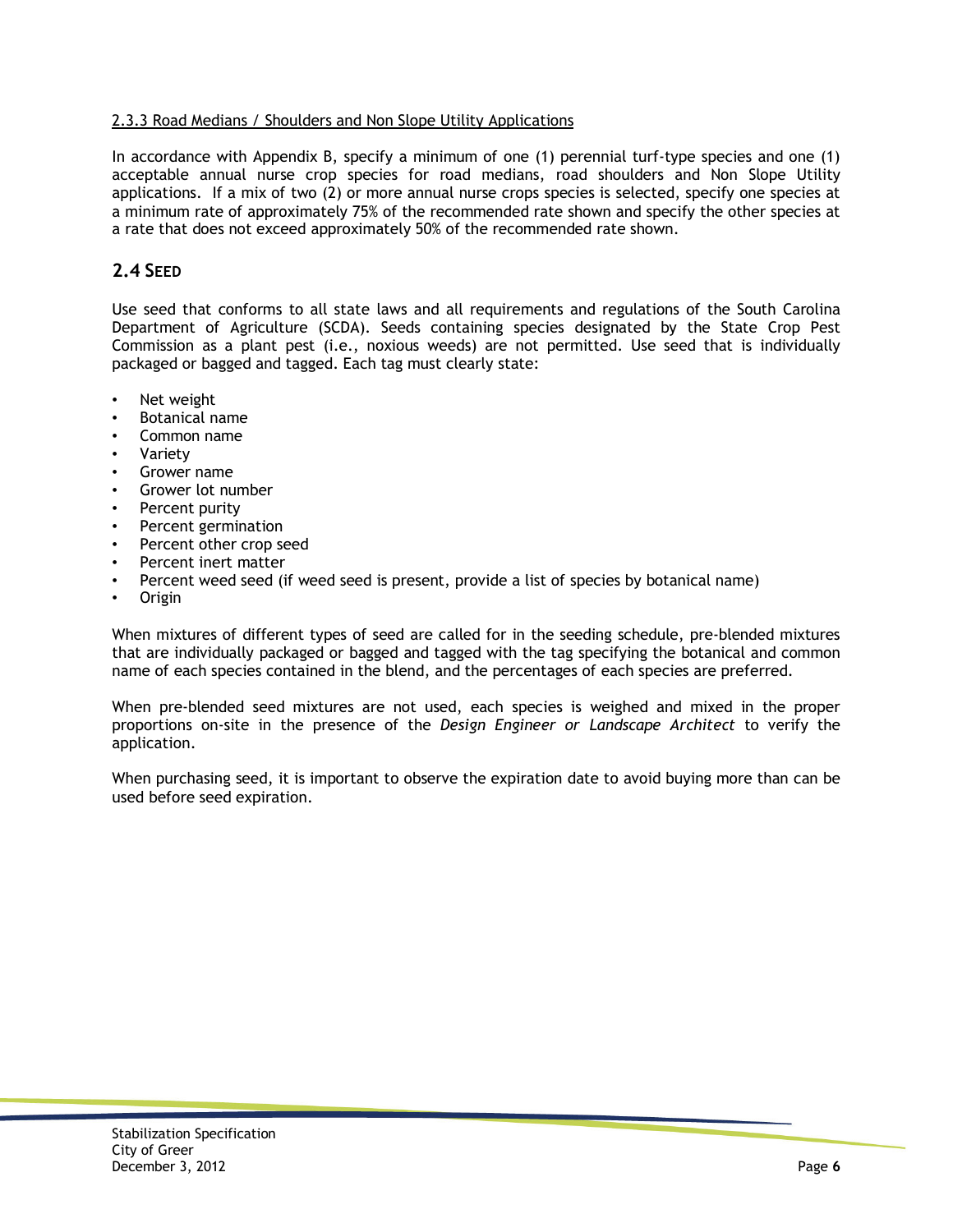## **3.0 SEEDING AMENDMENTS**

The soil pH value is a measure of soil acidity or alkalinity. Soil pH directly affects nutrient availability to the grass. The pH scale ranges from 0 to 14, with 7 as neutral. Numbers less than 7 indicate acidity while numbers greater than 7 indicate alkalinity.

The soil pH value directly affects nutrient availability to grasses and grass tends to grow best in slightly acidic soils (pH 5.8 to 6.5). Soil pH values above or below this range may result in less vigorous growth and nutrient deficiencies.

Nutrients for healthy grass growth are divided into three categories: primary, secondary and micronutrients. Nitrogen (N), phosphorus (P) and potassium (K) are primary nutrients which are needed in fairly large quantities compared to the other plant nutrients. Calcium (Ca), magnesium (Mg) and sulfur (S) are secondary nutrients which are required by the plant in lesser quantities but are no less essential for good plant growth than the primary nutrients. Zinc (Zn) and manganese (Mn) are micronutrients, which are required by the plant in very small amounts. Most secondary and micronutrient deficiencies are easily corrected by keeping the soil at the optimum pH value.

The major impact that extremes in pH have on plant growth is related to the availability of plant nutrients or the soil concentration of plant-toxic minerals. In highly acid soils, aluminum and manganese can become more available and more toxic to the plant. At low pH values, calcium, phosphorus and magnesium are less available to the plant. At pH values of 6.5 and above, phosphorus and most of the micronutrients become less available.

Reaching and maintaining a proper pH level is the most important step in establishing and maintaining a healthy stand of grass.

#### **3.1 LIME**

#### 3.1.1 Agricultural Granular Lime

Use solid agricultural granular lime for all permanent seeding applications and Sodding applications that is agricultural grade, standard ground limestone. Ensure that each bag has a tag or label, or in the case of bulk sales, a delivery slip showing brand or trade name, calcium carbonate equivalent, percent by weight passing prescribed U. S. Standard Sieves, and other pertinent information to identify lime as being agricultural grade, standard ground limestone.

#### 3.1.2 Applying Granular Lime

A soil analysis is recommended prior to agricultural granular lime applications. The soil analysis determines the need and rate of granular lime application for a given application area.

Following advance seedbed preparation, uniformly spread solid agricultural granular lime over the designated areas. Solid agricultural granular lime may be applied by approved mechanical spreaders or by hydraulic methods as a mixture of lime and seed. Thoroughly mix agricultural granular lime with the soil to a depth of approximately two (2) inches. Mixing is not required when spreading lime with hydraulic methods.

Apply all agricultural granular lime at a rate that is within **±10%** of the weight recommendation of the soil analysis. Do not apply more than 2,500 lbs/acre of agricultural lime in a single application.

Agricultural granular lime is not required for temporary seeding applications unless a soil analysis is requested by the regulatory agency and indicates a pH below 5.0.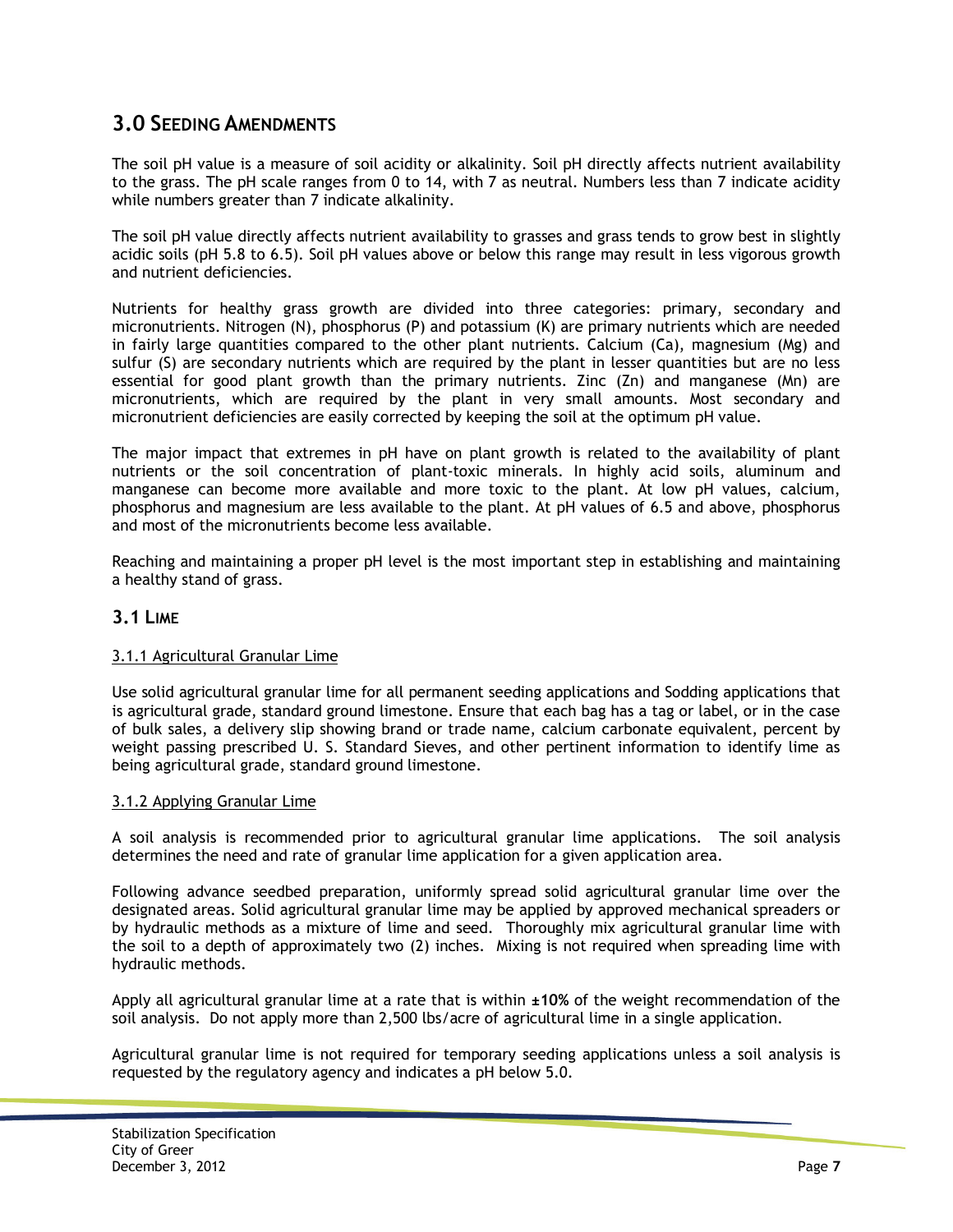#### 3.1.3 Fast Acting Lime

Use fast acting liquid forms and/or dry forms of lime for all temporary seeding and permanent seeding applications that meet all of the requirements of agricultural grade granular lime specified herein, except percent by weight passing U.S. Standard Sieves.

#### 3.1.4 Applying Fast Acting Lime

Fast acting liquid and dry lime provides an immediate pH adjustment. Apply fast acting liquid lime at a rate of 5 gallons per acre or per the manufacturer's recommendations. Apply fast acting dry lime at a rate of 100 pounds per acre or per the manufacturer's recommendations. Fast acting lime may be applied by approved mechanical spreaders or by hydraulic methods as a mixture with the seed.

#### **3.2 FERTILIZER**

#### 3.2.1 Granular Fertilizer

Use granular fertilizer for all permanent seeding applications and all Sodding applications. The proper fertilizer mixture is dependent on the existing soil conditions and it is recommended that a soil analysis be performed if the soil conditions are uncertain in the area of fertilizer application.

In a mixed fertilizer such as 10-10-10, the first number represents the percent of nitrogen required, the second number represents the percent of phosphorus, and the third number represents the percent of water soluble potassium in the fertilizer. **Use fertilizer that incorporates a minimum of 50% water insoluble (slow release) nitrogen. Animal by-product or municipal waste fertilizers are not acceptable under this** *Specification***.** 

Unless a soil analysis is performed to determine otherwise, a good rule of thumb granular fertilizer to apply in the Upstate of South Carolina is 10-10-10. In no case should a 20-20-20 fertilizer be used due to the potential burning of the seedbed.

#### 3.2.2 Applying Granular Fertilizer

Fertilizer may be applied by approved mechanical spreaders or by hydraulic methods as a mixture of fertilizer and seed. When fertilizer is applied with combination seed and fertilizer drills, no further incorporation is necessary. Apply the fertilizer and seed together when hydraulic methods of seeding are used.

Apply all fertilizer at a rate that is within **±10%** of the weight recommendation of the soil analysis. Apply fertilizer that is within **±2** percentage points of the recommendation of the soil analysis.

The required application of nitrogen includes a minimum of 50% water insoluble (slow release) nitrogen under this *Specification*.

#### **3.3 COMPOST SOIL AMENDMENT**

For seedbeds that have little or no topsoil, are highly acidic, or are lacking sufficient nutrients to sustain a health stand of grass, furnish, place, and mix certified weed free compost to a minimum depth of 3 inches into the seedbed in order to ensure a good stand of grass. Provide compost when seedbeds are excessively nutrient deficient to the extent of requiring costly fertilizer additions and or have excessively low pH values (lower than 5.0) based on the results of a soil test. Compost requirements are described in Section 4.3.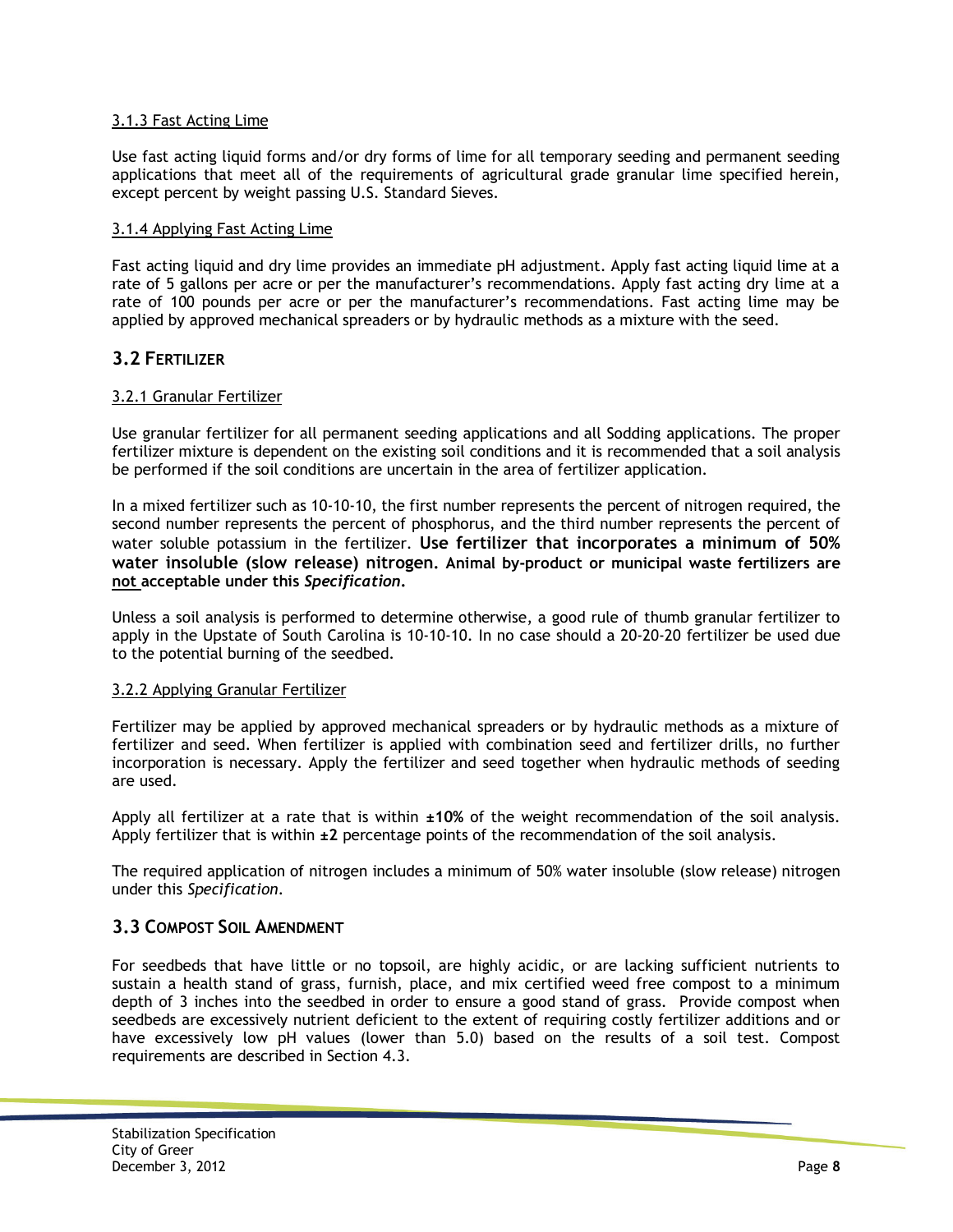#### **3.4 BIOLOGICAL GROWTH STIMULANTS**

Provide biological growth stimulants for all permanent seeding, Sodding, and temporary seeding applications. Use biological growth stimulants that provide an immediate seedbed adjustment to help stimulate seed germination, improve the availability of nutrients to the grass, increase the number and depth of root development, and generate robust plant growth which is more tolerant of changes in environmental conditions.

Use biological growth stimulants that:

- Contain components to improve nutrient and water uptake by the plant,
- Contain plant growth hormones which act as a stimulant to improve vegetative growth and intake of micro nutrients and can reduce damage from disease and insect infestation, and
- Contain components that increases biological activity in the soil to improve stress tolerance/drought resistance, reduces sodium uptake in sandy soils, provides more phosphorus availability, and increases cation exchange capacity resulting in earlier germination and better root establishment.

Provide biological growth stimulants that contain compounds such as:

- Humic acid (humates),
- Humectants,
- Cold water processed seaweed/kelp extract,
- Beneficial microbes,
- Cytokinins,
- Cibberllins,
- Auxins (growth hormones), and
- Endo-mycorrhizae.

**Animal by-products or municipal waste products are not acceptable biological growth stimulants under this** *Specification***.** Liquid fertilizers are not acceptable as biological growth stimulants under this *Specification*.

Provide biological growth stimulants composed of non-toxic materials.

Provide Biological Growth Stimulants that have no germination or growth inhibiting factors and do not form a water-resistant crust that can inhibit plant growth. Furnish biological growth stimulants where all components are pre-packaged by the manufacturer to assure material performance and compliance with the minimum requirements in Table 1.

| <b>BGS Property</b>   | <b>Test Method</b>                                    | <b>Required Value</b> |
|-----------------------|-------------------------------------------------------|-----------------------|
| <b>Physical</b>       |                                                       |                       |
| <b>Acute Toxicity</b> | <b>ASTM 7101</b><br>EPA Method 2021or EPA Method 2002 | Non Toxic             |
| Performance           |                                                       |                       |
| Seed Germination      | ASTM D7322 <sup>1</sup>                               | 200% minimum          |
| Plant Height          | ASTM D7322 <sup>1</sup>                               | 200% minimum          |
| <b>Plant Mass</b>     | ASTM D7322 <sup>1</sup>                               | 110% minimum          |

|  |  |  |  |  | Table 1: Minimum Biological Growth Stimulant Requirements |
|--|--|--|--|--|-----------------------------------------------------------|
|--|--|--|--|--|-----------------------------------------------------------|

1 ASTM test methods developed for Rolled Erosion Control Products (RECPs) that have been modified for comparison to control between 14 and 21 days.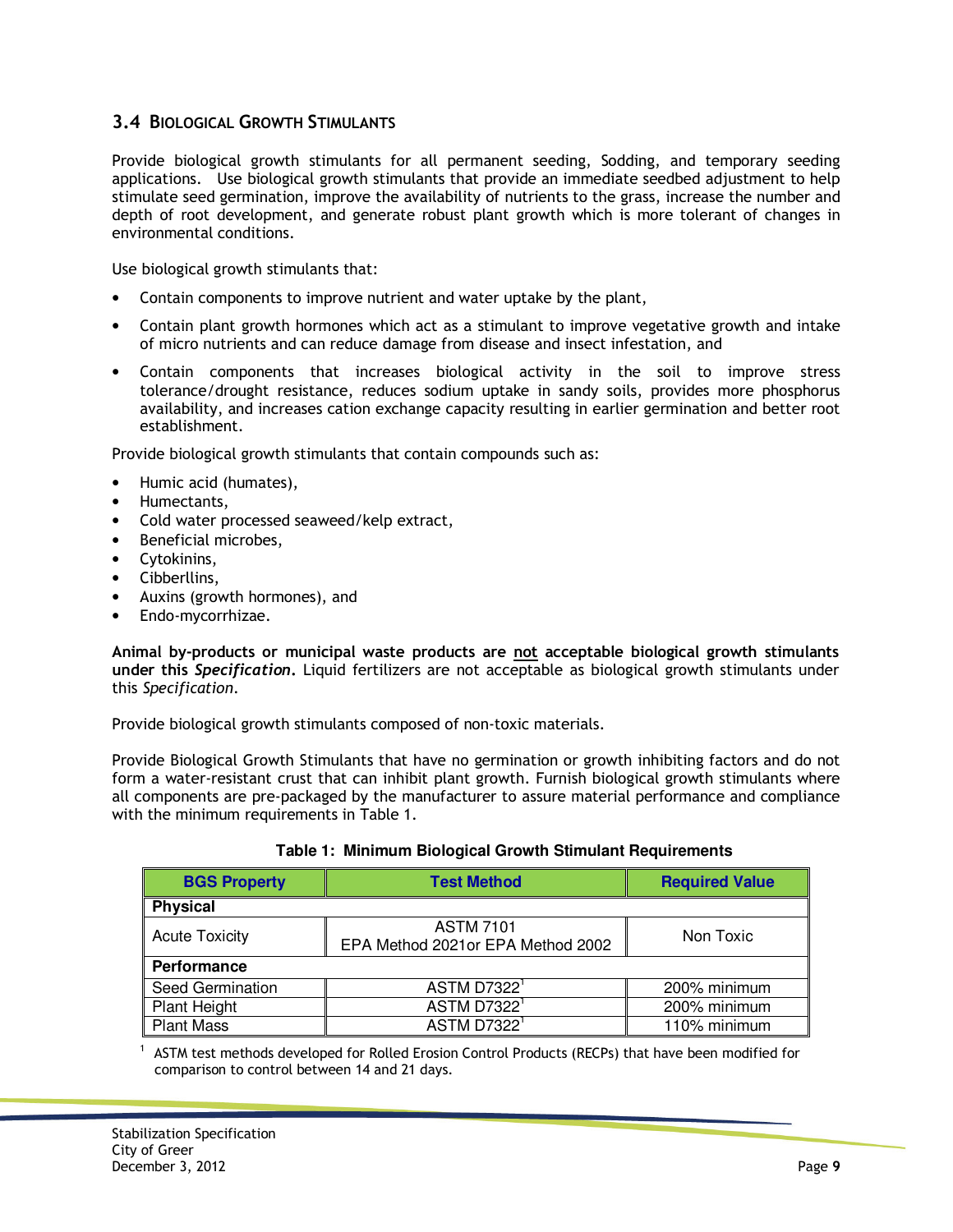#### 3.4.1 Applying Biological Growth Stimulants

When using biological growth stimulants, it is important to strictly follow the manufacturer's recommendations to avoid damage or burning of the seedbed. Use approved hydraulic methods to apply biological growth stimulants.

*Liquid fertilizer is not a biological growth stimulant and can cause burning of the seedbed if applied as such.*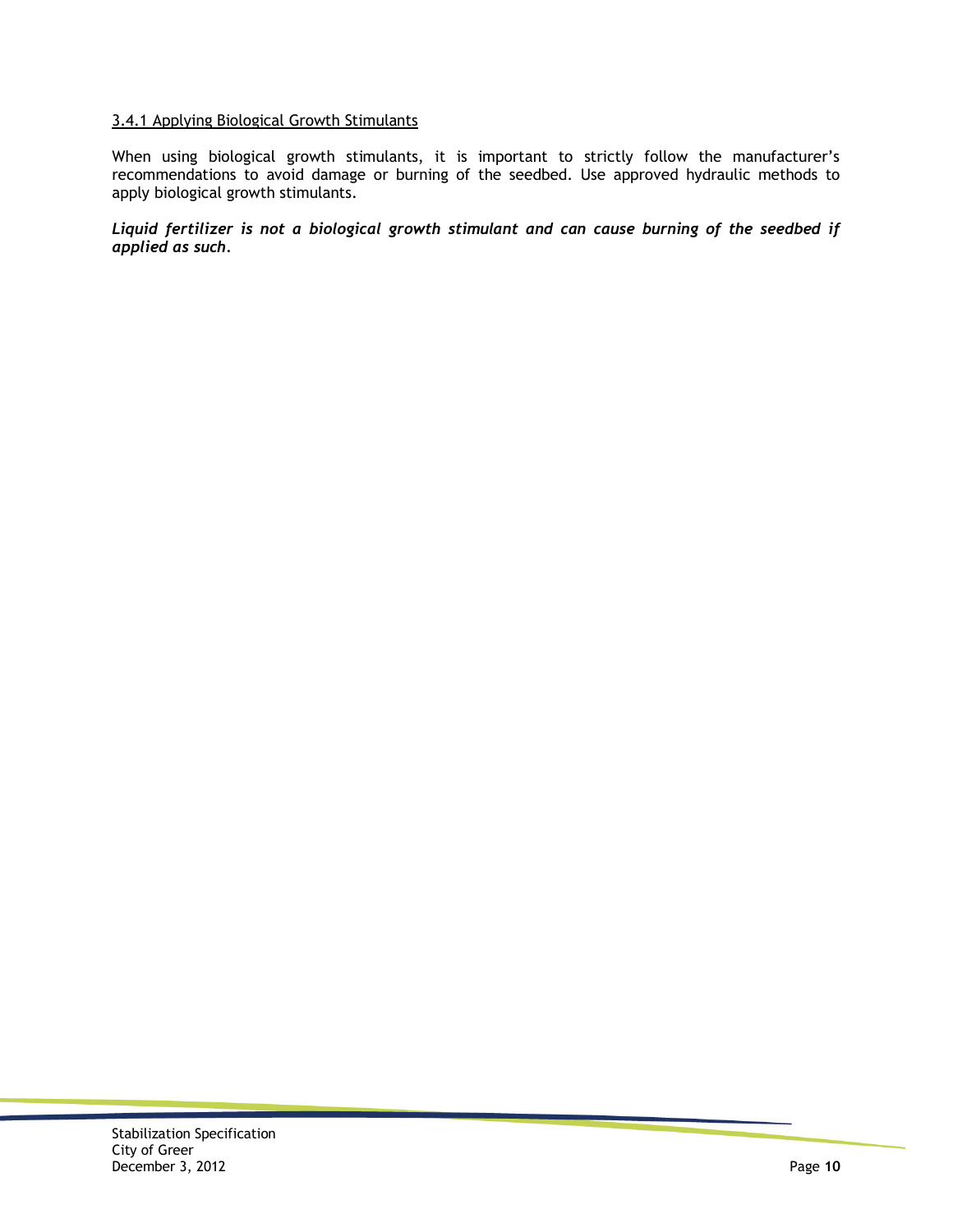## **4.0 EROSION PREVENTION PRACTICES**

#### **4.1 MULCH**

Mulch is required for all permanent seeding, temporary seeding, and temporary cover applications except for road shoulder work that has a disturbed width less than six (6) feet and where seeding is compacted using a culti-packer or light roller. Compaction is not necessary if seeds are planted by mechanical seed drills that perform a compaction procedure.

Only use mulch that is certified weed free. *Wood chip mulch is not acceptable for seeding applications*.

Do not use Mulch in areas where concentrated flow is expected.

Use Mulch for temporary seeding and temporary cover applications when the application area will require additional grading prior to permanent seeding. Do not use Erosion Control Blankets (ECB) or Turf Reinforcement Matting (TRM) in this situation.

Apply mulch according to Table 2.

| <b>Mulch</b>                | <b>Applicable</b><br>Slopes (H:V) <sup>1</sup> | <b>Minimum Application Rate</b><br>(lbs/acre -dry) <sup>2</sup> |
|-----------------------------|------------------------------------------------|-----------------------------------------------------------------|
| Wood Chip                   | $\leq 4:1$                                     | 500 CY/acre                                                     |
| Straw or Hay with Tackifier | ≤ 4:1                                          | 2,000                                                           |
| <b>HECP</b> Type 1          | ≤ 4:1                                          | 2,000                                                           |
| HECP Type 2                 | $4:1 < S \leq 3:1$                             | 2,500                                                           |
| HECP Type 3                 | $3:1 < S \leq 2:1$                             | 3,000                                                           |
| <b>HECP Type 4</b>          | $2:1 < S \leq 1:1$                             | 3,500                                                           |
|                             | >1:1                                           | 4,000 (temp cover only) <sup>3</sup>                            |
| <b>Compost Mulch</b>        | ≤ 2:1                                          | 200 CY/acre                                                     |

#### **TABLE 2: MULCH APPLICATIONS**

1 The maximum allowable continuous slope length for all mulch applications is 50 feet. Slope interruption devices or TRMs are required for continuous slope length longer than 50 feet.

2 Strictly comply with the manufacturer's mixing recommendations for the actual slope steepness and the actual continuous slope length of the application.

3 HECP Type 4 may be used for permanent cover applications on slopes 1:1 or greater at a minimum rate of 4,500 pounds per acre.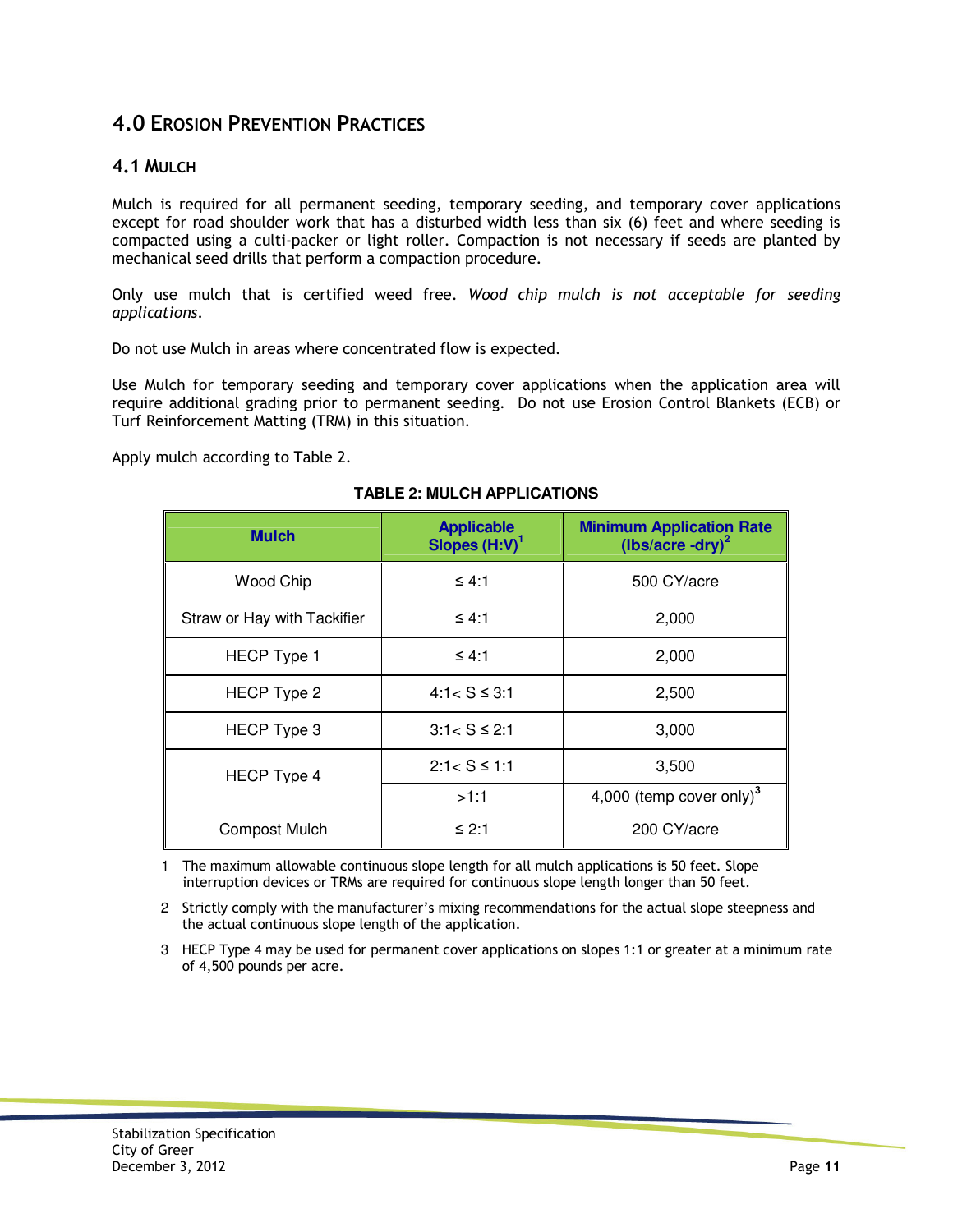### **4.2 WOOD CHIPS**

*Wood chip mulch is not acceptable for seeding applications***.** Apply wood chips to a minimum depth of 3 to 4 inches using a blower, chop handler, or by hand. If wood chip mulch is used for temporary cover by mulch, it must be removed prior to performing permanent seeding.

#### **4.2 STRAW OR HAY MULCH WITH TACKIFIER**

Use straw or hay mulch material that consists of certified weed free straw or hay. Use straw that consists of stalks of wheat, rye, barley, oats, or other approved straw. Use hay that consists of Timothy, Peavine, Alfalfa, Coastal Bermuda, or other grasses from approved sources. Use materials that are reasonably dry and reasonably free from mature seed-bearing stalks, roots, or bulblets of Johnson grass, Nutgrass, Sandburg, Wild Garlic, Wild Onion, Wild Mustard, Crotolaria, Pigweed, Witchweed, and Cocklebur. Comply with all state and federal domestic plant quarantine regulations. Do not use Straw Mulch in areas adjacent to sidewalks, guardrails, curbs, curb and gutters, or concrete medians. Do not use straw or hay mulch with tackifiers for permanent seeding or temporary cover applications on slopes steeper than 4H:1V. Anchor straw mulch material using one of the following tacking agents:

#### 4.2.1 Organic or Chemical Tackifier

These tackifiers consist of guar gum, plantago, polysaccharides, polymer synthetic resin, polypectate or other material that will give adhesive properties when sprayed on straw mulches. Applications should be heavier at edges, in valleys, and at crests of banks and other areas where the straw mulch may be moved by wind or water. All other areas must have a uniform application of the tackifier. Apply tackifiers at the manufacturer's recommended rate.

#### 4.2.2 Hydraulic Straw Tackifiers

Apply hydraulic erosion control tackifiers at the manufacturer's recommended rate for straw binding.

#### 4.2.3 Emulsified Asphalt

Dilute Emulsified Asphalt at the manufacturing plant with an equal amount of water and uniformly apply it over the straw mulch material as a film. Apply the film at approximately 0.20 gallon of dilution per square yard to sufficiently bond together the straw mulch and prevent wind erosion without creating a heavy coating of asphalt material.

Emulsified Asphalt is **not** applicable for use in urban areas or along sidewalks, curb and gutters, bridges, and water bodies.

#### 4.2.4 Applying Straw or Hay Mulch

Uniformly apply straw or hay mulch material at the rate of 2,000 pounds per acre. Straw mulch may be spread either by hand, by appropriate mechanical spreaders, or by blowers. Apply straw mulch to allow sunlight penetration, air circulation, partial shading of the ground, and conservation of soil moisture. Secure newly laid straw mulch with an approved tackifier. Replace all straw mulch displaced during the tackifier application process.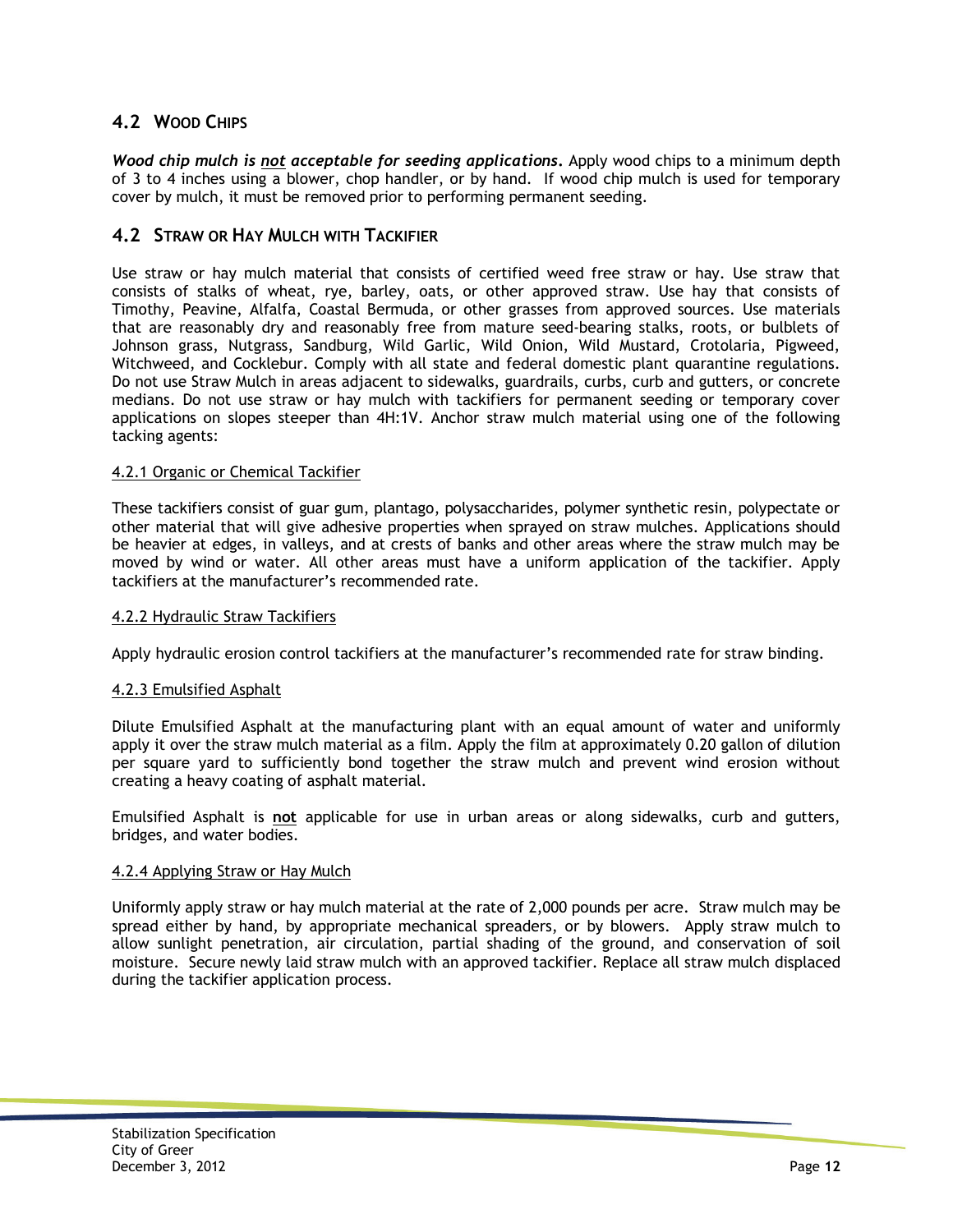#### **4.3 COMPOST MULCH**

Compost is the product resulting from the controlled biological decomposition of organic material occurring under aerobic conditions that has been sanitized through the generation of heat and stabilized to the point that it is appropriate for its particular application. Ensure compost possesses no objectionable odors or substances toxic to plants and does not resemble the raw material from which it was derived. Provide compost only from a compost producer that participates in the United States Composting Council's (USCC) Seal of Testing Assurance (STA) program.

Compost mulch may include, but is not limited to, the following:

- Leaf and yard trimmings
- Food scraps
- Treated biosolids
- Manure
- Agricultural residuals
- Forest residuals
- Tree wood
- Bark
- Paper

Ensure compost does not contain any visible refuse, other physical contaminants, or any substance considered harmful to plant growth. Do not use materials that have been treated with chemical preservatives as compost mulch. *Do not use mixed municipal solid waste compost*.

#### 4.3.1 Applying Compost Mulch

Avoid very coarse compost with particles larger than 3 inches if the application is seeded, as it will make vegetation establishment more difficult.

Ensure that the areas to receive compost are uniform and conform to the finished grade and crosssection shown on the Plans. Slightly roughen (scarify) slopes and remove large clods, rocks, stumps, roots larger than two (2) inches in diameter and debris on slopes where vegetation is to be established. Where it is practical, track (compact) perpendicular to contours on the slope using a bulldozer before applying the compost.

Place no more than a two (2) inch depth and no less than a one (1) inch depth of compost for areas that will receive seeding, planting, or landscaping as shown on the Plans. Modify compost application rates based on specific site conditions including soil characteristics, severity of slope grade, and slope length.

Uniformly apply compost using an approved spreader unit, including bulldozers, side discharge manure spreaders, etc. Alternatively, apply compost using a pneumatic (blower) unit or other unit that propels the product directly at the soil surface, thereby preventing water from moving between the soilcompost interface. Where applicable, apply the compost layer a minimum of three (3) feet over the top of the slope.

On highly unstable soils, use compost in conjunction with appropriate structural measures.

Incorporate seed directly with the compost when using a pneumatic unit. Apply the seed and compost mixture using a pneumatic blower device equipped with a calibrated seed injection system capable of uniformly and simultaneously applying compost and seed. Ensure the pneumatic blower is properly calibrated to provide the specified amounts of seed from the seeding plan. An alternative seeding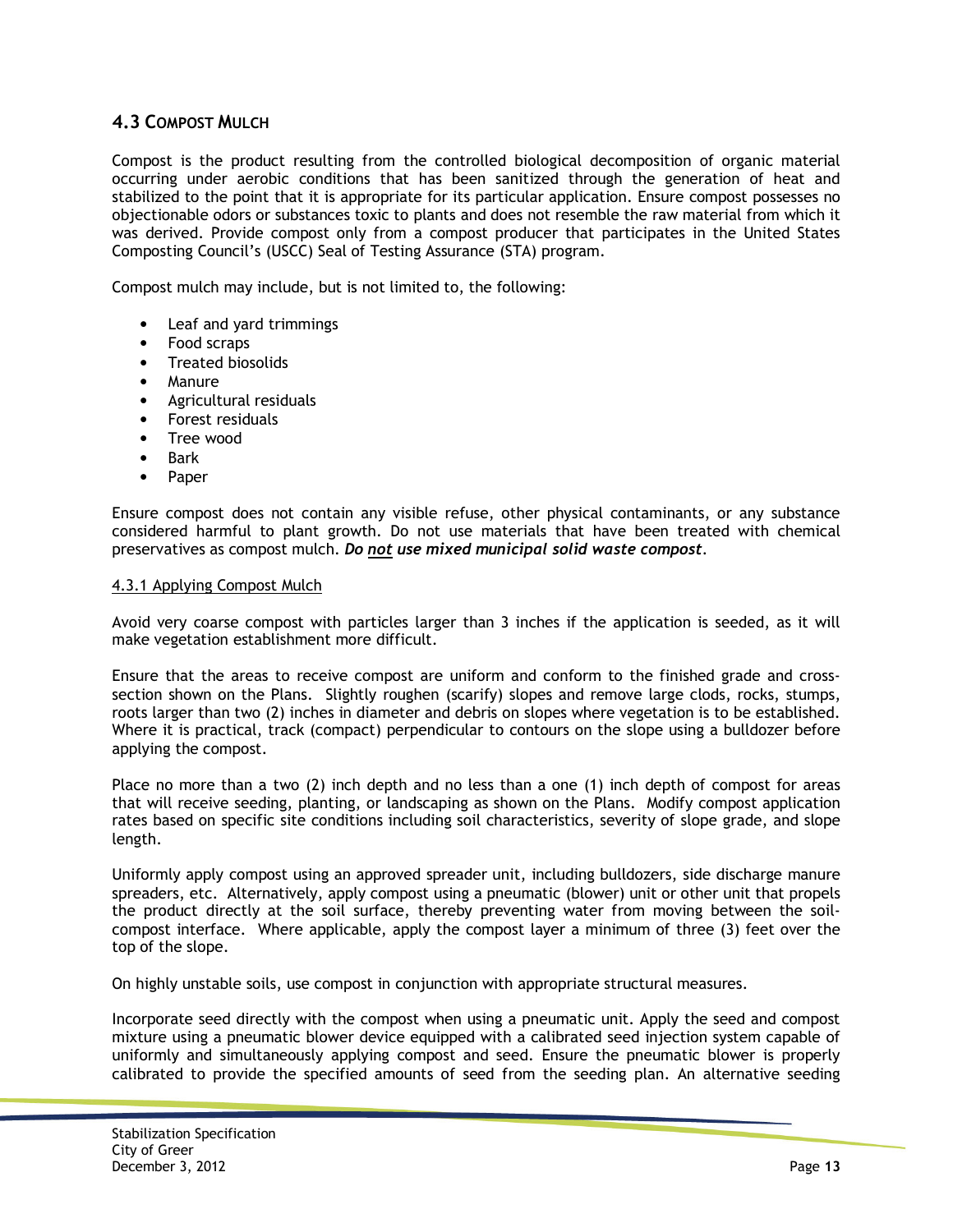application includes blending seed into the compost evenly prior to pneumatic compost application.

When not incorporating seed directly into the compost, perform temporary cover by seeding or permanent cover using hydraulic methods for seed application utilizing a HECP Type 1 as a tracer at a minimum rate of 1000 pounds/acre.

### **4.4 HYDRAULIC EROSION CONTROL PRODUCTS (HECPS)**

Use Hydraulic Erosion Control Product (HECPs) as an allowable mulch for temporary cover by mulch, temporary cover by seeding or permanent cover by seeding applications as outlined In this *Specification*. Do not use HECPs as a channel liner or for areas receiving concentrated flow. Refer to *SCDOT Supplemental Technical Specification for* HECP *(SC-M-815-11) or latest revision* for HECP description, materials, and construction requirements.

#### **4.5 TEMPORARY EROSION CONTROL BLANKET (ECB) AND TURF REINFORCEMENT MATTING (TRM)**

Consider the use of Temporary Erosion Control Blankets (ECB) and/or Turf Reinforcement Matting (TRM) for permanent seeding application areas with steep slopes or areas where there is a significant erosion problem or potential for erosion. Use ECB and TRM in areas where concentrated flow is expected.

Do not use ECB and TRM for temporary seeding applications when the application areas will require additional grading or modifications prior to permanent seeding.

Utilize Table 3 to determine appropriate applications of ECB and TRM.

| <b>ECB/TRM Type<sup>1</sup></b> | Slope $(H:V)2$ | <b>Minimum Slope Length (ft)</b> |
|---------------------------------|----------------|----------------------------------|
| Temporary ECB or Type 1 TRM     | ≤ 2:1          |                                  |
| Type 2 TRM                      | ≤ 1.5:1        |                                  |
| Type 3 TRM                      | $\leq 1:1$     |                                  |

**TABLE 3: ECB and TRM APPLICATIONS** 

1 Strictly comply with the manufacturer's specifications.

2 The maximum allowable continuous slope length for ECBs is 50 feet. Slope interruption devices or TRMs are required for continuous slope length longer than 50 feet.

Refer to *SCDOT Supplemental Technical Specification for Rolled Erosion Control Products (RECP) (SC-M-815-9) or latest revision* for Temporary Erosion Control Blanket (ECB) and Turf Reinforcement Matting (TRM) description, materials, and construction requirements.

#### 4.5.1 Installing ECB and TRM

It is very important to refer to the manufacturer's specifications when installing ECB or TRM. Pay close attention to specific product descriptions, materials and installation requirements. In addition, it is recommended that the City Engineer be involved when ECBs or TRMs are installed to aid in the selection process as well as the performance evaluation.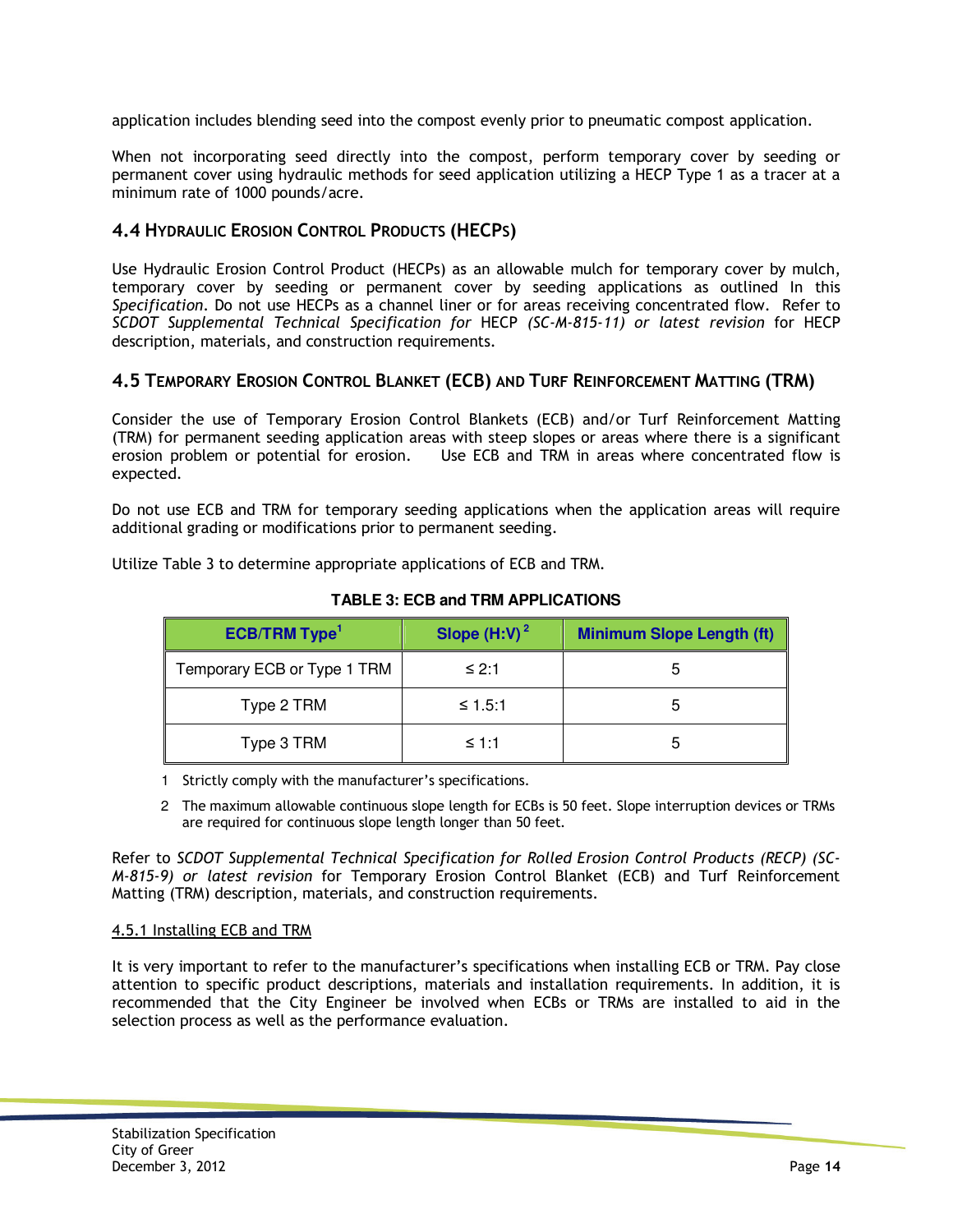#### **4.6 SLOPE INTERRUPTION DEVICES**

The maximum allowable continuous slope length for straw or hay mulch, HECPs, compost and ECB applications is 50 feet. Slope interruption devices or TRM are required for continuous slope length longer than 50 feet.

#### 4.6.1 Slope Interruption Device Materials

Use non-weighted sediment tubes as slope interruption devices for erosion prevention on slopes greater than 50 feet in length for HECP and Temporary Erosion Control Blanket slope applications. Do not use straw bales, natural pine needles, leaf mulch, and or grass clippings.

Provide slope interruption devices that exhibit the following properties:

- Machine produced by a manufacturer experienced in sediment tube manufacturing.
- Materials are certified 100% weed free.
- When curled excelsior wood fiber is used, 80% of the fiber materials are a minimum of four (4) inches in length.
- When washed shredded recycled rubber particles are used, a minimum of 98% of metal is removed.
- Materials are enclosed by a tubular, flexible outer netting treated with ultraviolet stabilizers.

Do not use straw, curled excelsior wood, or natural coconut rolled erosion control products (RECPs) that are rolled up to create a slope interruption device.

Provide stakes or other means to stabilize non-weighted slope interruption devices to keep them safely in place. Provide a slope interruption device that meets the minimum performance requirements shown in the Table 4.

| <b>Property</b>                                                          | <b>Test Method</b> <sup>1</sup> | <b>Value</b>                                                    |
|--------------------------------------------------------------------------|---------------------------------|-----------------------------------------------------------------|
| <b>Pre-installed Diameter</b>                                            | <b>Field Measured</b>           | 6.0 inch to 12.0 inch                                           |
| Mass per Unit Length                                                     | <b>Field Measured</b>           | 6 inch = $1.0$ lbs/ft minimum<br>12 inch = $2.0$ lbs/ft minimum |
| Length per Tube                                                          | <b>Field Measured</b>           | 6 foot minimum                                                  |
| <b>Filtering Efficiency Performance</b>                                  | ASTM D5141 or<br>ASTM D7351     | 80% Total Suspended Solids<br>(TSS)                             |
| Clean Water Flow Rate                                                    | ASTM D4491 or Equivalent        | 100 gal/min/ft <sup>2</sup> minimum                             |
| <b>Netting Ultraviolet Stability</b><br>(retained strength after 500 hr) | <b>ASTM D4355</b>               | 70%                                                             |

#### **TABLE 4: SLOPE INTERUPTION DEVICE MATERIAL SPECIFICATIONS**

#### 4.6.2 Slope Interruption Device Installation

Install slope interruption devices for Hydraulic Erosion Control Products (HECPs) applications prior to the HECP installation. Excavate a trench along (parallel) the contour of the slope to a depth that is 1/3 the tube diameter. Place the excavated soil on the up-slope side of the trench. Place the slope interruption device into the trench so it contours to the soil surface, ensuring no gaps exists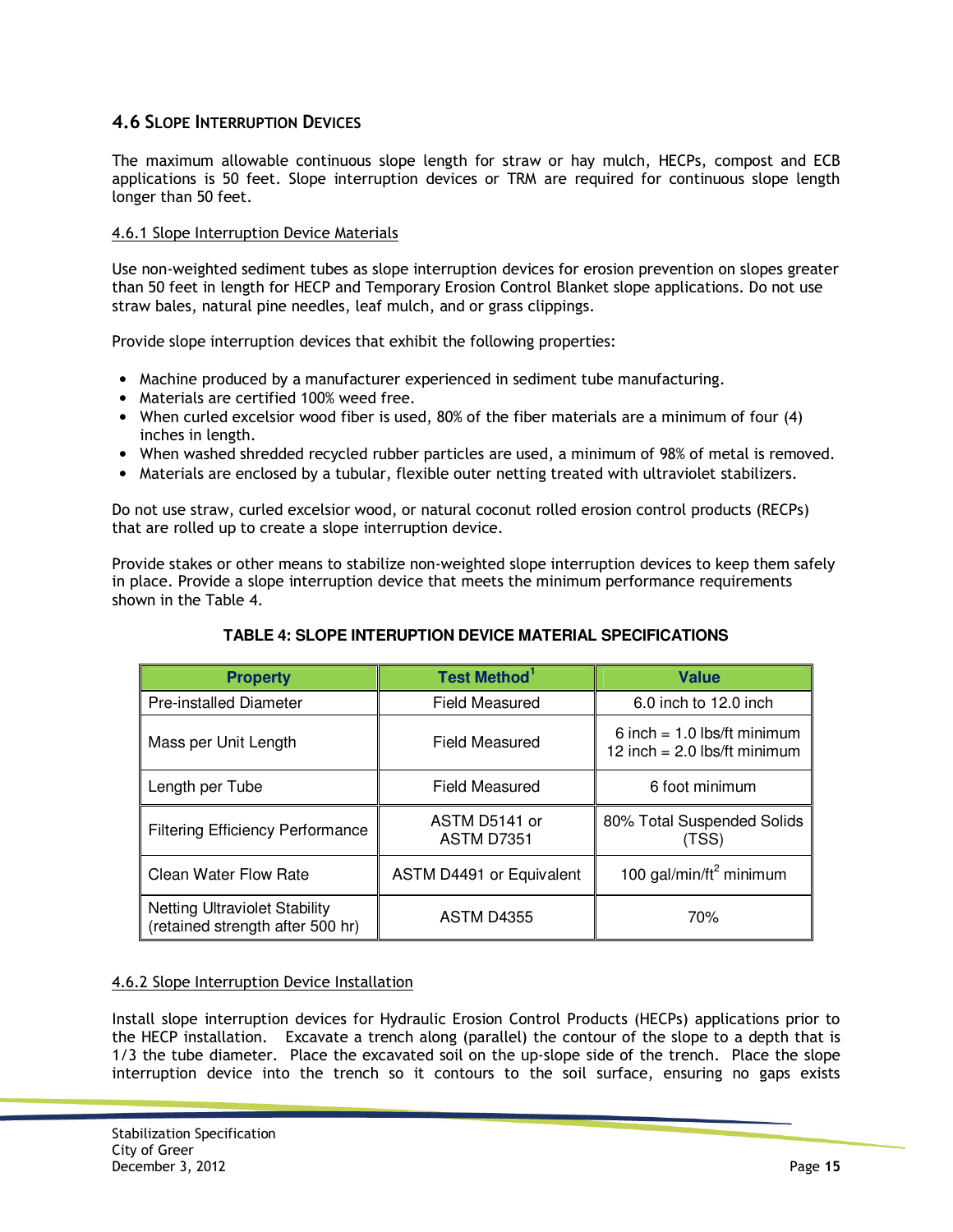underneath the tube. Compact the excavated soil against the tube on the up-slope side. Ensure the installation of the slope interruption device does not damage the prepared seedbed.

Install non-weighted slope interruption devices for Temporary Erosion Control Blankets (ECB) application after the ECB installation on top of the ECB. Tube trenching is not required for ECB applications. Ensure the installation of the slope interruption device does not damage the installed ECB.

Install non-weighted slope interruption devices using wooden stakes with a minimum length of 3 feet with a minimum measured dimension of 3/4 inch x 3/4 inch and a maximum measured dimension of 1 inch x 1 inch. Do not use steel posts for this application. Install a stake at each end of each tube and space stakes on maximum 4 foot centers. Drive stakes into the ground perpendicular to the slope to a depth of 2 feet or to the maximum extent practicable.

Install the stakes through the center of the non-weighted slope interruption device. Abut adjacent tubes tightly, end to end, without overlapping the ends. Tie the tube ends together using heavy twine or plastic locking ties. Dogleg terminal ends of slope interruption devices up slope to ensure containment and the prevention of channeling of runoff.

Ensure the areas for post installation are compacted so the posts are properly installed.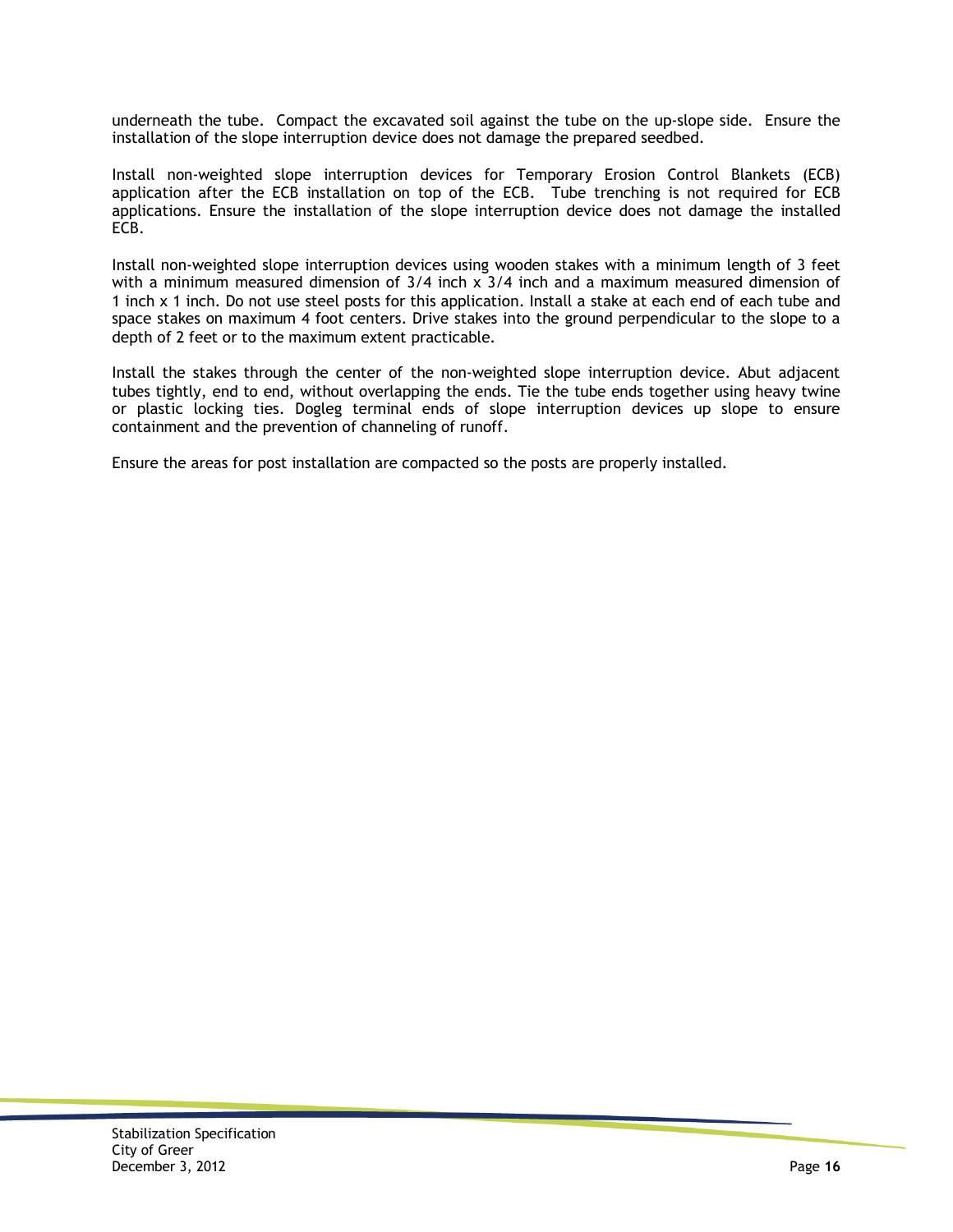# **5.0 SEEDING CONSTRUCTION REQUIREMENTS**

#### **5.1 SEEDING DATES AND RATES OF APPLICATION**

Perform seeding work during the periods and at the rates specified in the seeding tables located in Appendix A and B of this *Specification*. Do not use temporary cover by seeding or permanent seeding for projects when:

- The ground is frozen and/or when the 10-day forecasted low temperature remains below 35 degrees Fahrenheit;
- The ground is excessively wet; or
- The ground is excessively dry (periods of drought) unless watering is specified.

During periods of adverse conditions, use temporary cover by mulch.

#### **5.2 SEEDBED PREPARATION**

- Ensure that the areas receiving permanent seeding are uniform and conform to the finished grade of the Project.
- Perform minor shaping and evening of uneven and rough areas outside of the graded area in order to provide for more effective erosion control and for ease of subsequent mowing operations.
- Loosen the seedbed (including cut slopes) to a minimum depth of three (3) inches before initiating permanent seeding and temporary seeding.
- An acceptable method of preparing the seedbed on slopes is vertically tracking the seedbed up and down the slope with proper equipment.
- Remove stones larger than two and one-half  $(2<sup>1</sup>)$  inches in any dimension, large dirt clods, roots, or other debris brought to the surface.
- Use compost if good seedbed material is not located on site or results of the soil test show the seedbed is excessively nutrient deficient to the extent of requiring costly fertilizer additions and or have excessively low pH values (lower than 5.0).
- Consider the use of mechanical seed drills to perform permanent seeding on areas where temporary seeding or temporary cover by mulch was previously utilized.

### **5.3 TEMPORARY COVER BY MULCH**

Use temporary cover by mulch where it is not feasible or practicable to bring an area to final slope and grade. Use temporary cover by mulch on isolated problem areas. Finish the surface so that permanent seeding can be performed without subsequent disturbance by additional grading.

#### **5.4 TEMPORARY COVER BY SEEDING**

Following the preparation of the seedbed according to this Specification, sow seed prior to a rainfall event that compacts the seedbed. Use the seed specified in the seeding tables in Appendix A and B of this *Specification* and as shown on the Plans.

Uniformly sow seed at the rate specified by the use of approved mechanical seed drills, rotary hand seeders, hydraulic equipment, or any other type of equipment that produces a uniform seed application.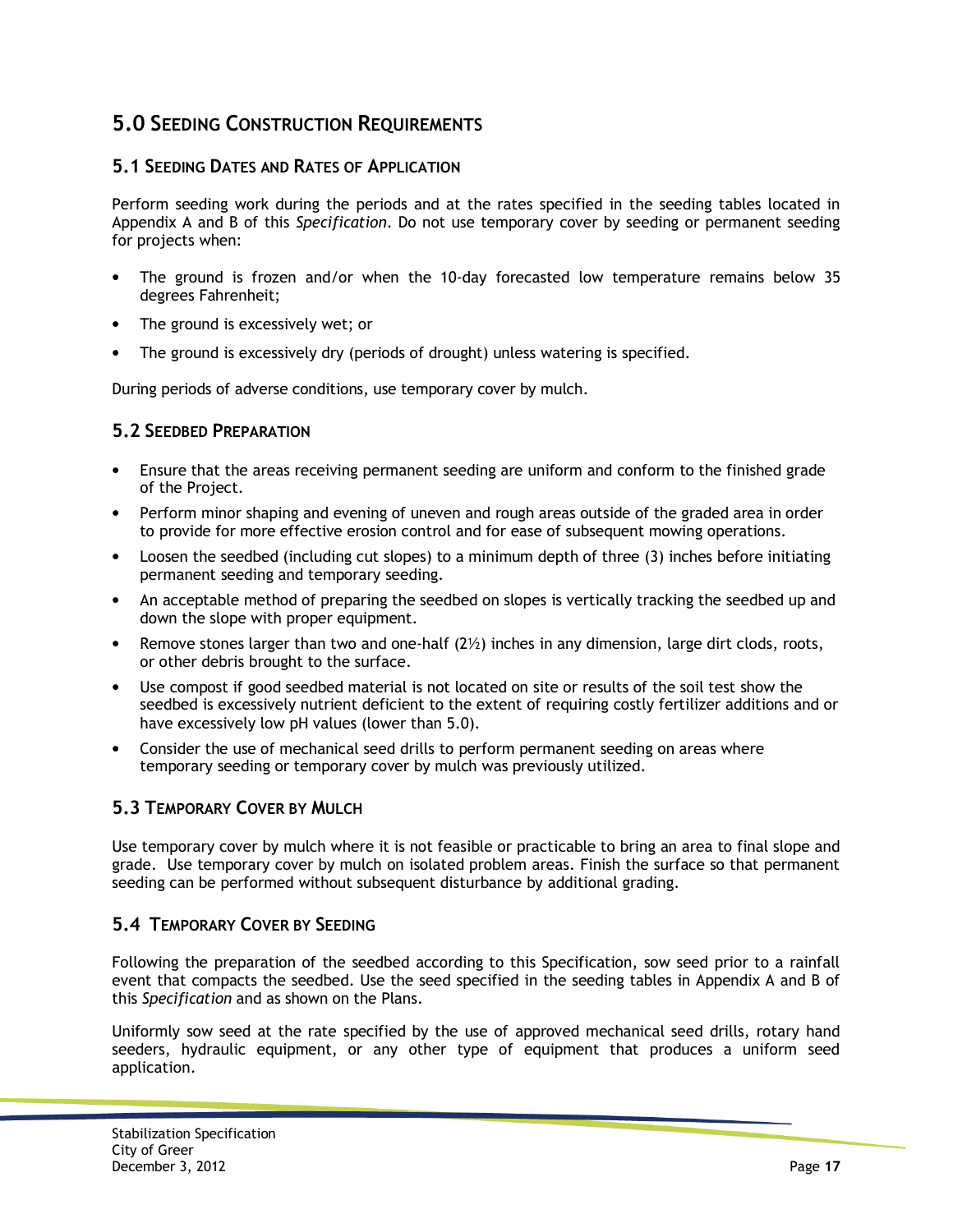After sowing temporary seed, apply an appropriate mulch as listed in this *Specification* prior to a rainfall event that compacts the seedbed. On small areas inaccessible to machinery, temporary seed may be covered by hand rakes or other methods satisfactory to the *Design Engineer or Landscape Architect*. The *CONTRACTOR* may add granular lime and fertilizer as necessary to enhance growth.

Temporary cover by seeding may be used in isolated problem areas or where it is not feasible or practicable to bring an area to final slope and grade. Finish the surface so that permanent cover can be performed without subsequent disturbance by additional grading.

#### **5.5 PERMANENT SEEDING**

Following the preparation of the seedbed according to this *Specification*, perform permanent seeding within 5 working days and/or prior to a rainfall event that compacts the prepared seedbed. If a rain event occurs that compacts or erodes the seedbed prior to performing permanent seeding, the seedbed must be re-prepared prior to conducting permanent seeding.

Use the seed specified in the seeding tables in Appendix A and B of this *Specification* and as shown on the Plans to produce the required stand of grass and follow the application procedures of this *Specification*. Uniformly sow seed at the rate specified by the use of approved mechanical seed drills, rotary hand seeders, hydraulic equipment, or any other type of equipment that produces a uniform seed application.

After sowing permanent seed, apply an appropriate mulch as listed in this *Specification* within 5 working days and/or prior to a rainfall event that compacts the prepared seedbed. On small areas inaccessible to machinery, the seed may be covered by hand rakes or other methods satisfactory to the *Design Engineer or Landscape Architect*. Add fertilizer and lime as required by a soil test.

#### **5.6 PROTECTION OF STRUCTURES**

Cover any parts of bridges, culverts, guardrails, signs, sidewalks, curb and gutters, catch basins, pipe ends, and other structures as necessary to prevent discoloration before spraying organic or chemical tackifiers.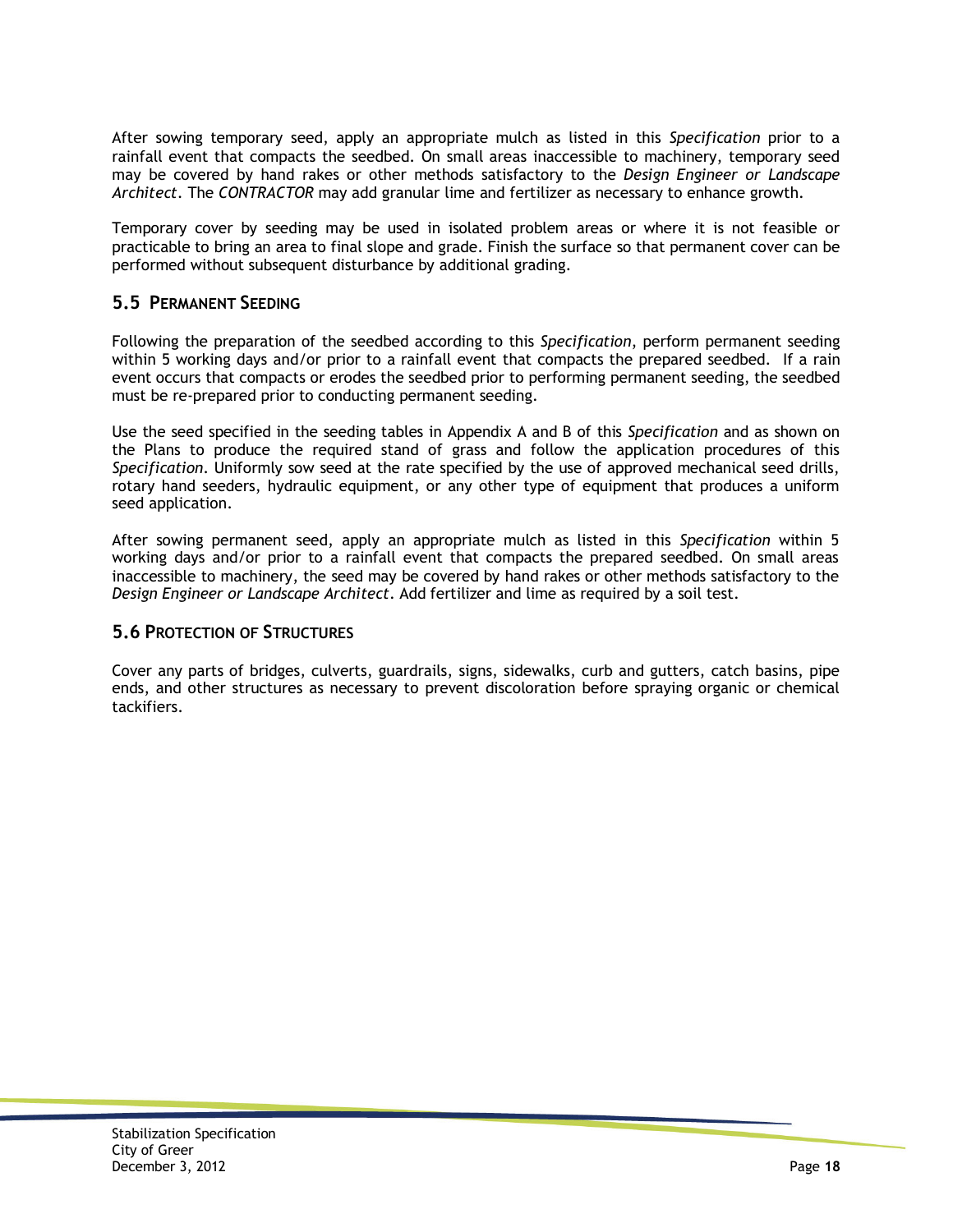# **6.0 SOD**

Sod is appropriate for any graded or cleared area that may erode, and where a permanent cover is immediately needed. Examples of sodding applications include yards, buffer zones, streambanks, dikes, swales, slopes, outlets, level spreaders and filter strips. Do not use sodding on slopes steeper than 2H:1V, and if sodding is mowed, do not place it slopes greater than 3H:1V.

#### **6.1 SOD APPLICATION DATES**

Install Warm Season Sod between March 1st and September 1st. Install Cool Season Sod anytime during the year as long as the soil is not frozen.

Lay Sod on the prepared Sod Bed within 24 hours after cutting, except that Sod may be stored in stacks or piles, grass to grass and roots to roots for not more than 5 days. Protect Sod against drying from sun or wind and from freezing if necessary. Place Sod when weather conditions and soil moisture are favorable.

Do not place Sod on:

- Soil that is frozen and/or when the 10-day forecasted low temperature remains below 35 degrees Fahrenheit;
- Soil that is excessively wet;
- Soil that is excessively dry (periods of heat or drought) unless watering is specified;
- Soil that is composed of compacted clay; and
- Soil than has been treated with pesticides.

#### **6.2 SOD BED PREPARATION**

- Ensure that the Sod Bed receiving Sod is uniform and conforms to the finished grade of the Project.
- Loosen the Sod Bed to a minimum depth of three (3) inches before placing Sod.
- To ensure a good stand of Sod grass in areas where the existing Sod Bed has little or no topsoil, furnish and place topsoil or compost in the Sod Bed.
- Lay Sod when the Sod Bed is moist. If necessary, moisten dry Sod Beds before sod is laid.

#### **6.3 SOD MATERIAL**

Provide Sod consisting of living, well-established growth, with a dense root mat of the predominant grass specified. Provide vigorous, well rooted, healthy turf, free from disease, insect pests, weeds, other grasses, stones, and any other harmful or detrimental materials.

Provide machine stripped Sod with a uniform soil thickness of approximately 1 inch. The minimum acceptable soil thickness is  $\frac{3}{4}$  inch. The measurement for thickness excludes top growth and thatch.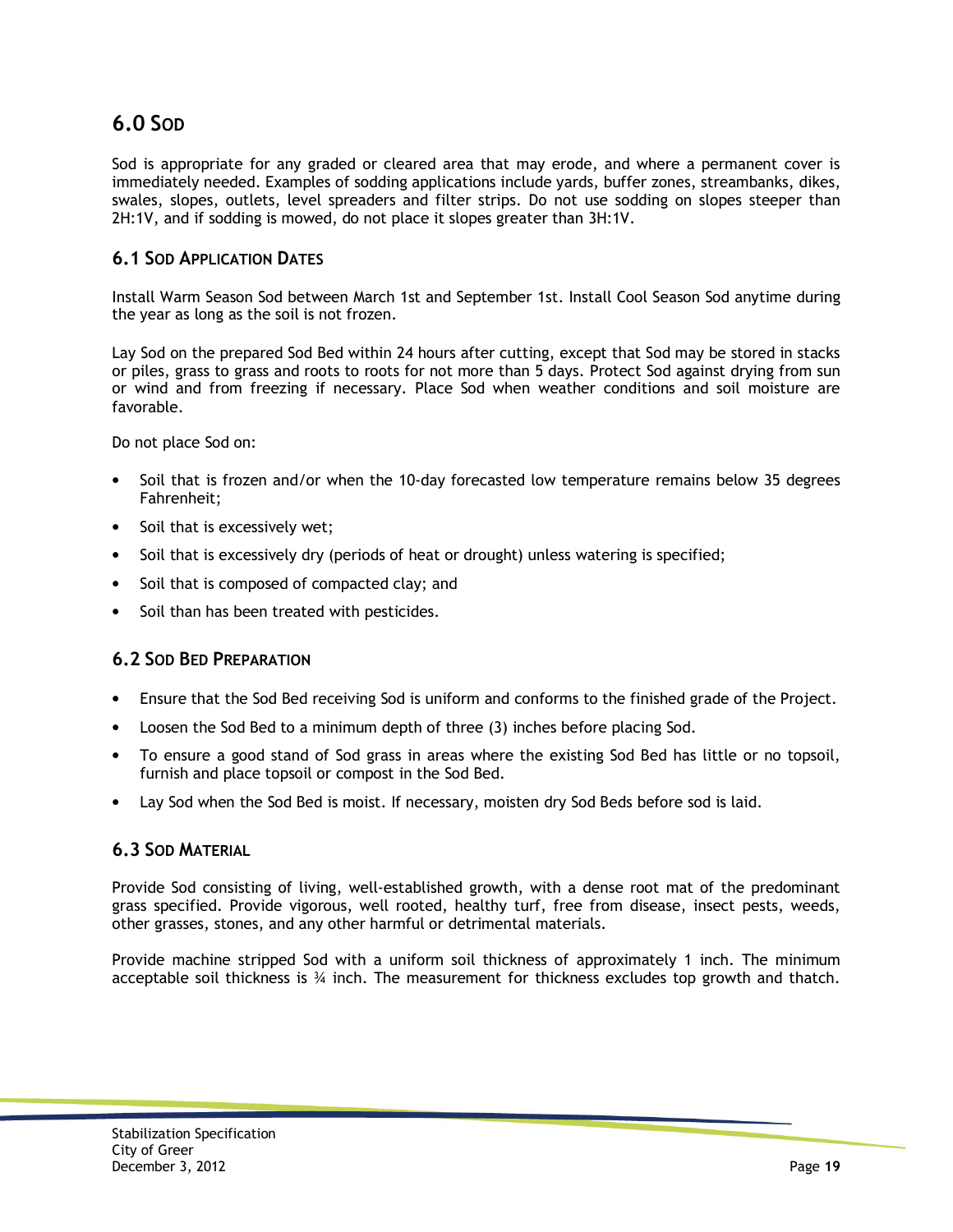#### **6.4 SOD INSTALLATIONS**

Typically Sod is used on small commercial projects and residential developments. Ensure that Sod applications are not installed until the end of the project or when final stabilization is achieved on adjacent areas of the project that drain or discharge to the Sod application. Do not install Sod at the beginning of the project. Do not place Sod until all work in a particular area of the project is complete and it is time for final stabilization. Project areas may require temporary stabilization by mulch until it is proper time to place Sod.

Ensure Sod is moist when laid and placed on moist ground.

Roll or fold sod before lifting. Handle Sod in a manner that prevents tearing, breaking, drying, or any other damage.

Carefully place Sod by hand, beginning at the downslope end of the application area and working upwards. Place Sod strips at right angles to the flow of surface water. Tightly butt Sod joints edge to edge with stagger joints in a brick-like pattern of at least 12 inches. Plug large gap openings with Sod and fill joints between strips with fine screened topsoil.

After laying Sod and filling joints, immediately firmly press Sod into the underlying Sod Bed by tamping or rolling with approved equipment to eliminate air pockets and provide an even surface.

Irrigate the Sod until the soil is wet to a depth of 2- to 3-inches, and keep moist until grass takes root.

Ensure installed Sod is watered, mowed, weeded, repaired, or otherwise maintained by the *CONTRACTOR*, to insure the establishment of a uniform healthy stand of grass until acceptance.*2*

Watering may be necessary after installation and during periods of intense heat and/or lack of rain (drought).

Keep soil moist to a depth of 2- to 3-inches until sod is fully rooted.

Mow Sod to a height of 2- to 3-inches after sod is well-rooted (2-3 weeks). Do not remove more than 1/3 of the shoot in any one mowing.

Permanent, Sod turf areas will require yearly applications of fertilizer and lime. Apply lime and fertilizer according to soil tests. Only apply lime and fertilizer after the sod has established a good root system.

Inspect Sod installations frequently, especially after large storm events, until it has established a permanent cover.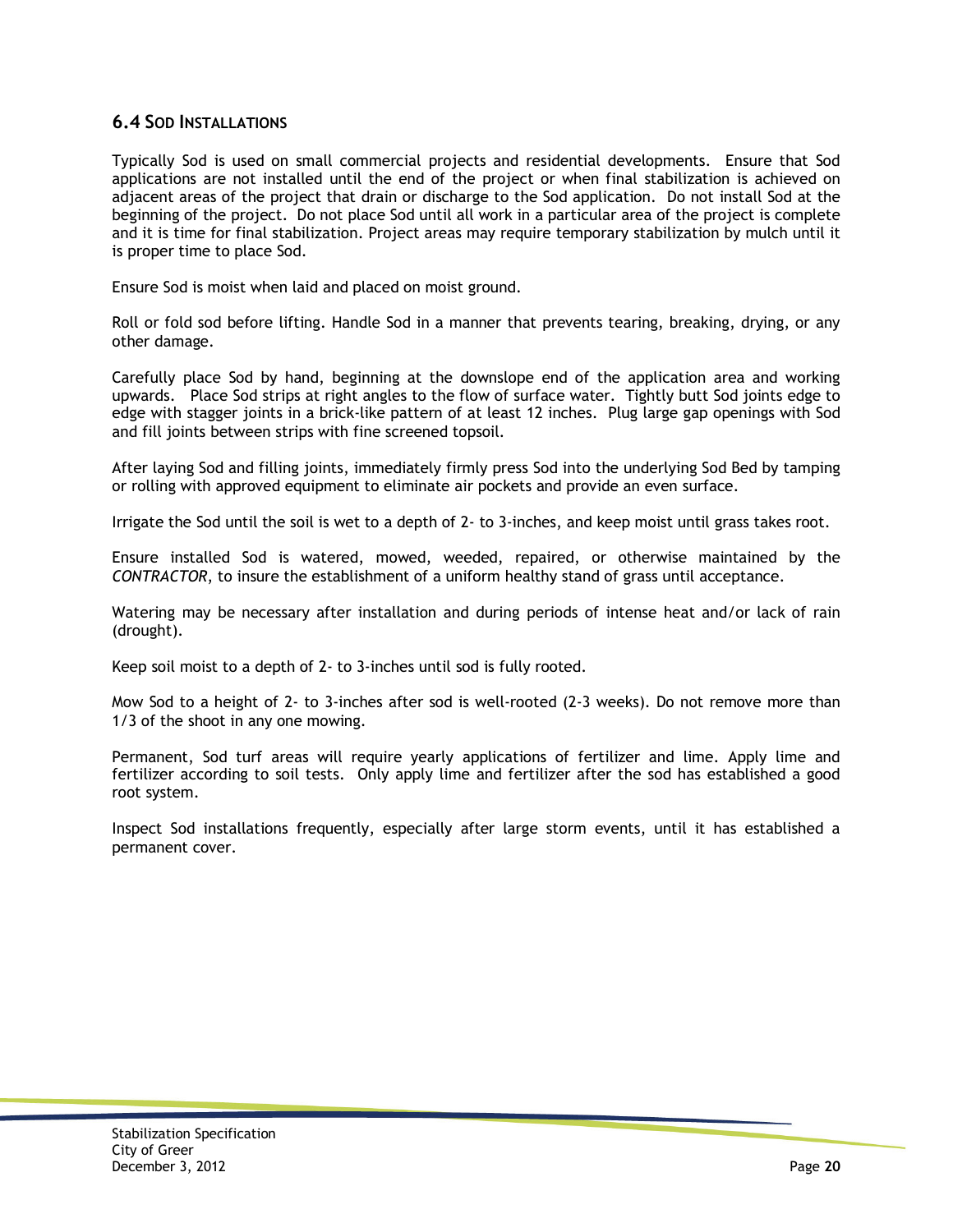### **7.0 INSPECTION AND MAINTENANCE**

#### **7.1 INSPECTION**

Ensure that all seed, Sod, fast acting lime, biological growth stimulants, agricultural granular lime, granular fertilizer, straw and hay mulch, HECPs, compost mulch, and ECBs are applied according to this *Specification*. The *CONTRACTOR* must prepare and apply these materials on-site in the presence of the *Design Engineer or Landscape Architect*, or a member of the *Design Engineer or Landscape Architect* staff. The *Design Engineer or Landscape Architect*, or member of the *Design Engineer or Landscape Architect* staff must document on-site that these materials are applied according to this *Specification* by completing and signing proper forms.

#### **7.2 MAINTENANCE**

Perform all maintenance necessary to keep permanent seeding, temporary cover by seeding, temporary cover by mulch, and Sod areas in a satisfactory condition until the work is finally accepted. This includes mowing, repairing areas of erosion and washes, and applying additional seed, fertilizer, and mulch to areas where a satisfactory stand of grass has not been achieved.

Perform all maintenance including watering, repairing washes, additional sodding, and fertilizing where a satisfactory stand of grass has not been achieved until acceptance.

The *CONTRACTOR* is not in violation for permanent seeding, temporary cover by seeding, temporary cover by mulch, and Sod areas damaged by insects, animals, or extreme rainfall events. An extreme rainfall event is defined as being a 25-year storm event or greater based on the inches of rain received per time interval (30-min, 1-hr, 3-hr, 6-hr, 24-hr etc.) for the particular location as determined from the current NOAA precipitation tables.

#### 7.2.1 Mowing

Mowing consists of mowing areas seeded or Sodded as necessary to provide adequate sight areas and to maintain the Project in a satisfactory manner.

Mow road shoulders and medians when vegetation reaches a height of approximately eighteen (18) to twenty four (24) inches.

Do not perform excessive mowing of Slopes resulting in ruts, furrows or grooves. Do not perform excessive mowing of Slopes that inhibits the establishment of the slope vegetation.

Ensure that mowing results in a uniform vegetation height of four (4) to six (6) inches, unless otherwise directed by the *Design Engineer or Landscape Architect*. When utilizing a nurse crop for permanent seeding, mow Millet (*no lower than 3 inches*) once it reaches a height of 18 inches to reduce competitiveness with the permanent vegetation. Mow Wheat and Rye Grain (*no lower than 3 inches*) once they reach a height of 6-8 inches to reduce competitiveness with permanent vegetation

Mow as closely as possible to all fixed objects exercising care not to damage trees, plants, shrubs, signs, delineators, or other appurtenances which are a part of the facility. Hand trimming around such objects may be required.

Remove litter and debris prior to beginning mowing operations. Immediately remove and properly dispose of all litter and debris resulting from mowing operations. Mowed grass is not normally removed unless it becomes a hazard as determined by the *Design Engineer or Landscape Architect*.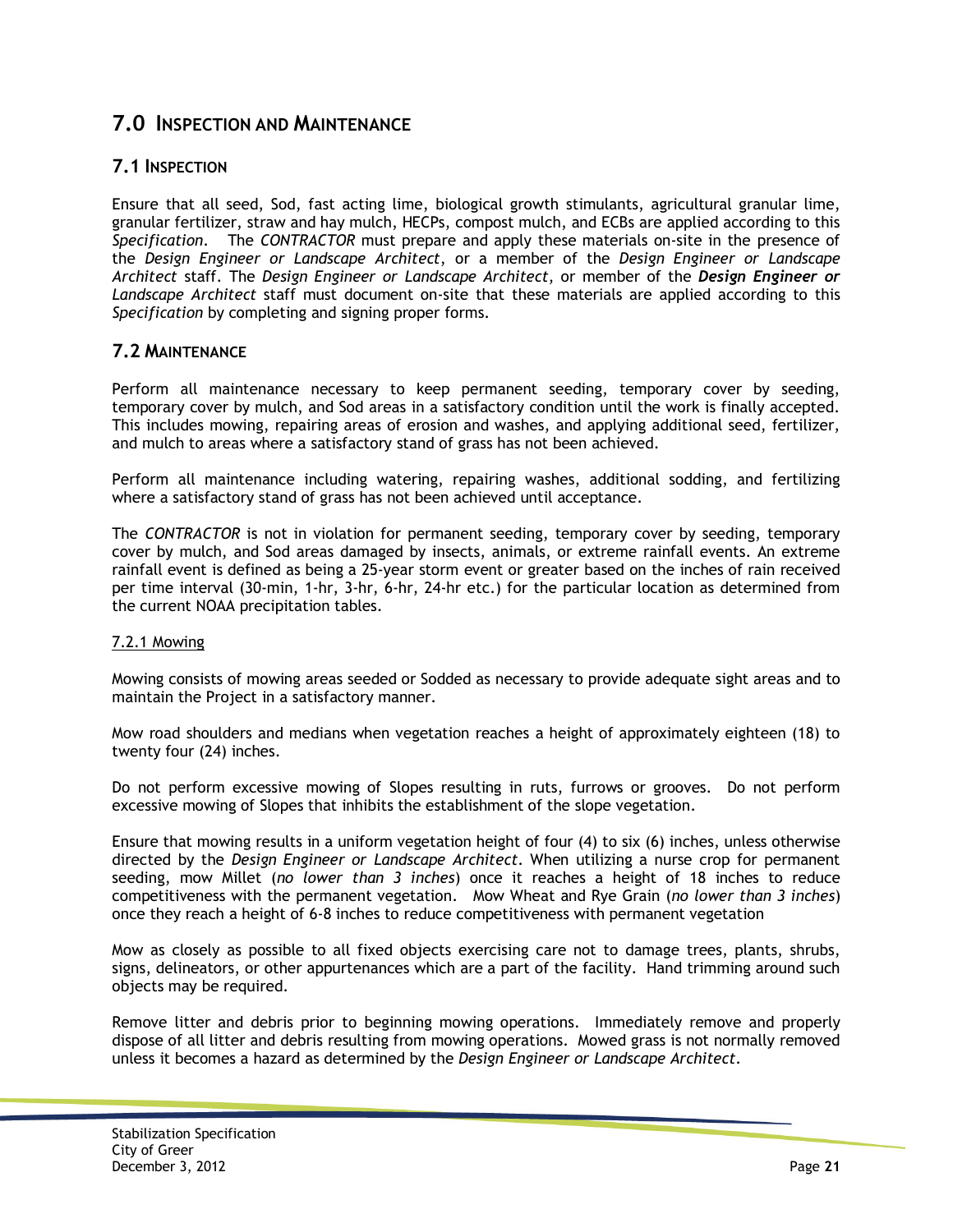Do not perform mowing when soil and weather conditions are such that rutting or other damage to the Project may occur

#### **7.3. DELIVERY, STORAGE AND HANDLING**

Deliver grass seed in original containers showing analysis of seed mixture, percentage of pure seed, year of production, net weight, date of packaging, and location of packaging. Damaged packages are not acceptable.

Deliver lime, fertilizer and biological growth stimulants in sealed factory labeled waterproof bags showing weight, chemical analysis, and name of manufacturer. Damaged bags or containers are not acceptable. Store and handle in strict compliance with manufacturer's instructions and recommendations. Protect from damage from weather, excessive temperatures, and construction operations.

Deliver Sod on pallets. Install Sod within 24 hours after cutting, except that Sod may be stored in stacks or piles, grass to grass and roots to roots for not more than 5 days. Protect stored Sod against drying from sun or wind and from freezing if necessary.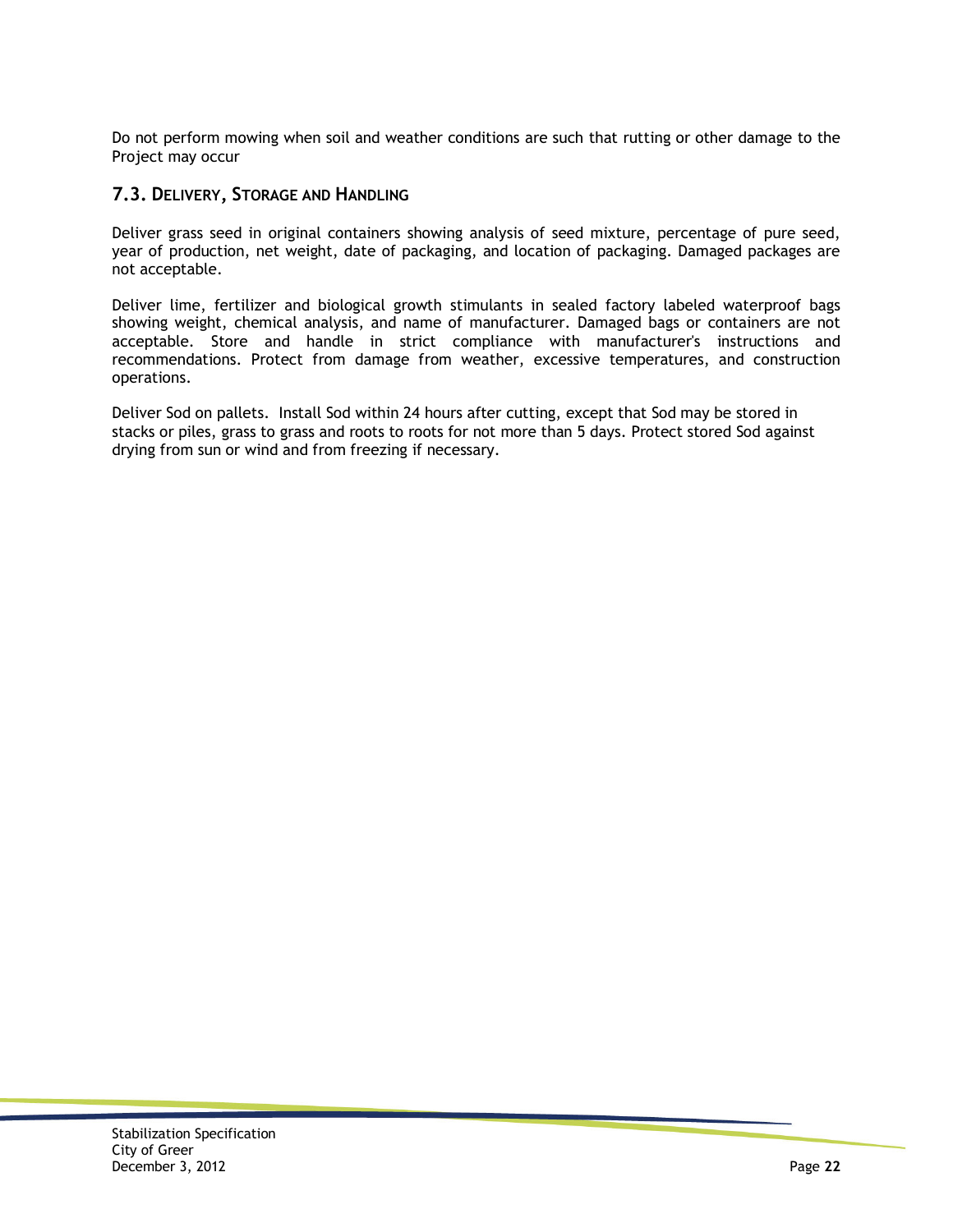# **CITY OF GREER BIORETENTION NATIVE PLANT SPECIFICATIONS**

## **8.0 BIORETENTION PLANT INTRODUCTION**

Use plantings for Bioretention applications that conform to the standards of the current edition of *American Standard for Nursery Stock* as approved by the American Standards Institute, Inc.

For Bioretention applications near roadways, consider site distances and other safety concerns when selecting plant heights. Consider human activities which may damage the plantings, cause soil compaction or otherwise damage the function of the Bioretention area when selecting plant species.

Use plant materials that have normal, well developed stems or branches and a vigorous root system. Only use plantings that are healthy, free from physical defects, plant diseases, and insect pests. Symmetrically balance shade and flowering trees. Ensure major branches do not have V shaped crotches capable of causing structural weakness. Ensure trunks are free of unhealed branch removal wounds greater than a 1 in. diameter.

Use plant species that are tolerant to wide fluctuations in soil moisture content. Use plantings capable of tolerating saturated soil conditions for the length of time anticipated for the water quality volume, as well as anticipated runoff constituents. Acceptable Bioretention area plantings include:

- Turf Grass only,
- Native Grasses and Perennials,
- Shrubs, and
- Trees.

#### **8.1 TURF GRASS ONLY**

Use turfgrass species with a thick dense cover, slow growing, applicable to the expected moisture conditions (dry or wet), do not require frequent mowing, and have low nutrient requirements. The preferred method of establishing turf grass is sodding. Use temporary erosion control blankets to provide temporary cover when establishing turf grass by seeding. Do not establish turf grass with the use of Hydraulic Erosion Control Product (HECPs) only.

#### **8.2 NATIVE GRASSES AND PERENNIALS**

Create a low maintenance native grass or wildflower meadow with native grasses and native perennial species. Temporary erosion control blankets may be used in lieu of a hardwood mulch layer. Plant native grasses and perennials of the same species in clusters 1.0 to 1.5 feet on-center.

#### **8.3 SHRUBS**

Provide shrubs a minimum of 2-feet in height. Do not plant shrubs near the inflow and outflow points of the Bioretention area. Plant shrubs of the same species in clusters 5 to 10 feet on-center.

#### **8.4 TREES**

Provide trees with a minimum 1-inch caliper. Plant trees near the perimeter of the Bioretention area. Do not plant trees near the inflow and outflow points of the Bioretention area. Do not plant trees directly above Underdrains. Plant trees at a density of one tree per 250 square feet.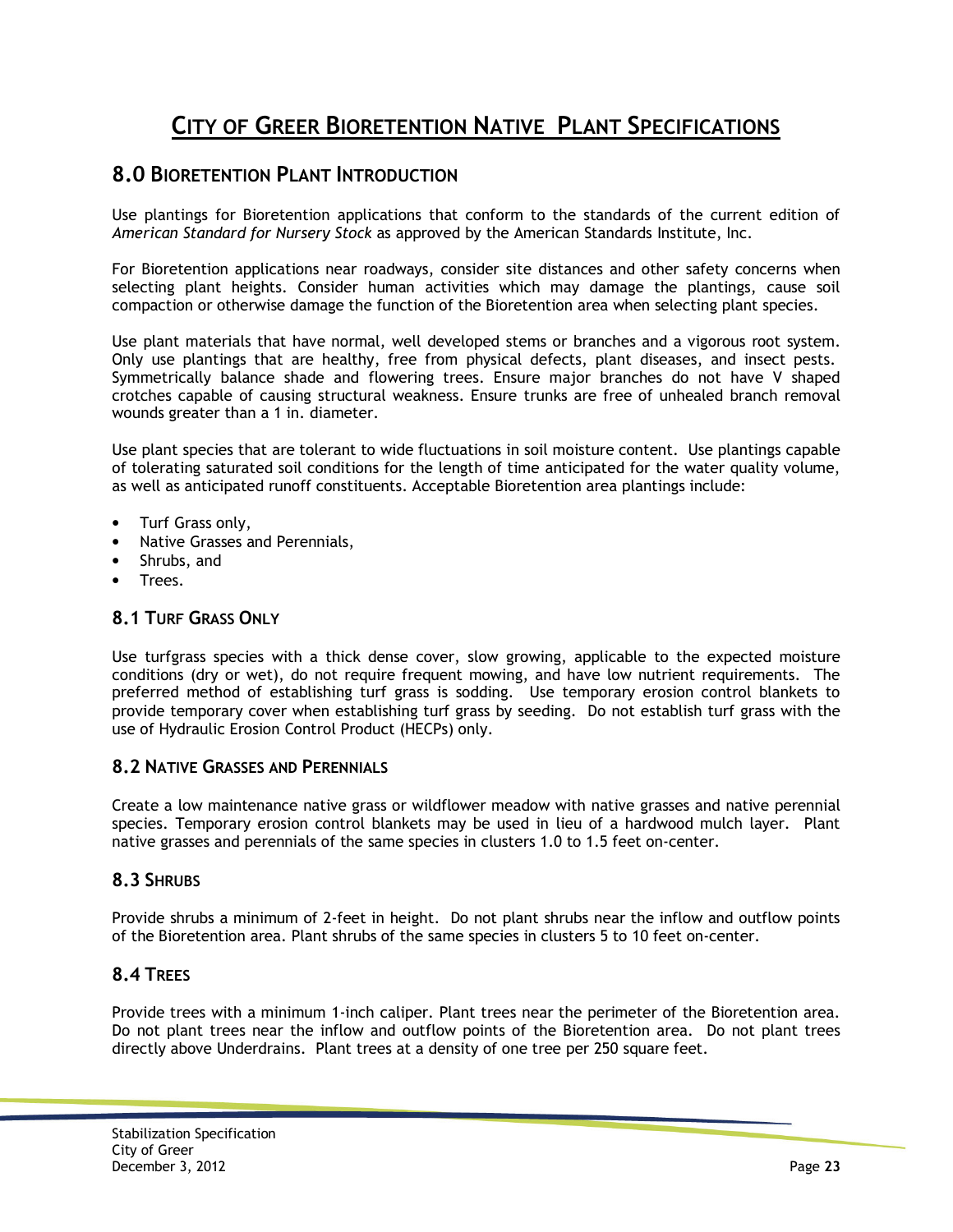#### **8.5 PLANTING PLAN**

A Bioretention area landscape plan includes all planting types, total number of each species, and the location of each species used. The plan includes a description of the *CONTRACTOR*'s responsibilities including a planting schedule, installation specifications, initial maintenance, a warranty period, and expectations of plant survival. A planting plan includes long-term inspection and maintenance guidelines. Use planting plans prepared by a qualified landscape architect, botanist or qualified extension agent. Use native plant species over non-native species. Ornamental species may be used for landscaping effect if they are not aggressive or invasive. Native plantings are shown in Table 6.

| <b>Perennials/Grasses</b>                                          | <b>Shrubs</b>                                                                                                         | <b>Trees</b>                               |
|--------------------------------------------------------------------|-----------------------------------------------------------------------------------------------------------------------|--------------------------------------------|
| Eastern Bluestar                                                   | Beautyberry                                                                                                           | <b>Red Buckeye</b>                         |
| (Amsonia tabernaemontana)                                          | (Callicarpa americanas)                                                                                               | (Aesulus pavia)                            |
| <b>Swamp Milkweed</b>                                              | <b>Button Bush</b>                                                                                                    | Serviceberry                               |
| (Asclepias incarnata)                                              | (Cephalanthus occidentalis)                                                                                           | (Amelanchier canadensis)                   |
| <b>Butterfly Milkweed</b>                                          | Sweet Pepperbush                                                                                                      | Ironwood - American Hornbeam               |
| (Asclepias tuberosa)                                               | (Clethra ainifolia)                                                                                                   | (Carpinus caroliniana)                     |
| <b>White Turtlehead</b>                                            | Common Winterberry                                                                                                    | Eastern Redbud                             |
| (Chelone glabra)                                                   | (llex verticillatta)                                                                                                  | (Cercis candensis)                         |
| Joe Pye Weed                                                       | Virginia Sweetspire                                                                                                   | <b>Fringe Tree</b>                         |
| (Eupatorium purpureum)                                             | (Itea virginica)                                                                                                      | (Chionanthus virginicus)                   |
| <b>Swamp Sunflower</b>                                             | Spicebush                                                                                                             | <b>Silky Dogwood</b>                       |
| (Helianthus angustifolius)                                         | (Lindera benzoin)                                                                                                     | (Cornus amomum)                            |
| Rose / Swamp Mallow                                                | Possumhaw                                                                                                             | Mayhaw, May Hawthorn                       |
| (Hibiscus moscheutos)                                              | (Viburnum nudum)                                                                                                      | (Crataugus aestivalis)                     |
| <b>Cardinal Flower</b>                                             |                                                                                                                       | Hawthorn                                   |
| (Lobelia cardinalis)                                               |                                                                                                                       | (Crataegus marshallii)                     |
| <b>Black-eyed Susan</b>                                            |                                                                                                                       |                                            |
| (Rudbeckia fulgida)                                                |                                                                                                                       |                                            |
| Goldenrod                                                          | <b>Evergreens</b>                                                                                                     | <b>Evergreens</b>                          |
| (Solidago rugosa)                                                  |                                                                                                                       |                                            |
| Ironweed                                                           | <b>Inkberry Holly</b>                                                                                                 | <b>American Holly</b>                      |
| (Vernonia noveboracensis)                                          | (llex glabra)                                                                                                         | (llex opaca)                               |
| <b>Grasses</b>                                                     | Dwarf Yaupan / Yaupan Holly<br>(llex vomitoria)                                                                       | Sweetbay Magnolia<br>(Magnolia virginiana) |
| <b>Big Bluestem</b>                                                | Southern Wax Myrtle                                                                                                   |                                            |
| (Andropogon gerardii)                                              | (Myrica cerifera)                                                                                                     |                                            |
| <b>River Oats</b>                                                  |                                                                                                                       |                                            |
| (Chasmanthium latifolium)                                          |                                                                                                                       |                                            |
| Virginia Wild Rye                                                  |                                                                                                                       |                                            |
| (Elymus virginicus)                                                |                                                                                                                       |                                            |
| <b>Muhly Grass</b>                                                 |                                                                                                                       |                                            |
| (Muhlenbergia capillaries)                                         |                                                                                                                       |                                            |
| Panic Grass / Switch Grass                                         |                                                                                                                       | <b>Ferns</b>                               |
| (Panicum virgatum)                                                 |                                                                                                                       |                                            |
| Little Bluestem                                                    |                                                                                                                       | Cinnamon Fern                              |
| (Schiachyrium scoparium)                                           |                                                                                                                       | (Onoclea cinnamomea)                       |
| <b>Indian Grass</b>                                                |                                                                                                                       | Royal Fern                                 |
| (Sorghastrum nutans)                                               |                                                                                                                       | (Osmunda regalis)                          |
|                                                                    | Note: Prior to selection, review detailed Bioretention plant lists in <b>Appendix C</b> for more detailed information |                                            |
| regarding inundation, drought and salt tolerance for each species. |                                                                                                                       |                                            |

#### **Table 6: Native Plant Species for Bioretention Areas**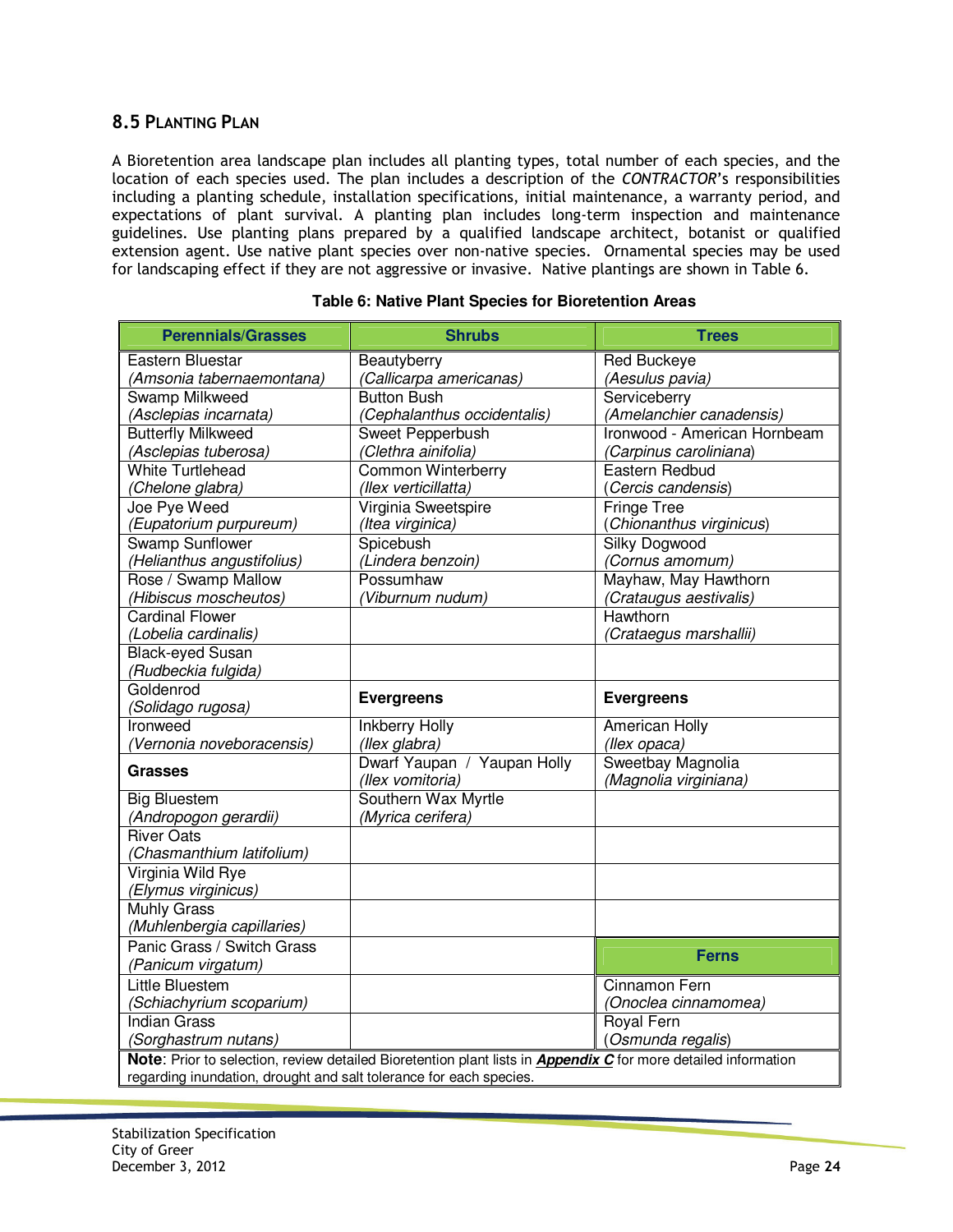#### **8.6 INSTALLATION**

Plant all Bioretention areas grasses, native grasses, perennials, shrubs, trees, and other plant materials specified to applicable landscaping standards. Ensure all plants are installed in accordance with the Bioretention area landscape plan.

Ensure all plant materials are kept moist during transport and on-site storage.

#### 8.6.1 Perennials/ Grasses

In general, space perennials/ grasses 1 to 1.5 feet apart.

Dig a hole to the depth of the perennial/ grass container. Dig the hole to a width of two to three times the diameter of the perennial/ grass container.

Remove the perennial/ grass plant from the container and place it in the hole. Adjust the hole depth as necessary. Ensure the soil ball is level with the Bioretention soil surface.

Back fill the hole with the removed soil. If necessary, mix compost into the Bioretention soil.

Compact the soil to anchor the plantings and remove air pockets, but do not overly compress the backfilled soil especially by tramping it with feet or tools. Compress gently using hands

Ensure perennial/ grass plants are watered within 30 minutes of planting.

Use a watering can or pitcher for the first watering. Water the soil at the base of each plant. A strong blast from a garden hose can dislodge and damage new plantings.

Apply a 3 to 4 inch layer of mulch around the new plantings, keeping wood chip mulch 2 to 4 inches away from base of the plant.

#### 8.6.2 Shrubs

In general, space shrubs 5 to 10 feet apart depending on the specific species used.

Dig a hole to the depth of the shrub container.

Dig the hole to a width of two times the diameter of the shrub container.

If the Bioretention area has previously been mulched, use a sheet of plastic or a bucket for piling soil from the shrub hole. Ensure the Bioretention soil removed from the hole is not mixed with the mulch.

Turn the container on its side and ease the shrub out.

Trim roots with a pruner in three or four places, when the roots wrap around the soil ball.

Carefully place the shrub in the hole. Adjust the depth of the hole if necessary. Ensure the top surface of the soil ball is level with the Bioretention soil surface.

Back fill the hole with the removed soil. If necessary, mix compost into the Bioretention soil.

Compact the soil to anchor the shrub and remove air pockets, but do not overly compress the backfilled soil especially by tramping it with feet or tools. Compress gently using hands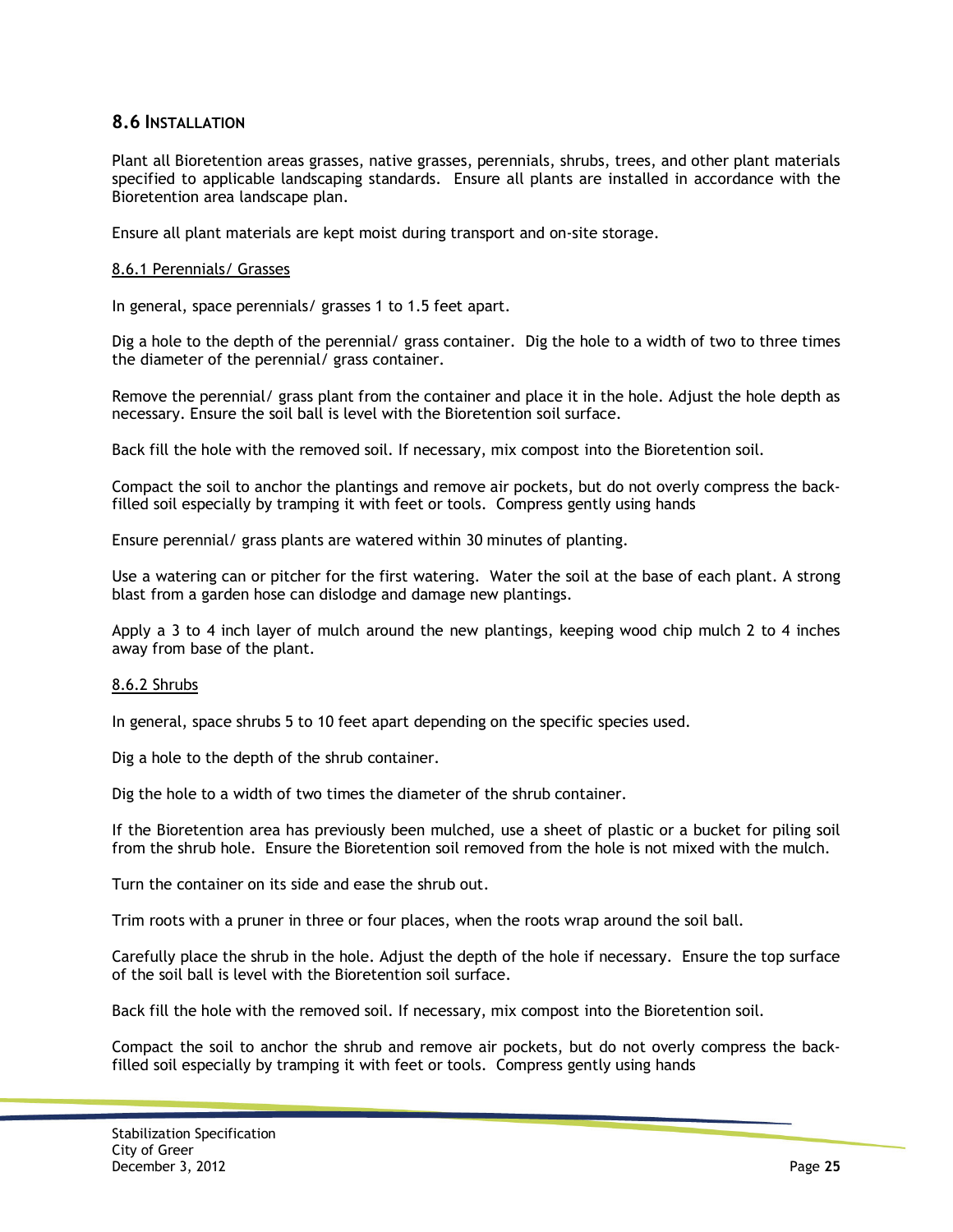Water the shrub within 1 hour of planting by thoroughly soaking the soil around the plant. Let the water seep in and then water again.

Apply a 3 to 4 inch layer of mulch around the new plantings, keeping wood chip mulch 4 inches away from base of the plant.

#### 8.6.3 Trees

Ensure trees are transplanted no deeper than the soil in which they were originally grown. Dig the hole at least 3 times the diameter of the root ball or container or the spread of the roots in the case of bare root trees. If the Bioretention area has previously been mulched, use a sheet of plastic for piling soil from the tree hole. Ensure the Bioretention soil removed from the hole is not mixed with the mulch.

#### Balled and Burlapped Trees

Balled and burlapped trees, although best planted as soon as possible, can be stored for some time after purchase as long as the ball is kept moist and the tree is stored in a shady area. Always lift the tree by the ball, never by the trunk. Ensure the burlap surrounding the ball of earth and roots is either cut away completely (synthetic or plastic burlap) or at a minimum pulled back from the top third of the ball (natural burlap). Remove any string or twine. Backfill soil (combinations of peat moss, composted manure, topsoil, etc.) is then placed in the hole surrounding the tree just to the height of the ball or slightly lower to allow for some settling. Be careful not to compress the back fill soil as this may prevent water from reaching the roots and the roots from expanding beyond the ball.

#### Container Trees

Container trees can be stored for a brief period of time after purchase as long as the soil in the container is kept moist and the tree stored in a shady spot. The procedure for planting container trees is similar to that for balled and burlapped trees. In the case of metal or plastic containers, remove the container completely. In the case of fibre containers, tear the sides away.

Once carefully removed from the container, check the roots. If they are tightly compressed, carefully tease the fine roots away from the tight mass and then spread the roots prior to planting. In the case of extremely woody compacted roots, it may be necessary to use a spade to open up the bottom half of the root system. The root system is then pulled apart prior to planting.

#### Bare-Root Trees

Planting bare-rooted trees is different as there is no soil surrounding the roots. Ensure bare-root trees are planted as soon as possible. Inspect the roots to ensure they are moist and have numerous lengths of fine root hairs.

When planting, first build a mound of earth in the center of the hole around which to lay the roots. Ensure the tree is planted on the mound so that the crown is 2 inches above the Bioretention area soil level to allow for natural settling.

#### Backfilling and Watering

Once the tree is seated in the hole, back-fill the original soil into the hole to the soil level of the container. If necessary, mix compost into the Bioretention soil.

Compact the soil to anchor the tree and remove air pockets, but do not overly compress the back-filled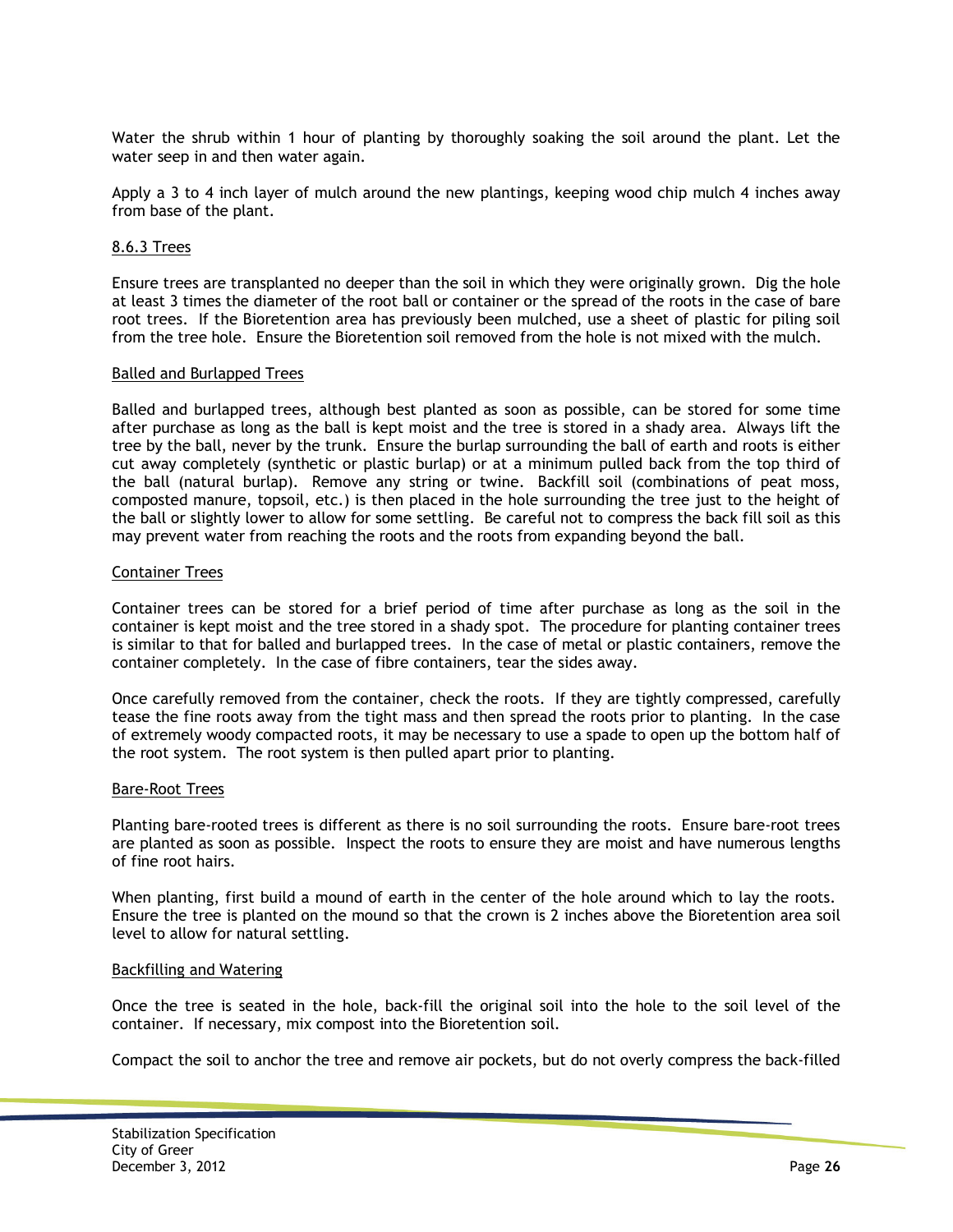soil especially by tramping it with feet or tools. Compress gently using hands

Water the tree within 1 hour of planting by thoroughly soaking the soil around the tree to a depth of 12 to 18 inches . Let the water seep in and then water again.

Apply a 3 to 4 inch layer of mulch around the new plantings

**Staking** 

Brace trees using 2-inch by 2-inch stakes only as necessary. Ensure stakes are equally spaced on the outside of the tree ball.

If the planted tree is having difficulty standing upright, thin out the upper branches to reduce wind resistance. If this is not enough to assist the tree in standing upright, then stake the tree.

Only stake the tree long enough for it to be able stand on its own.

Ensure Stakes are not too tight, allowing room for the tree to sway in the wind.

Ensure Stakes are not too loose , ensuring the tree does not rub against the stakes.

Ensure Stakes are buried at least 1.5 feet underground to provide ample support.

Brace trees using 2-inch by 2-inch stakes only as necessary. Ensure stakes are equally spaced on the outside of the tree ball.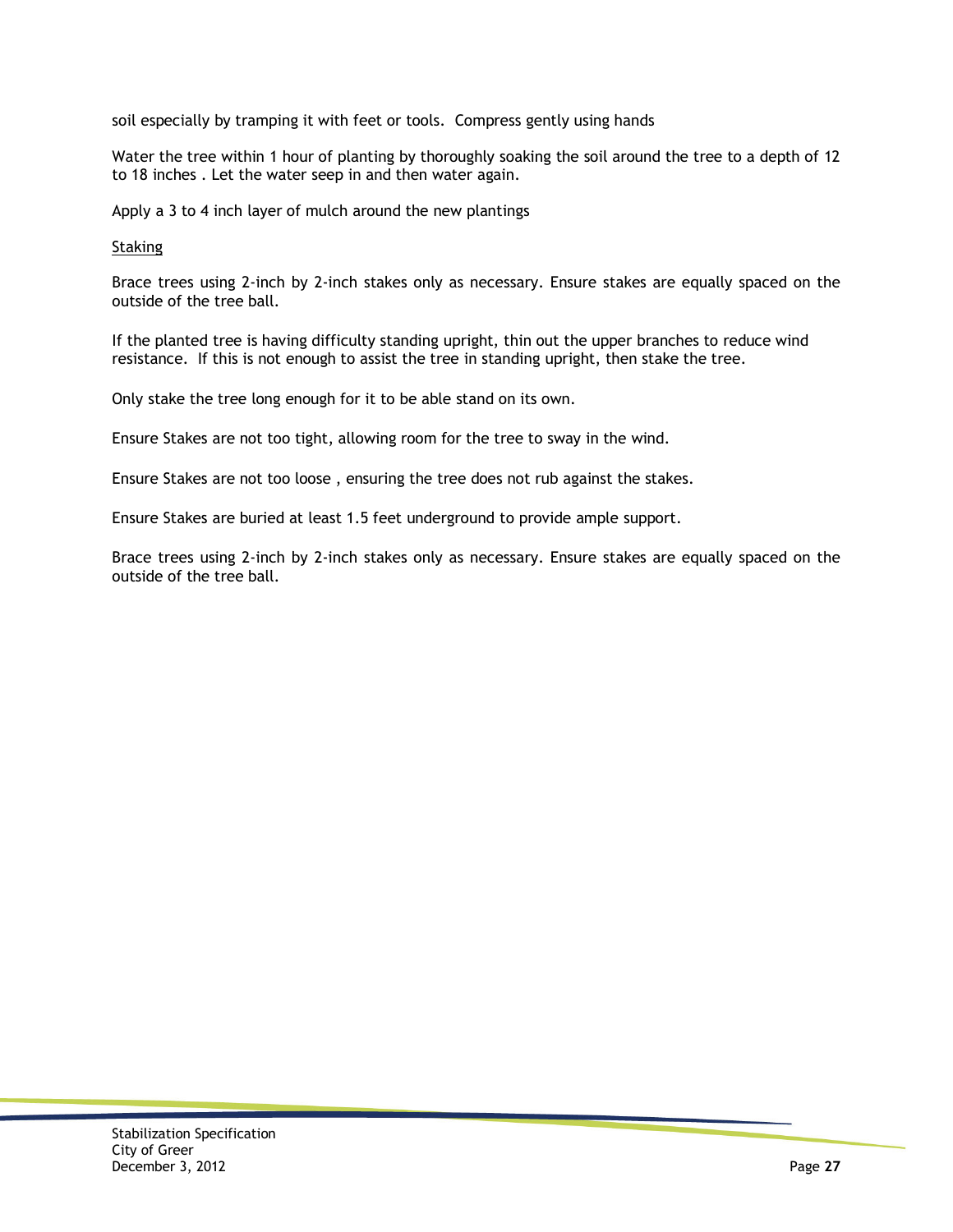# **APPENDIX A**

# **SIMPLIFIED SEEDING TABLES**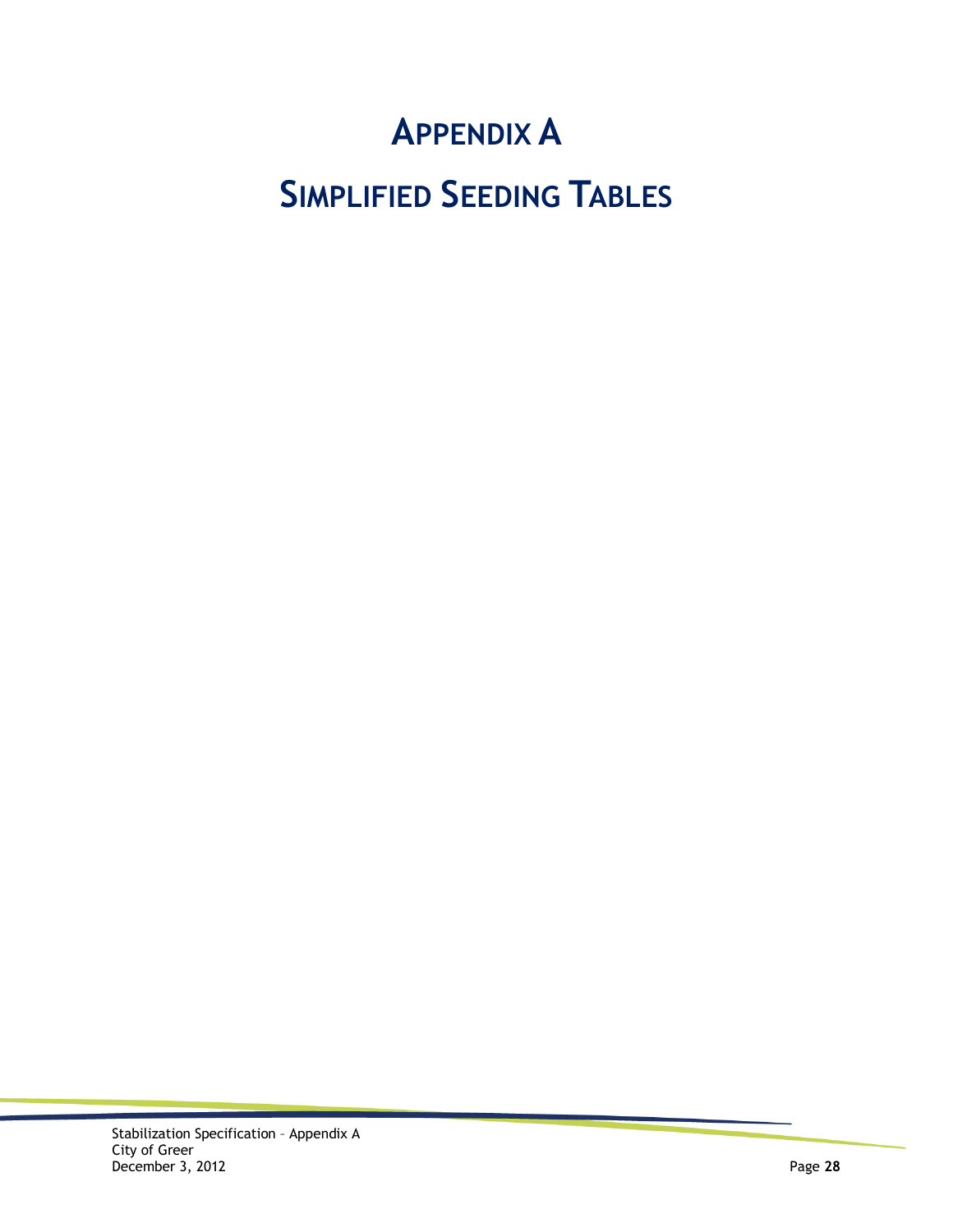#### **Non Slope Areas**

|                                              |                       | <b>Planting</b> | Planting                                     |  |           |    |   | <b>Planting Dates</b> |  |  |  |                                                                                                                             |
|----------------------------------------------|-----------------------|-----------------|----------------------------------------------|--|-----------|----|---|-----------------------|--|--|--|-----------------------------------------------------------------------------------------------------------------------------|
| Common Name <sup>4</sup>                     | <b>Botanical Name</b> | Rate            | Rate<br>Rate Rate<br>(lbs/acre) (lbs/1000sf) |  |           | ສ∣ | 髙 | 真                     |  |  |  | <b>Characteristics</b>                                                                                                      |
| mmon Bermudagrass'<br>(hulled = hull absent) | Cynodon dactylon      | 50              | 1.15                                         |  | $\bullet$ |    |   |                       |  |  |  | Long-lived, warm season perennial, grows 4-6 inches tall. High heat tolerance, salt tolerant, high<br>nitrogen requirement. |
| <b>White Clover</b>                          | Trifolium repens      |                 | 0.11                                         |  |           |    |   |                       |  |  |  | Grows to 1 foot tall. Full sun, low drought tolerance. Good erosion control cover.                                          |
| Browntop Millet                              | Panicum ramosum       | 10              | 0.23                                         |  |           |    |   |                       |  |  |  | Bunch type grain, grows 2-5 feet tall. Full sun, moderate drought tolerance, high salt tolerance.                           |

#### **Spring / Summer Non Slope Areas (during establishment, mow when Millet reaches 18-inches in height)**

|                                                 |                       | <b>Planting</b> | Planting                                                                                                                                                       |           |           |                  |  | <b>Planting Dates</b> |  |                  |                  |                               |                                                                                                                                                                                                                     |
|-------------------------------------------------|-----------------------|-----------------|----------------------------------------------------------------------------------------------------------------------------------------------------------------|-----------|-----------|------------------|--|-----------------------|--|------------------|------------------|-------------------------------|---------------------------------------------------------------------------------------------------------------------------------------------------------------------------------------------------------------------|
| Common Name <sup>4</sup>                        | <b>Botanical Name</b> | Rate            | Rate<br>Trace Hate $\frac{1}{5}$ $\frac{1}{6}$ $\frac{1}{6}$ $\frac{1}{2}$ $\frac{1}{3}$ $\frac{1}{3}$ $\frac{1}{3}$ $\frac{1}{3}$ $\frac{1}{6}$ $\frac{1}{6}$ |           |           |                  |  |                       |  | $\overline{5}$   |                  | $\frac{5}{2}$   $\frac{6}{2}$ | <b>Characteristics</b>                                                                                                                                                                                              |
| Fall Fescue (KY-31)                             | Festuca arundinacea   | 50              | 1.15                                                                                                                                                           | $\bullet$ |           | $\bullet\bullet$ |  |                       |  |                  | $\bullet\bullet$ |                               | Bunch-type grass, grows 2-4 feet tall. Full sun to part shade. Good heat and drought tolerance as well<br>as shade tolerance. Tolerant to marginal, acidic, and poorly drained soils and in areas of low fertility. |
| Common Bermudagrass<br>unhulled = hull present) | Cynodon dactylon      | 15              | 0.34                                                                                                                                                           |           | $\bullet$ |                  |  |                       |  |                  | . <b>. .</b> .   |                               | Long-lived, warm season perennial, grows 4-6 inches tall. High heat tolerance, salt tolerant, high<br>nitrogen requirement.                                                                                         |
| <b>White Clover</b>                             | Trifolium repens      | 5               | 0.11                                                                                                                                                           | $\bullet$ |           | $\bullet$        |  |                       |  | $\bullet\bullet$ |                  |                               | Grows to 1 foot tall. Full sun, low drought tolerance, low salt tolerance. Good erosion control cover.                                                                                                              |
| Crimson Clover <sup>2</sup>                     | Trfolium incarnatum   | 20              | 0.46                                                                                                                                                           |           |           | $\bullet\bullet$ |  |                       |  | $\bullet$ 1      |                  | .                             | Upright winter legume, grows from 1-3 feet tall. Full sun, low drought tolerance, no salt tolerance.                                                                                                                |
| $\bigvee$ Rye Grain <sup>3</sup>                | Secale cereale        | 15              | 0.34                                                                                                                                                           |           |           | $\bullet\bullet$ |  |                       |  | • ⊢ • ⊢          |                  | $\bullet$                     | Bunch type grain, grows 2-5 feet tall. Full sun, moderate drought tolerance, high salt tolerance.                                                                                                                   |

#### **Fall / Winter Non Slope Areas (during establishment, mow when Rye reaches 6 to 8-inches in height)**

 $<sup>1</sup>$  Common Bermudagrass: Do not use Giant Bermudagrass(NK-37).</sup>

 $2^{2}$  Only use pre-inoculated legumes or use an appropriate inoculant with the seed at planting.

**<sup>3</sup>**Mow Rye Grain (no lower than 3 inches) once it reaches a height of 6-8 inches to reduce competitiveness with permanent vegetation.

<sup>4</sup> If the Common Name of the seed listed in the Tables is not available, use seed with the listed Botanical Name.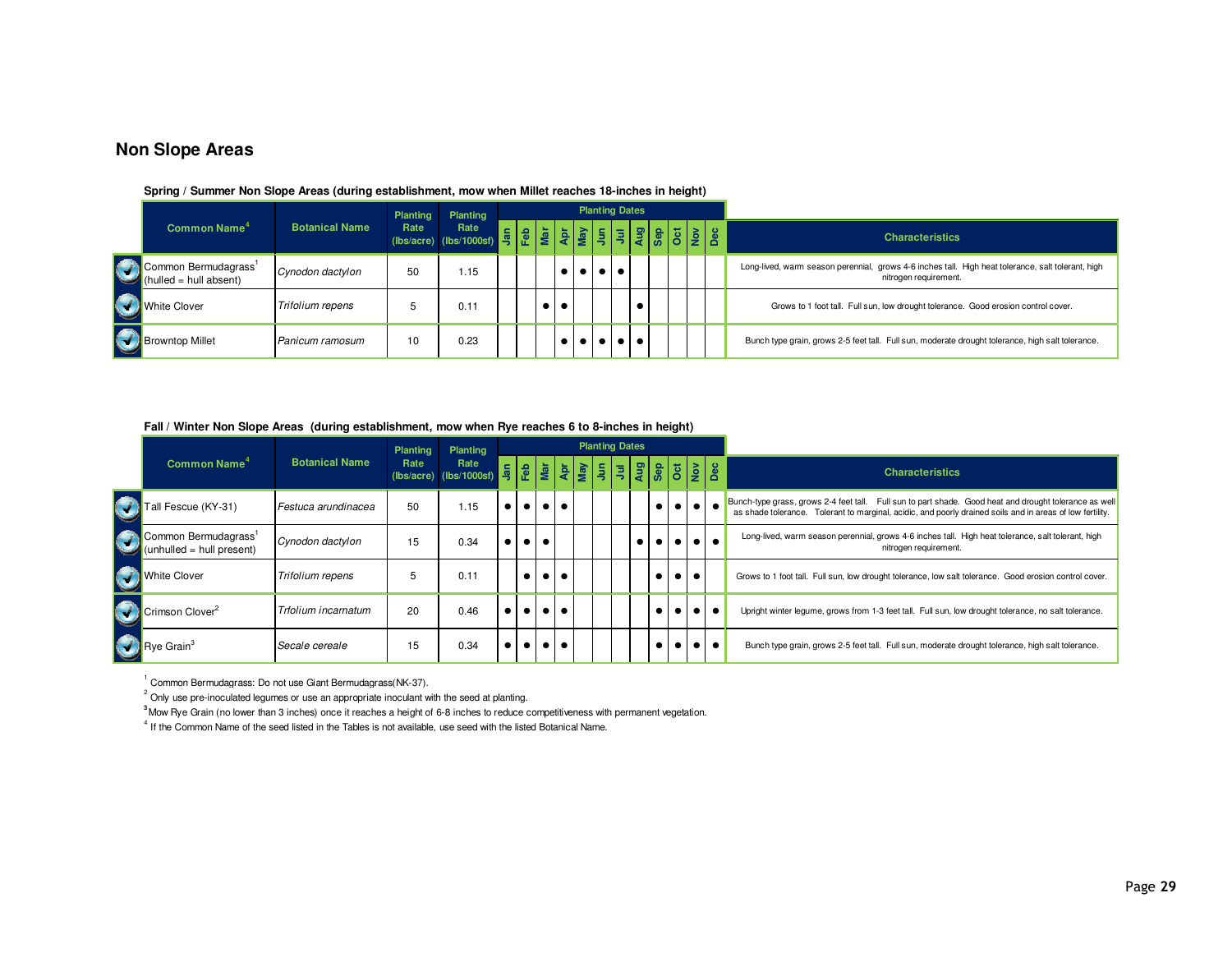#### **Road Medians & Shoulders**

|                                          |                       | <b>Planting</b> | Planting                        |               |  |  |             | <b>Planting Dates</b> |  |  |                                                                                                                             |
|------------------------------------------|-----------------------|-----------------|---------------------------------|---------------|--|--|-------------|-----------------------|--|--|-----------------------------------------------------------------------------------------------------------------------------|
| <b>Common Name</b> <sup>4</sup>          | <b>Botanical Name</b> | Rate            | Rate<br>(lbs/acre) (lbs/1000sf) | $\frac{5}{2}$ |  |  |             |                       |  |  | <b>Characteristics</b>                                                                                                      |
| Common Bermudagras<br>mmon Bermudagrass' | Cynodon dactylon      | 25              | 0.57                            |               |  |  | $\bullet$ l |                       |  |  | Long-lived, warm season perennial, grows 4-6 inches tall. High heat tolerance, salt tolerant, high<br>nitrogen requirement. |
| <b>Browntop Millet</b>                   | Panicum ramosum       | 10              | 0.23                            |               |  |  |             |                       |  |  | Bunch type grain, grows 2-5 feet tall. Full sun, moderate drought tolerance, high salt tolerance.                           |

#### **Spring / Summer Road Median & Shoulders (during establishment, mow when Millet reaches 18-inches in height)**

#### **Fall / Winter Road Median & Shoulders (during establishment, mow when Rye reaches 6 to 8-inches in height)**

|                                                               |                       | <b>Planting</b> | Planting                                                  |           |                    |                  |  | <b>Planting Dates</b>                                                 |  |                                                            |              |                         |                             |                                                                                                                                                                                                                        |
|---------------------------------------------------------------|-----------------------|-----------------|-----------------------------------------------------------|-----------|--------------------|------------------|--|-----------------------------------------------------------------------|--|------------------------------------------------------------|--------------|-------------------------|-----------------------------|------------------------------------------------------------------------------------------------------------------------------------------------------------------------------------------------------------------------|
| Common Name <sup>4</sup>                                      | <b>Botanical Name</b> | Rate            | Rate<br>$\frac{Rate}{(1bs/acre)}$ (lbs/acre) (lbs/1000sf) |           | Feb                | $\frac{5}{2}$    |  | $\frac{1}{2}$ $\frac{1}{2}$ $\frac{1}{2}$ $\frac{1}{2}$ $\frac{1}{2}$ |  | $\frac{1}{2}$                                              |              |                         | $\frac{1}{2}$ $\frac{8}{8}$ | <b>Characteristics</b>                                                                                                                                                                                                 |
| Fall Fescue (KY-31)                                           | Festuca aruninacea    | 50              | 1.15                                                      | $\bullet$ | $\bullet$ 1        | $\bullet\bullet$ |  |                                                                       |  | $\bullet$                                                  |              | $\bullet\bullet\bullet$ |                             | Full sun to part shade. Good heat and drought tolerance as well<br>Bunch-type grass, grows 2-4 feet tall.<br>as shade tolerance. Tolerant to marginal, acidic, and poorly drained soils and in areas of low fertility. |
| Common Bermudagrass <sup>1</sup><br>(unhulled = hull present) | Cynodon dactylon      | 15              | 0.34                                                      | $\bullet$ | $\bullet$ 1        |                  |  |                                                                       |  | $\bullet$                                                  | . <b>.</b> . |                         |                             | Long-lived, warm season perennial, spreads by rhizomes/stolons seed, grows 4-6 inches tall. High heat<br>tolerance, salt tolerant, high nitrogen requirement.                                                          |
| Crimson Clover <sup>2</sup>                                   | Trfolium incarnatum   | 20              | 0.46                                                      | $\bullet$ | $\bullet$          |                  |  |                                                                       |  |                                                            |              |                         | $\bullet\bullet$            | Upright winter legume, grows from 1-3 feet tall. Full sun, low drought tolerance, no salt tolerance.                                                                                                                   |
| $\bigcup$ Rye Grain <sup>3</sup>                              | Secale cereale        | 15              | 0.34                                                      | $\bullet$ | $\bullet$ $\vdash$ | $\bullet$        |  |                                                                       |  | $\bullet\bullet\bullet\bullet\bullet\bullet\bullet\bullet$ |              |                         |                             | Bunch type grain, grows 2-5 feet tall. Full sun, moderate drought tolerance, high salt tolerance.                                                                                                                      |

<sup>1</sup> Common Bermudagrass: Do not use Giant Bermudagrass(NK-37).

 $^2$  Only use pre-inoculated legumes or use an appropriate inoculant with the seed at planting.

<sup>3</sup>Mow Rye Grain (no lower than 3 inches) once it reaches a height of 6-8 inches to reduce competitiveness with permanent vegetation.

 $<sup>4</sup>$  If the Common Name of the seed listed in the Tables is not available, use seed with the listed Botanical Name.</sup>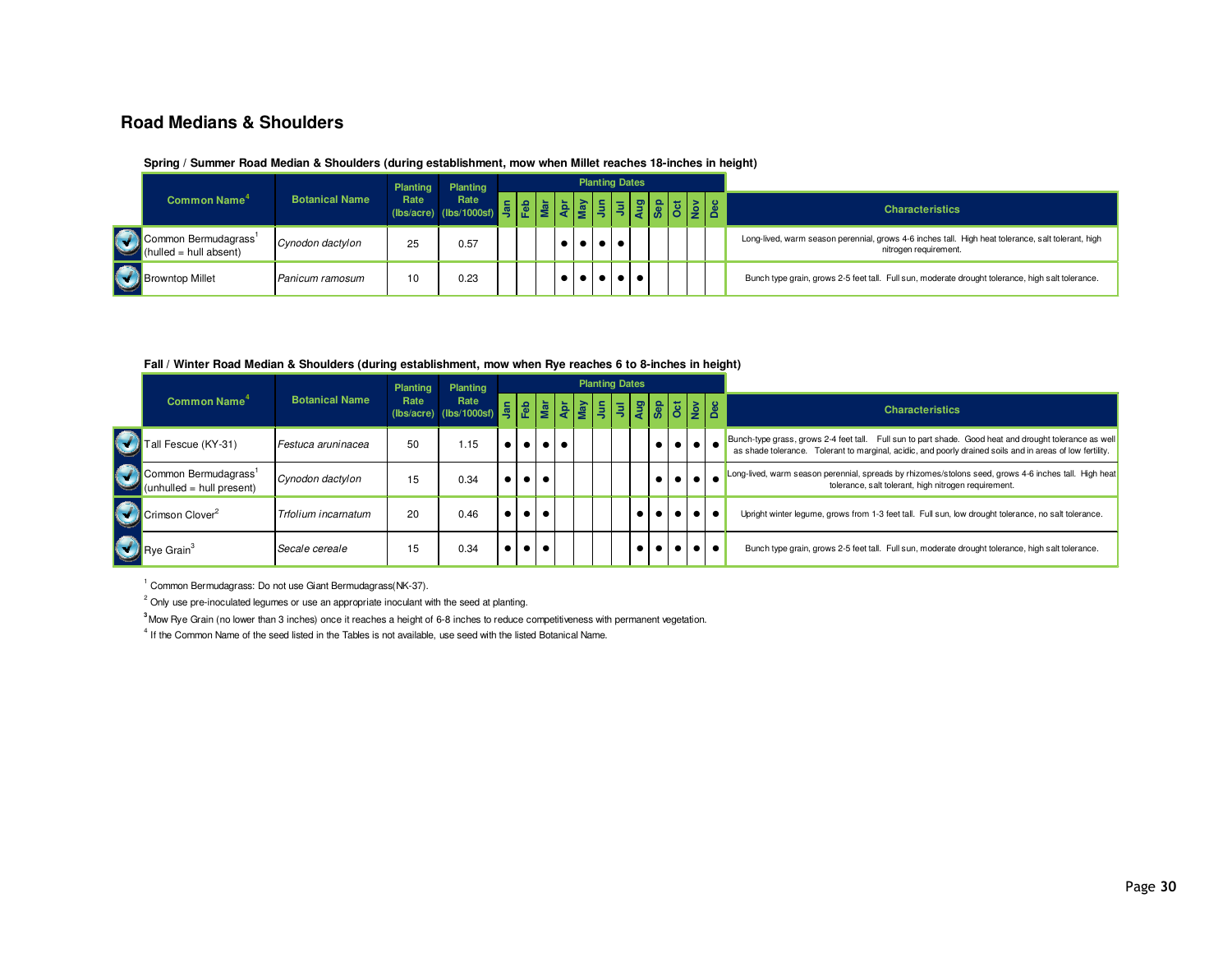#### **Slopes & Buffers**

| Spring / Summer Slopes (during establishment, mow when Millet reaches 18-inches in height. After establishment, only mow at end of winter season) |  |
|---------------------------------------------------------------------------------------------------------------------------------------------------|--|
|---------------------------------------------------------------------------------------------------------------------------------------------------|--|

|                      |                                                 |                       | <b>Planting</b> | <b>Planting</b>                     |               |           |           |           |             | <b>Planting Dates</b> |  |                                                                                                                                                                                                                                                                                                                                                                                              |                                                                                                                                                                                                                                                                                                        |
|----------------------|-------------------------------------------------|-----------------------|-----------------|-------------------------------------|---------------|-----------|-----------|-----------|-------------|-----------------------|--|----------------------------------------------------------------------------------------------------------------------------------------------------------------------------------------------------------------------------------------------------------------------------------------------------------------------------------------------------------------------------------------------|--------------------------------------------------------------------------------------------------------------------------------------------------------------------------------------------------------------------------------------------------------------------------------------------------------|
|                      | <b>Common Name<sup>4</sup></b>                  | <b>Botanical Name</b> | Rate            | Rate<br>$(lbs/acre)$ $(lbs/1000sf)$ | $\frac{1}{2}$ |           |           |           |             |                       |  | $\frac{1}{2} \frac{1}{2} \frac{1}{2} \frac{1}{2} \frac{1}{2} \frac{1}{2} \frac{1}{2} \frac{1}{2} \frac{1}{2} \frac{1}{2} \frac{1}{2} \frac{1}{2} \frac{1}{2} \frac{1}{2} \frac{1}{2} \frac{1}{2} \frac{1}{2} \frac{1}{2} \frac{1}{2} \frac{1}{2} \frac{1}{2} \frac{1}{2} \frac{1}{2} \frac{1}{2} \frac{1}{2} \frac{1}{2} \frac{1}{2} \frac{1}{2} \frac{1}{2} \frac{1}{2} \frac{1}{2} \frac{$ | <b>Characteristics</b>                                                                                                                                                                                                                                                                                 |
|                      | Tall Fescue (KY-31)                             | Festuca aruninacea    | 50              | 1.15                                |               | $\bullet$ |           |           |             |                       |  |                                                                                                                                                                                                                                                                                                                                                                                              | Bunch-type grass, grows 2-4 feet tall. Full sun to part shade. Good heat and drought tolerance as well<br>as shade tolerance. Tolerant to marginal, acidic, and poorly drained soils and in areas of low fertility.                                                                                    |
| $\mathbf{r}$<br>Pick | Bahiagrass                                      | Paspalum notatum      | 30              | 0.69                                |               | $\bullet$ | $\bullet$ | $\bullet$ | $\bullet$ 1 |                       |  |                                                                                                                                                                                                                                                                                                                                                                                              | Warm season perennial, spreads by rhizomes, grows 1-2 feet tall, deep root system. Shade tolerant,<br>salt tolerant, drought tolerant. Low maintenance, tough grass surviving conditions that destroy most turf<br>grasses. Adapts to most soil conditions and extremely tolerant to wear and traffic. |
|                      | Common Bermudagrass<br>$(hullet = hull$ absent) | Cynodon dactylon      | 15              | 0.34                                |               |           |           |           | $\bullet$ 1 |                       |  |                                                                                                                                                                                                                                                                                                                                                                                              | Long-lived, warm season perennial, grows 4-6 inches tall. High heat tolerance, high nitrogen<br>requirement.                                                                                                                                                                                           |
|                      | <b>White Clover</b>                             | Trifolium repens      | 5               | 0.11                                |               | $\bullet$ |           |           |             |                       |  |                                                                                                                                                                                                                                                                                                                                                                                              | Warm season bunch grass, deep root system, grows 3-6 feet tall. Full sun, high drought tolerance.                                                                                                                                                                                                      |
|                      | Weeping Lovegrass                               | Erograstis curvula    | 5               | 0.11                                |               |           |           |           | $\bullet$   |                       |  |                                                                                                                                                                                                                                                                                                                                                                                              | Warm season bunch grass, grows 3 feet tall. Full sun, high drought tolerance. Plant at 10%-20% of mix.                                                                                                                                                                                                 |
|                      | Hairy Vetch <sup>2</sup>                        | Vicia villosa         | 10              | 0.23                                |               |           |           |           |             |                       |  |                                                                                                                                                                                                                                                                                                                                                                                              | Cool season biennial or annual legume. Viney, trailing or climbing growth.<br>Wide range of soil types, best adapted to loamy and sandy soils.                                                                                                                                                         |
|                      | <b>Browntop Millet</b>                          | Panicum ramosum       | 10              | 0.23                                |               |           |           |           |             |                       |  |                                                                                                                                                                                                                                                                                                                                                                                              | Bunch type grain, grows 2-5 feet tall. Full sun, moderate drought tolerance.                                                                                                                                                                                                                           |

#### **Fall / Winter Slopes (during establishment, mow when Rye reaches 6 to 8-inches in height. After establishment, only mow at end of winter season)**

|      |                                                  |                       | <b>Planting</b>    | <b>Planting</b>      |           |                                                                                                                                                                                                                                                                                                                     |           |  | <b>Planting Dates</b> |  |           |           |             |           |                                                                                                                                                                                                                     |
|------|--------------------------------------------------|-----------------------|--------------------|----------------------|-----------|---------------------------------------------------------------------------------------------------------------------------------------------------------------------------------------------------------------------------------------------------------------------------------------------------------------------|-----------|--|-----------------------|--|-----------|-----------|-------------|-----------|---------------------------------------------------------------------------------------------------------------------------------------------------------------------------------------------------------------------|
|      | <b>Common Name</b> <sup>4</sup>                  | <b>Botanical Name</b> | Rate<br>(lbs/acre) | Rate<br>(lbs/1000sf) |           | $\frac{1}{2}$ $\frac{1}{2}$ $\frac{1}{2}$ $\frac{1}{2}$ $\frac{1}{2}$ $\frac{1}{2}$ $\frac{1}{2}$ $\frac{1}{2}$ $\frac{1}{2}$ $\frac{1}{2}$ $\frac{1}{2}$ $\frac{1}{2}$ $\frac{1}{2}$ $\frac{1}{2}$ $\frac{1}{2}$ $\frac{1}{2}$ $\frac{1}{2}$ $\frac{1}{2}$ $\frac{1}{2}$ $\frac{1}{2}$ $\frac{1}{2}$ $\frac{1}{2}$ |           |  |                       |  |           |           |             |           | <b>Characteristics</b>                                                                                                                                                                                              |
|      | all Fescue (KY-31)                               | Festuca aruninacea    | 50                 | 1.15                 | $\bullet$ | $\bullet$                                                                                                                                                                                                                                                                                                           | $\bullet$ |  |                       |  | $\bullet$ |           | $\bullet$   |           | Bunch-type grass, grows 2-4 feet tall. Full sun to part shade. Good heat and drought tolerance as well<br>as shade tolerance. Tolerant to marginal, acidic, and poorly drained soils and in areas of low fertility. |
|      | Common Bermudagrass<br>(unhulled = hull present) | Cynodon dactylon      | 15                 | 0.34                 | $\bullet$ | $\bullet$                                                                                                                                                                                                                                                                                                           | $\bullet$ |  |                       |  | $\bullet$ |           | $\bullet$   | $\bullet$ | Long-lived, warm season perennial, grows 4-6 inches tall. High heat tolerance, high nitrogen<br>requirement.                                                                                                        |
|      | White Clover <sup>2</sup>                        | Trifolium repens      | 5                  | 0.11                 |           | $\bullet$                                                                                                                                                                                                                                                                                                           |           |  |                       |  | ٠         | $\bullet$ | $\bullet$   |           | Grows to 1 foot tall. Full sun, low drought tolerance, low salt tolerance. Good erosion control cover.                                                                                                              |
|      | Weeping Lovegrass                                | Erograstis curvula    | 5                  | 0.11                 | $\bullet$ | $\bullet$ 1                                                                                                                                                                                                                                                                                                         | $\bullet$ |  |                       |  | $\bullet$ | $\bullet$ | $\bullet$   | $\bullet$ | Warm season bunch grass, grows 3 feet tall. Full sun, high drought tolerance.                                                                                                                                       |
|      | Crimson Clover <sup>2</sup>                      | Trfolium incarnatum   | 20                 | 0.46                 | $\bullet$ | $\bullet$                                                                                                                                                                                                                                                                                                           |           |  |                       |  | $\bullet$ |           | $\bullet$   | $\bullet$ | Upright winter legume, grows from 1-3 feet tall. Full sun, low drought tolerance, no salt tolerance.                                                                                                                |
| Pick | Hairy Vetch <sup>2</sup>                         | Vicia villosa         | 10                 | 0.23                 | $\bullet$ | $\bullet$                                                                                                                                                                                                                                                                                                           | $\bullet$ |  |                       |  | $\bullet$ |           | $\bullet$ l |           | Cool season biennial or annual legume. Viney, trailing or climbing growth.<br>Wide range of soil types, best adapted to loamy and sandy soils.                                                                      |
|      | Rye Grain <sup>3</sup>                           | Secale cereale        | 15                 | 0.34                 | $\bullet$ | $\bullet$                                                                                                                                                                                                                                                                                                           | $\bullet$ |  |                       |  | $\bullet$ | $\bullet$ | $\bullet$ 1 | $\bullet$ | Bunch type grain, grows 2-5 feet tall. Full sun, moderate drought tolerance, high salt tolerance.                                                                                                                   |

 $1$  Common Bermudagrass: Do not use Giant Bermudagrass(NK-37).

 $2$  Only use pre-inoculated legumes or use an appropriate inoculant with the seed at planting.

**<sup>3</sup>**Mow Rye Grain (no lower than 3 inches) once it reaches a height of 6-8 inches to reduce competitiveness with permanent vegetation.

<sup>4</sup> If the Common Name of the seed listed in the Tables is not available, use seed with the listed Botanical Name.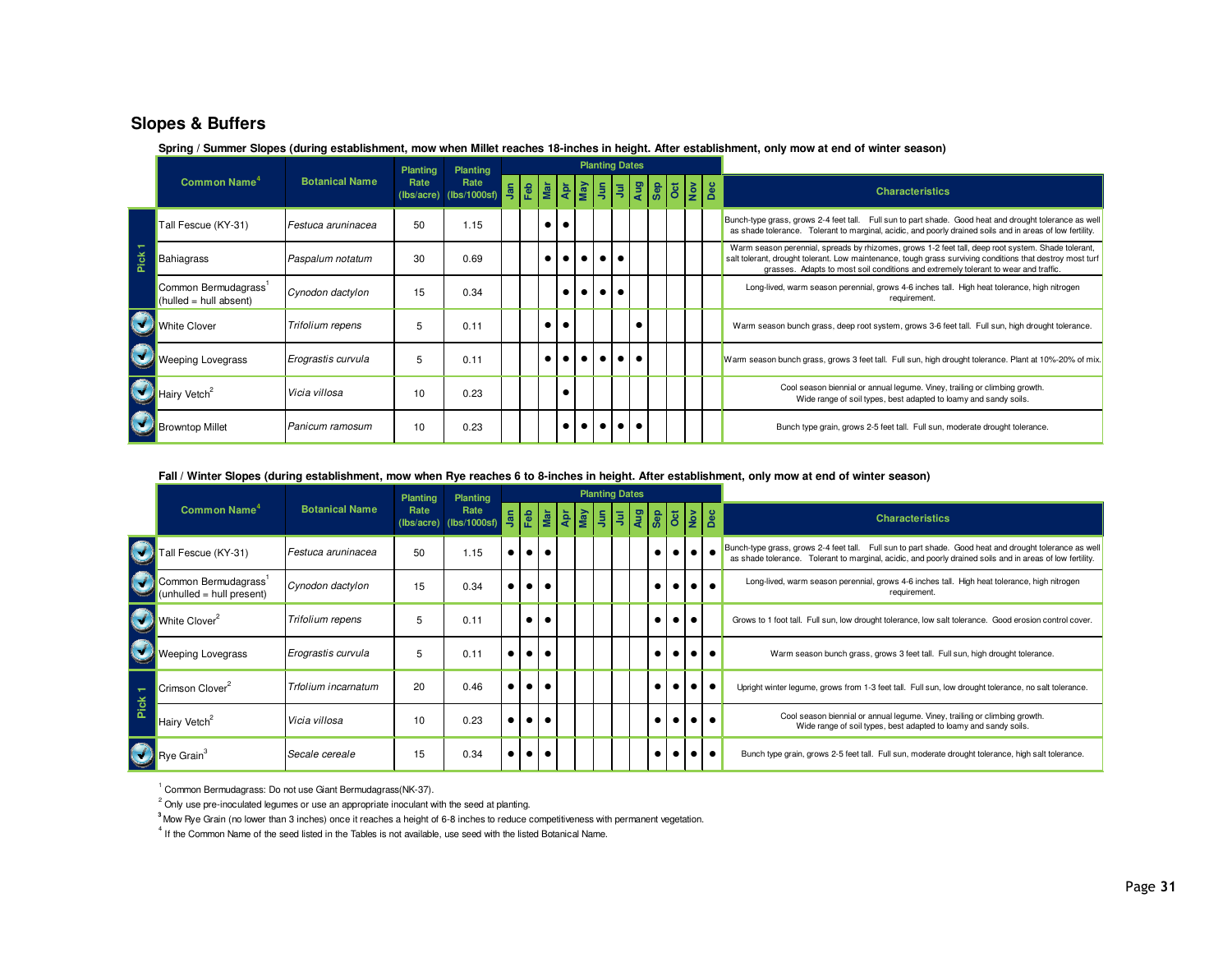# **APPENDIX B**

# **DETAILED SEEDING TABLES**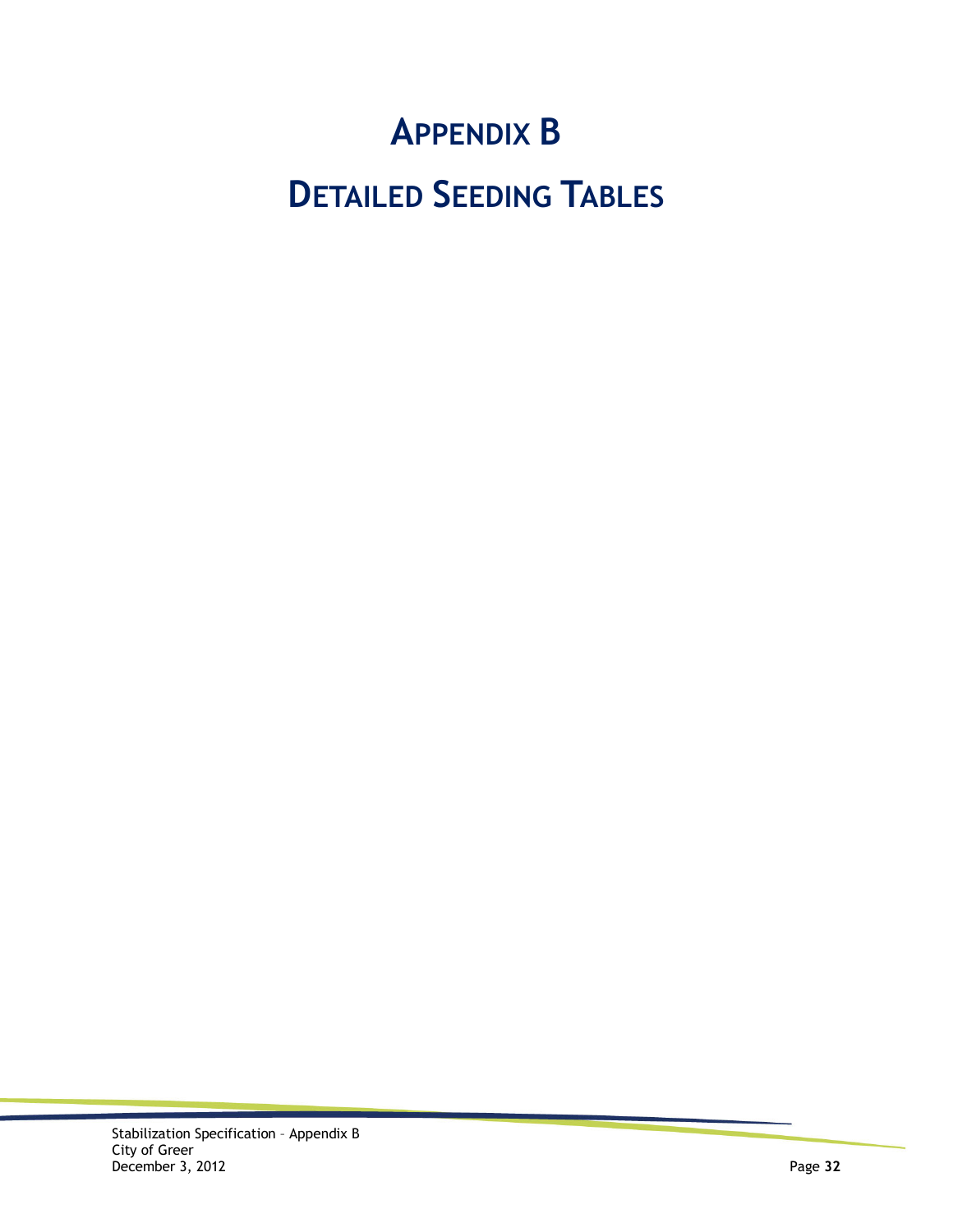### **TABLE B-1: DETAILED SEEDING PERRENIALS**

*\* Months shaded in green represent applicable planting dates* 

|                                                               |                                 |                            |                                              |     |   |     |     |            |                | <b>Planting Dates*</b> |     |            |     |            |     |
|---------------------------------------------------------------|---------------------------------|----------------------------|----------------------------------------------|-----|---|-----|-----|------------|----------------|------------------------|-----|------------|-----|------------|-----|
| <b>COMMON NAME<sup>7</sup></b>                                | <b>BOTANICAL</b><br><b>NAME</b> | <b>APPROVED</b><br>SITE(S) | <b>PLANTING</b><br><b>RATE</b><br>(Ibs/acre) | NVC | 品 | MAR | APR | <b>NAY</b> | $rac{c}{\sum}$ | TNC                    | AUG | <b>SEP</b> | OCT | <b>NOW</b> | DEC |
| <b>TURF-TYPE GRASSES (SELECT ONE MINIMUM)</b>                 |                                 |                            |                                              |     |   |     |     |            |                |                        |     |            |     |            |     |
| Bahiagrass <sup>1</sup>                                       | Paspalum notatum                | <b>ALL</b>                 | 30                                           |     |   |     |     |            |                |                        |     |            |     |            |     |
| Common Bermudagrass <sup>2</sup><br>(hulled = hull absent)    | Cynodon dactylon                | <b>ALL</b>                 | 25                                           |     |   |     |     |            |                |                        |     |            |     |            |     |
| Common Bermudagrass <sup>2</sup><br>(unhulled = hull present) | Cynodon dactylon                | <b>ALL</b>                 | 30                                           |     |   |     |     |            |                |                        |     |            |     |            |     |
| Tall Fescue (KY-31) <sup>3</sup>                              | Festuca arundinacea             | <b>ALL</b>                 | 50                                           |     |   |     |     |            |                |                        |     |            |     |            |     |
| <b>GRASSES (SELECT ONE MINIMUM)</b>                           |                                 |                            |                                              |     |   |     |     |            |                |                        |     |            |     |            |     |
| <b>Weeping Lovegrass</b>                                      | Erograstis curvula              | Slopes                     | 5                                            |     |   |     |     |            |                |                        |     |            |     |            |     |
| Indiangrass                                                   | Sorghastrum nutans              | Slopes, Buffers            | 10                                           |     |   |     |     |            |                |                        |     |            |     |            |     |
| <b>Little Bluestem</b>                                        | Andropogon scoparius            | Slopes, Buffers            | 10                                           |     |   |     |     |            |                |                        |     |            |     |            |     |
| <b>Coastal Panicgrass</b>                                     | Panicum amarum                  | Slopes, Buffers            | 20                                           |     |   |     |     |            |                |                        |     |            |     |            |     |
| Switchgrass                                                   | Panicum virgatum                | Slopes, Buffers            | 10                                           |     |   |     |     |            |                |                        |     |            |     |            |     |
| Perennial Rye Grass <sup>4</sup>                              | Lolium perrene                  | <b>ALL</b>                 | 15                                           |     |   |     |     |            |                |                        |     |            |     |            |     |
| Virginia Wild Rye                                             | Elymus virginicus               | Slopes, Buffers            | 6                                            |     |   |     |     |            |                |                        |     |            |     |            |     |
| <b>LEGUMES<sup>5</sup> (SELECT ONE MINIMUM)</b>               |                                 |                            |                                              |     |   |     |     |            |                |                        |     |            |     |            |     |
| <b>White Clover</b>                                           | Trifolium repens                | <b>ALL</b>                 | 5                                            |     |   |     |     |            |                |                        |     |            |     |            |     |
| Crownvetch                                                    | Coronilla varia                 | Slopes, Buffers            | 25                                           |     |   |     |     |            |                |                        |     |            |     |            |     |
| Sericea Lespedeza <sup>6</sup><br>(Scarified seed)            | Lespedeza cuneata               | Slopes                     | 50                                           |     |   |     |     |            |                |                        |     |            |     |            |     |
| Sericea Lespedeza <sup>6</sup><br>(Unscarified seed)          | Lespedeza cuneata               | Slopes                     | 80                                           |     |   |     |     |            |                |                        |     |            |     |            |     |

**<sup>1</sup>**May be used in select areas at the discretion of the City Engineer.

*\* Months shaded in green represent applicable planting dates* 

<sup>2</sup> Common Bermudagrass: *Do not use Giant Bermudagrass (NK-37)*.<br><sup>3</sup> Tall Fescue (KY-31): *Do not use Tall Fescue (Lolium arundinacea)*.<br><sup>5</sup> Only use pre-inoculated legumes or use an appropriate inoculant with the seed a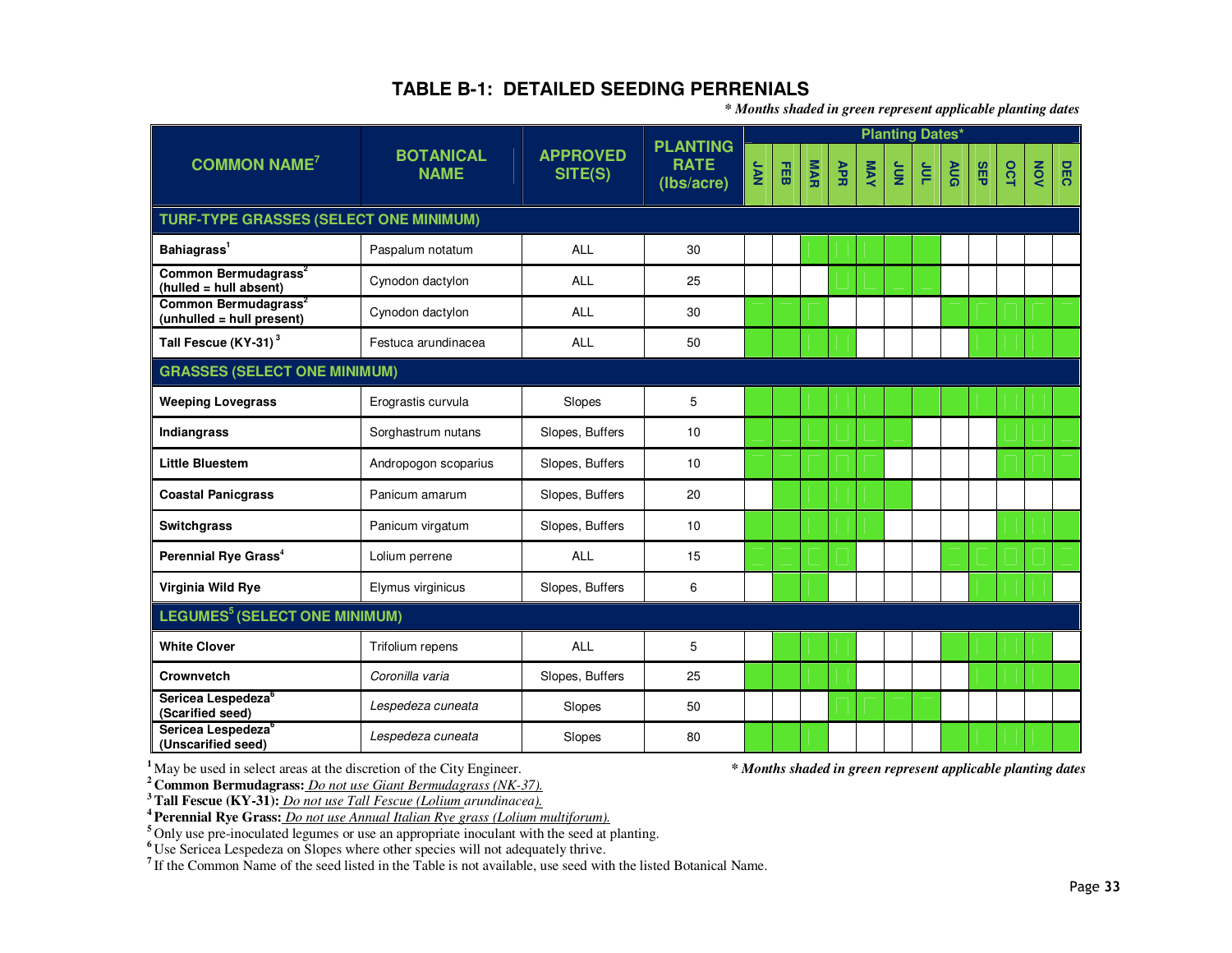### **TABLE B-2: DETAILED SEEDING ANNUALS**

*\* Months shaded in green represent applicable planting dates.*

|                                                |                                  |                                | <b>NURSE</b>                             | <b>TEMP</b>                               |            |            |            |            |            |                  | <b>Planting Dates*</b> |            |            |     |     |     |
|------------------------------------------------|----------------------------------|--------------------------------|------------------------------------------|-------------------------------------------|------------|------------|------------|------------|------------|------------------|------------------------|------------|------------|-----|-----|-----|
| <b>COMMON NAME<sup>5</sup></b>                 | <b>BOTANICAL</b><br><b>NAME</b>  | <b>APPROVED</b><br>SITE(S)     | <b>CROP</b><br><b>RATE</b><br>(Ibs/acre) | <b>COVER</b><br><b>RATE</b><br>(Ibs/acre) | <b>NVC</b> | <b>HEB</b> | <b>MAR</b> | <b>APR</b> | <b>NAY</b> | $\sum_{i=1}^{n}$ | $rac{c}{\sqrt{2}}$     | <b>AUG</b> | <b>SEP</b> | OCT | NOV | DEC |
| Crimson Clover <sup>1</sup>                    | Trifolium incarnatum             | ALL                            | 20                                       | 20                                        |            |            |            |            |            |                  |                        |            |            |     |     |     |
| Lespedeza <sup>1</sup><br>Kobe / Korean        | Lespedeza<br>striata /stipulacea | Shoulders /<br>Medians, Slopes | 15                                       | 60                                        |            |            |            |            |            |                  |                        |            |            |     |     |     |
| <b>Browntop Millet<sup>2</sup></b>             | Panicum ramosum                  | <b>ALL</b>                     | 10                                       | 40                                        |            |            |            |            |            |                  |                        |            |            |     |     |     |
| German Millet <sup>2</sup><br>(Foxtail Millet) | Setaria italica                  | ALL                            | 10                                       | 40                                        |            |            |            |            |            |                  |                        |            |            |     |     |     |
| Japanese Millet <sup>2</sup>                   | Echinochloa crusgalli            | Slopes                         | 10                                       | 50                                        |            |            |            |            |            |                  |                        |            |            |     |     |     |
| Oats                                           | Avena sativa                     | Slopes                         | 40                                       | 110                                       |            |            |            |            |            |                  |                        |            |            |     |     |     |
| Hairy Vetch <sup>1</sup>                       | Vicia villosa                    | <b>ALL</b>                     | 15                                       | 50                                        |            |            |            |            |            |                  |                        |            |            |     |     |     |
| <b>Pearl Millet</b>                            | Pennisetum glaucum               | Slopes                         | 15                                       | 50                                        |            |            |            |            |            |                  |                        |            |            |     |     |     |
| <b>Sudangrass</b>                              | Sorghum bicolor                  | <b>Buffers</b>                 | 20                                       | 60                                        |            |            |            |            |            |                  |                        |            |            |     |     |     |
| <b>Barley</b>                                  | Hordeum vulgare                  | Slopes                         | 55                                       | 110                                       |            |            |            |            |            |                  |                        |            |            |     |     |     |
| Wheat <sup>4</sup>                             | Triticum spp.                    | Slopes                         | 35                                       | 110                                       |            |            |            |            |            |                  |                        |            |            |     |     |     |
| Rye Grain <sup>3, 4</sup>                      | Secale cereale                   | <b>ALL</b>                     | 40                                       | 110                                       |            |            |            |            |            |                  |                        |            |            |     |     |     |

**1** Only use pre-inoculated legumes or an appropriate inoculant with the seed at planting.

*\* Months shaded in green represent applicable planting dates.* 

<sup>2</sup> Mow Millet (*no lower than 3 inches*) once it reaches a height of 18 inches to reduce competitiveness with permanent vegetation.<br><sup>3</sup> Rye Grain: *Do not use Annual Italian Rye Grass (Lolium multiforum)*.<br><sup>4</sup> Mow Wheat

<sup>5</sup>If the Common Name of the seed listed in the Table is not available, use seed with the listed Botanical Name. Do not use Wild Bird, Wild Animal, or Domestic Feed Seed.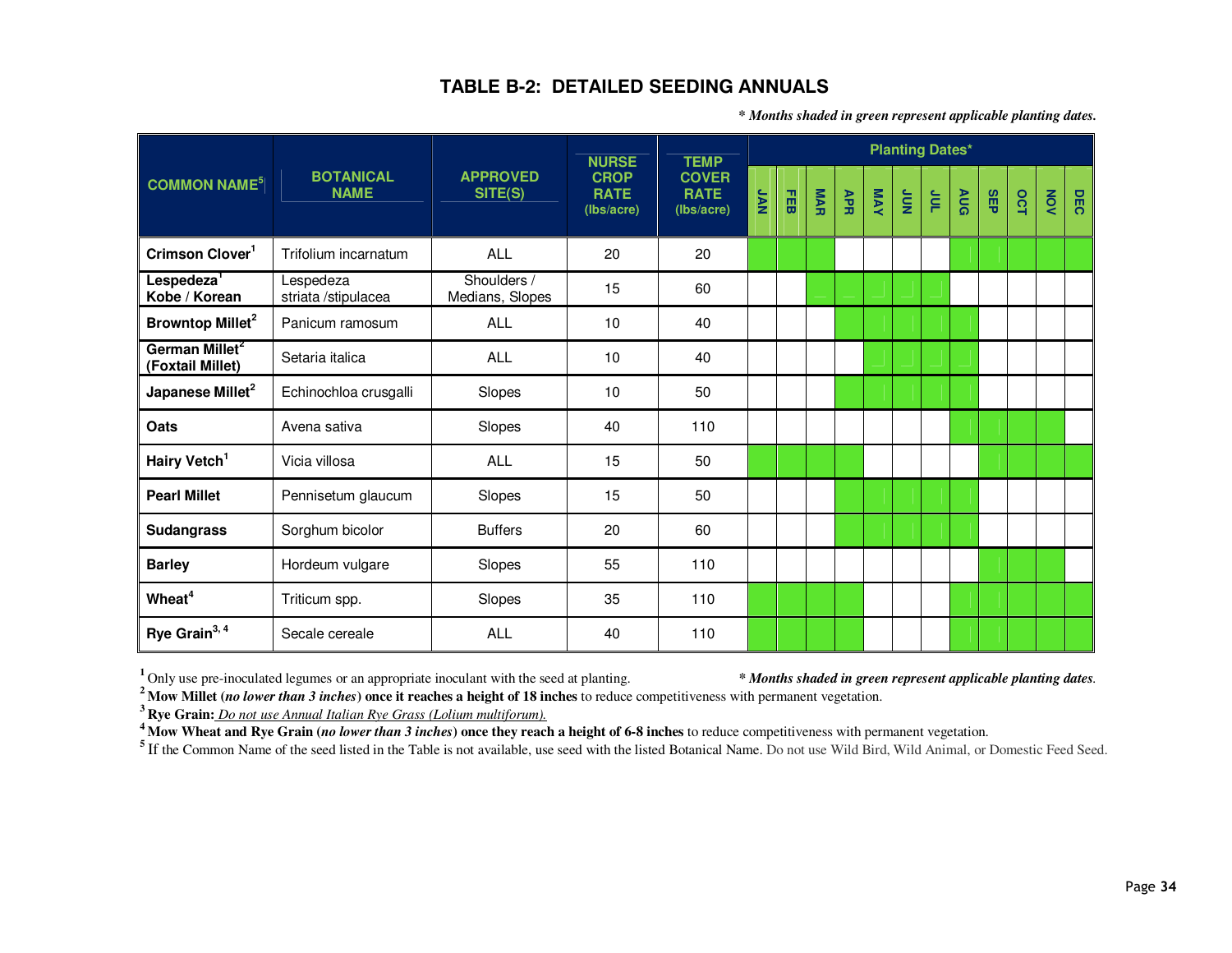#### **Detailed Schedule**

Instructions: Find the appropriate table and choose the appropriate seed type from each section. If a seed type is not available for the needed month, follow the directions in the first column to choose another seed type. number of seed types used should match the number of sections for that category. When applying granular fertilizer, use a 10-10-10 blend unless a soil analysis or known soil conditions warrant a different type.

|                              |                                                               |                                               | Planting           | <b>Planting</b>      |           |            |               |             |                      |           | <b>Planting Dates</b>                                   |           |           |           |                 |                                    |                                                                 |                                                                                                                                                                             |                                                                                                                                                                                                                                                                                                                                       |
|------------------------------|---------------------------------------------------------------|-----------------------------------------------|--------------------|----------------------|-----------|------------|---------------|-------------|----------------------|-----------|---------------------------------------------------------|-----------|-----------|-----------|-----------------|------------------------------------|-----------------------------------------------------------------|-----------------------------------------------------------------------------------------------------------------------------------------------------------------------------|---------------------------------------------------------------------------------------------------------------------------------------------------------------------------------------------------------------------------------------------------------------------------------------------------------------------------------------|
|                              | <b>Common Name</b>                                            | <b>Botanical Name</b>                         | Rate<br>(lbs/acre) | Rate<br>(lbs/1000sf) |           | Jan<br>Feb | $\frac{1}{2}$ |             | $\frac{a}{\sqrt{2}}$ |           | $\frac{1}{2}$ $\frac{1}{2}$ $\frac{1}{2}$ $\frac{1}{8}$ |           |           | 8         | $\frac{3}{2}$ 8 | <b>Use Areas</b>                   | <b>Description</b>                                              | <b>Habitat</b>                                                                                                                                                              | <b>Characteristics</b>                                                                                                                                                                                                                                                                                                                |
|                              | Bahiagrass <sup>1</sup>                                       | Paspalum<br>notatum                           | 30                 | 0.7                  |           |            | $\bullet$     | $\bullet$ 1 | $\bullet$ 1          | $\bullet$ | $\bullet$                                               |           |           |           |                 | <b>ALL</b>                         | Non Native Creeping<br>Perennial Grass                          | Sandy and infertile soils, heavy traffic areas, water<br>conveyance channels. Acid soil tolerant, not high pH<br>olerant. Listed as Significant Threat on SC Invasive list. | Warm season perennial, spreads by rhizomes, grows 1-2 feet tall, deep root system. Sandy soils, shade tolerant, salt<br>tolerant, drought tolerant. Low maintenance, tough, coarse bladed grass surviving conditions that destroy most turf<br>grasses. Adapts to most soil conditions and is extremely tolerant to wear and traffic. |
|                              | Common Bermudagrass <sup>e</sup><br>(unhulled = hull present) | Cynodon<br>dactylon                           | 30                 | 0.7                  | $\bullet$ | $\bullet$  |               |             |                      |           |                                                         | $\bullet$ | $\bullet$ | $\bullet$ |                 | ALL                                | Non Native Creeping<br>Perennial Grass                          | Lawns, public areas, problem soils, heavy traffic areas<br>water conveyance area, pH 5.0 -8.0                                                                               | ong-lived, warm season perennial, spreads by rhizomes/stolons seed, grows 4-6 inches tall. High heat tolerance, salt<br>tolerant, high nitrogen requirement. Used for channels, pond banks, grassed waterways, and vegetated flumes.                                                                                                  |
| א י דערד-ז<br>(Minimum)<br>È | Common Bermudagrass <sup>®</sup><br>(hulled = hull absent)    | Cynodon<br>dactylon                           | 25                 | 0.6                  |           |            |               |             | $\bullet$            | $\bullet$ |                                                         |           |           |           |                 | ALL                                | Non Native Creeping<br>Perennial Grass                          | Lawns, public areas, problem soils, heavy traffic areas<br>water conveyance area, pH 5.0 -8.0                                                                               | ong-lived, warm season perennial, spreads by rhizomes/stolons seed, grows 4-6 inches tall. High heat tolerance, salt<br>tolerant, high nitrogen requirement. Used for channels, pond banks, grassed waterways, and vegetated flumes.                                                                                                  |
| 은                            | Tall Fescue (KY-31) <sup>®</sup>                              | Festuca<br>arundinacea                        | 50                 | 1.15                 | $\bullet$ | $\bullet$  | $\bullet$     |             |                      |           |                                                         |           | $\bullet$ | $\bullet$ |                 | ALL                                | <b>Von Native Tall Growing</b><br>Cool-season Perennia<br>Grass | Lawns, public areas, problem soils, heavy traffic areas<br>pH 5.5 - 8.0.                                                                                                    | Bunch-type grass, grows 2-4 feet tall. Full sun to part shade. Good heat and drought tolerance as well as shade<br>tolerance. Tolerant to marginal, acidic, and poorly drained soils and in areas of low fertility, and where stresses occur<br>due to drought. Durable due to an extensive, deep root system.                        |
|                              | Carpet Grass /<br>Centipedegrass Combo                        | Axonopus affinis<br>Eremochloa<br>ophiuroides | 15<br>10           | 0.3<br>0.2           |           |            |               |             | $\bullet$            | $\bullet$ | $\bullet$                                               | $\bullet$ |           |           |                 | Non Slopes.<br>Shoulders / Medians | Non Native Creeping<br>Perennial Grass                          | Slightly acidic sandy or sandy-loam soils with available<br>moisture, pH 5.0-6.0                                                                                            | Warm-season shallow-rooted creeping perennial grass, dense sod by rooting at nodes along stolons. Poor drought<br>resistance. Thrives under lower fertility. Does not withstand prolonged flooding or permanent swampy conditions.                                                                                                    |
|                              | Perennial Rye Grass <sup>®</sup>                              | Lolium perrene                                | 15                 | 0.3                  | $\bullet$ | $\bullet$  |               |             |                      |           |                                                         | $\bullet$ | $\bullet$ | $\bullet$ |                 | ALL                                | laturalized Herbaceous<br>Perennial                             | Medium fertility, acid, clay, and loamy soils, pH 5.2-7.5                                                                                                                   | Fast growing, short term, cool season bunch grass, grows 1-2 feet tall. Full sun, low drought tolerance, moderate salt<br>tolerance.                                                                                                                                                                                                  |
|                              | White Clover <sup>t</sup>                                     | Trifolium<br>repens                           | 5                  | 0.1                  |           | $\bullet$  |               |             |                      |           |                                                         | $\bullet$ | $\bullet$ | $\bullet$ |                 | ALL                                | <b>Jaturalized Herbaceous</b><br>Perrenial Legume               | Moist soils, field borders, pH 6.0-7.5.                                                                                                                                     | Grows to 1 foot tall. Full sun, low drought tolerance, low salt tolerance. Good erosion control cover.                                                                                                                                                                                                                                |
|                              | Crimson Clover`                                               | Trfolium<br>incarnatum                        | 20                 | 0.5                  | $\bullet$ | $\bullet$  |               |             |                      |           |                                                         |           | $\bullet$ | $\bullet$ |                 | ALL                                | <b>Vaturalized Herbaceous</b><br>Annual Legume                  | Sandy and clay like soils, pH 5.5 - 7.5.                                                                                                                                    | Upright winter legume, grows from 1-3 feet tall. Full sun, low drought tolerance, no salt tolerance.                                                                                                                                                                                                                                  |
|                              | Lespedeza <sup>3</sup><br>Kobe / Korean                       | Lespedeza<br>striata /stipulacea              | 15                 | 0.3                  |           |            | $\bullet$     | ' ●         | $\bullet$ 1          | $\bullet$ | $\bullet$                                               |           |           |           |                 | Shoulders<br>Medians, Slopes       | Warm Season Annua<br>Legume                                     | Prefers well-drained clay or loamy soil. Tolerates acidic<br>soil, and poorer soil types. Excellent heat and drought<br>tolerance                                           | Low-growing summer legume. Used as pasture and hay legumes, erosion control, and on a limited scale for seed<br>production.                                                                                                                                                                                                           |
| (Minimum)                    | Browntop Millet <sup>®</sup>                                  | Panicum<br>ramosum                            | 10                 | 0.2                  |           |            |               | $\bullet$   | $\bullet$            | $\bullet$ | $\bullet$                                               | $\bullet$ |           |           |                 | ALL                                | <b>Jaturalized Herbaceous</b><br>Annual                         | Infertile, sandy, or acid soils, pH 5.2-8.0                                                                                                                                 | Bunch type grain, grows 2-5 feet tall. Full sun, moderate drought tolerance, high salt tolerance.                                                                                                                                                                                                                                     |
|                              | German Millet <sup>6</sup><br>'Foxtail Millet)                | Setaria italica                               | 10                 | 0.2                  |           |            |               |             | $\bullet$ 1          | $\bullet$ | $\bullet$                                               | $\bullet$ |           |           |                 | ALL                                | Warm season annua<br>grass                                      | Suitable for moist, well-drained sandy, loamy, and clay<br>like soils. Adapts to a wide range of pH. Drought tolerant<br>shade intolerant.                                  | Medium height around 4 feet                                                                                                                                                                                                                                                                                                           |
|                              | Hairy Vetch <sup>3</sup>                                      | Vicia villosa                                 | 15                 | 0.3                  | $\bullet$ | $\bullet$  | $\bullet$     |             |                      |           |                                                         |           | $\bullet$ |           |                 | ALL                                | Cool season biennial or<br>annual legume                        | Wide range of soil types, best adapted to loamy and<br>sandy soils, pH 5.0 to 8.2. Prefers well-drained soils with<br>a pH 6.0-7.0. Does poorly in clay or wet fields       | Viney, trailing or climbing growth. Stems may grow 2 to 5 feet long. Used for soil improvement along roadsides and for<br>bank stabilization/erosion control                                                                                                                                                                          |
|                              | <b>Rye Grain</b>                                              | Secale<br>cereale                             | 40                 | 0.9                  | $\bullet$ | $\bullet$  | $\bullet$     |             |                      |           |                                                         |           | $\bullet$ | $\bullet$ |                 | ALL                                | Naturalized Herbaceous<br>Annual                                | Infertile, sandy, or acid soils, pH 5.2-8.0                                                                                                                                 | Bunch type grain, grows 2-5 feet tall. Full sun, moderate drought tolerance, high salt tolerance.                                                                                                                                                                                                                                     |

#### **Non Slope Areas & Road Shoulders and Medians**

 $1$  May be used as an optional turf-type permanent cover.

<sup>2</sup> Common Bermudagrass: Do not use Giant Bermudagrass(NK-37).

<sup>3</sup> Tall Fescue (KY-31): Do not use Tall Fescue (Lolium arundinacea).

<sup>4</sup> Perennial Rye Grass: Do not use Annual Italian Rye grass (Lolium multiforum).

 $<sup>5</sup>$  Only use pre-inoculated legumes or use an appropriate inoculant with the seed at planting.</sup>

<sup>6</sup> Mow Millet (no lower than 3 inches) once it reaches a height of 18 inches to reduce competitiveness with permanent vegetation.

<sup>7</sup> Mow Rye Grain (no lower than 3 inches) once it reaches a height of 6-8 inches to reduce competitiveness with permanent vegetation.

<sup>8</sup> If the Common Name of the seed listed in the Tables is not available, use seed with the listed Botanical Name.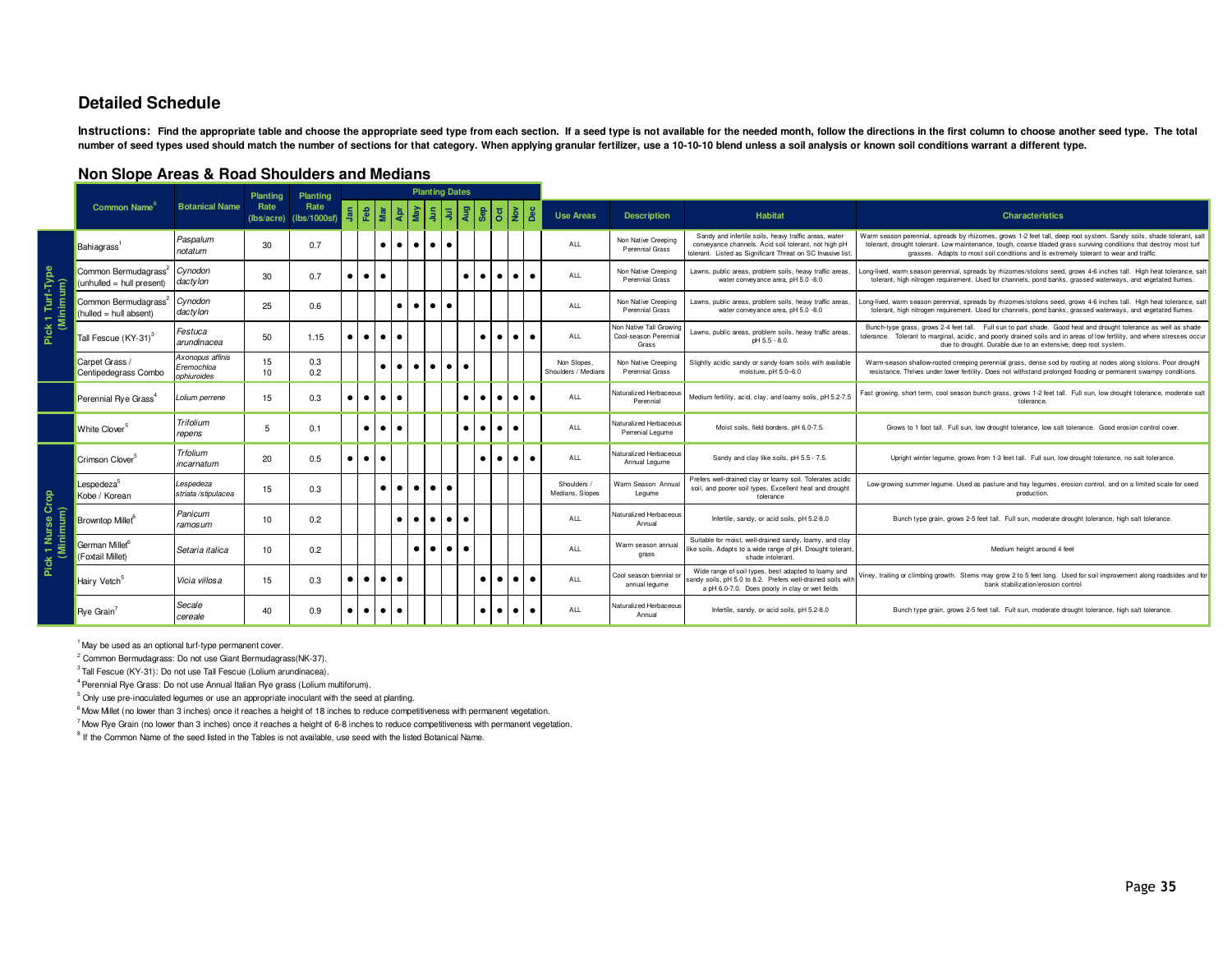#### **Slopes & Buffers**

|                            |                                                               |                                  | <b>Planting</b> | <b>Planting</b>                |           |           |           |           |           |           | <b>Planting Dates</b>  |                        |           |           |                                |                                                           |                                                                                                                                                                           |                                                                                                                                                                                                                                                                                                                                      |
|----------------------------|---------------------------------------------------------------|----------------------------------|-----------------|--------------------------------|-----------|-----------|-----------|-----------|-----------|-----------|------------------------|------------------------|-----------|-----------|--------------------------------|-----------------------------------------------------------|---------------------------------------------------------------------------------------------------------------------------------------------------------------------------|--------------------------------------------------------------------------------------------------------------------------------------------------------------------------------------------------------------------------------------------------------------------------------------------------------------------------------------|
|                            | <b>Common Name</b>                                            | <b>Botanical Name</b>            | Rate            | Rate<br>(Ibs/acre) (Ibs/1000sf |           |           |           |           |           |           |                        |                        |           |           | <b>Use Areas</b>               | <b>Description</b>                                        | <b>Habitat</b>                                                                                                                                                            | <b>Characteristics</b>                                                                                                                                                                                                                                                                                                               |
|                            | <b>Bahiagrass</b>                                             | Paspalum<br>notatum              | 30              | 0.7                            |           |           | $\bullet$ | $\bullet$ | $\bullet$ | $\bullet$ | $\bullet$              |                        |           |           | ALL                            | Non Native Creeping<br>Perennial Grass                    | Sandy and infertile soils, heavy traffic areas, water<br>conveyance channels. Acid soil tolerant, not high pH<br>derant. Listed as Significant Threat on SC Invasive list | Warm season perennial, spreads by rhizomes, grows 1-2 feet tall, deep root system. Sandy soils, shade tolerant, salt<br>tolerant, drought tolerant. Low maintenance, tough, coarse bladed grass surviving conditions that destroy most turf<br>grasses. Adapts to most soil conditions and is extremely tolerant to wear and traffic |
|                            | Common Bermudagrass <sup>4</sup><br>(unhulled = hull present) | Cynodon<br>dactylon              | 30              | 0.7                            | $\bullet$ | $\bullet$ | $\bullet$ |           |           |           |                        | $\bullet$<br>$\bullet$ | $\bullet$ | $\bullet$ | ALL                            | Non Native Creeping<br>Perennial Grass                    | Lawns, public areas, problem soils, heavy traffic areas,<br>water conveyance area, pH 5.0 -8.0                                                                            | ong-lived, warm season perennial, spreads by rhizomes/stolons seed, grows 4-6 inches tall. High heat tolerance, salt<br>tolerant, high nitrogen requirement. Used for channels, pond banks, grassed waterways, and vegetated flumes.                                                                                                 |
| k 1 Turf-Typ:<br>(Minimum) | Common Bermudagrass <sup>5</sup><br>(hulled = hull absent)    | Cynodon<br>dactylon              | 25              | 0.6                            |           |           |           | $\bullet$ | $\bullet$ | $\bullet$ | $\bullet$              |                        |           |           | ALL                            | Non Native Creeping<br>Perennial Grass                    | Lawns, public areas, problem soils, heavy traffic areas,<br>water conveyance area, pH 5.0 -8.0                                                                            | ong-lived, warm season perennial, spreads by rhizomes/stolons seed, grows 4-6 inches tall. High heat tolerance, salt<br>tolerant, high nitrogen requirement. Used for channels, pond banks, grassed waterways, and vegetated flumes.                                                                                                 |
| <u>nic</u>                 | Tall Fescue (KY-31)                                           | Festuca<br>arundinacea           | 50              | 1.15                           | $\bullet$ | $\bullet$ | $\bullet$ |           |           |           |                        | $\bullet$              | $\bullet$ |           | ALL                            | Von Native Tall Growing<br>Cool-season Perennial<br>Grass | Lawns, public areas, problem soils, heavy traffic areas,<br>pH 5.5 - 8.0.                                                                                                 | Bunch-type grass, grows 2-4 feet tall. Full sun to part shade. Good heat and drought tolerance as well as shade<br>tolerance. Tolerant to marginal, acidic, and poorly drained soils and in areas of low fertility, and where stresses occur<br>due to drought. Durable due to an extensive, deep root system.                       |
|                            | Weeping Lovegrass                                             | Erograstis<br>curvula            | 5               | 0.1                            |           |           | $\bullet$ | $\bullet$ |           | $\bullet$ |                        |                        |           |           | Slopes                         | <b>Vaturalized Herbaceous</b><br>Perennial                | Light textured, low fertility, well drained soils, pH 4.5-8.0.                                                                                                            | Warm season bunch grass, grows 3 feet tall. Full sun, high drought tolerance.                                                                                                                                                                                                                                                        |
|                            | Indiangrass                                                   | Sorghastrum<br>nutans            | 10              | 0.2                            | $\bullet$ | $\bullet$ | $\bullet$ |           |           |           |                        |                        |           |           | Slopes, Buffers                | <b>Native Herbaceous</b><br>Perennial                     | Most or dry fields, roadsides and serpentine barrens.                                                                                                                     | Warm season bunch grass, grows to 6 feet tall. Full sun, moderate drought tolerance, moderate salt tolerance.                                                                                                                                                                                                                        |
|                            | Little Bluestem                                               | Schizachyrium<br>scoparium       | 10              | 0.2                            | $\bullet$ | $\bullet$ | $\bullet$ |           |           |           |                        |                        | $\bullet$ | $\bullet$ | Slopes, Buffers                | <b>Native Herbaceous</b><br>Perennial                     | Meadows, roadsides, slopes, grows in a wide variety of<br>soils including infertile soils. pH 5.5 to 8.5 pH, refers 7.0<br>and slightly higher.                           | Tall warm-season Native perennial grass - 2 to 4 ft height. Bunch type grass, rhizomatous grass. Excellent drought<br>tolerance, poor flood tolerance and some shade tolerance. Good erosion control.                                                                                                                                |
| Pick                       | <b>Coastal Panicgrass</b>                                     | Panicum<br>amarum                | 20              | 0.5                            |           | $\bullet$ | $\bullet$ |           |           |           |                        |                        |           |           | Slopes, Buffers                | <b>Native Herbaceous</b><br>Perennial                     | Sandy shores, alluviam, fields and banks, pH 5.0 -8.0                                                                                                                     | Warm season bunch grass, deep root system, grows 3-6 feet tall. Full sun, high drought tolerance, moderate salt<br>tolerance.                                                                                                                                                                                                        |
|                            | Switchgrass                                                   | Panicum<br>virgatum              | 10              | 0.2                            | $\bullet$ | $\bullet$ | $\bullet$ |           |           |           |                        |                        | $\bullet$ |           | Slopes, Buffers                | <b>Native Herbaceous</b><br>Perennial                     | Variety of soils and temperatures, tolerant of moisture<br>extremes, refuge for animals.<br>Soil pH 5.0 or above.                                                         | Tall warm-season Native perennial grass - 2 to 6 ft height. Used in naturalized plantings, great for erosion control. Eco-<br>friendly - requires little if any chemical fertilization.                                                                                                                                              |
|                            | Perennial Rye Grass®                                          | Lolium<br>perrene                | 15              | 0.3                            | $\bullet$ | $\bullet$ | $\bullet$ |           |           |           |                        | $\bullet$<br>$\bullet$ | $\bullet$ |           | ALL                            | laturalized Herbaceous<br>Perennial                       | Medium fertility, acid, clay, and loamy soils, pH 5.2-7.5                                                                                                                 | Fast growing, short term, cool season bunch grass, grows 1-2 feet tall. Full sun, low drought tolerance, moderate salt                                                                                                                                                                                                               |
|                            | Virginia Wildrye                                              | Elymus<br>virginicus             | 10              | 0.2                            |           | $\bullet$ | $\bullet$ |           |           |           |                        | $\bullet$              | $\bullet$ |           | Slopes, Buffers                | <b>Native Herbaceous</b><br>Perennial                     | Moist woods, meadows, and riverbanks, pH 5.0 - 7.4                                                                                                                        | Short-lived, cool season bunch grass, grows 3-6 feet tall. Shade tolerant, moderate drought tolerance, no salt<br>tolerance                                                                                                                                                                                                          |
|                            | White Clover <sup>5</sup>                                     | Trifolium<br>repens              | 5               | 0.1                            |           | $\bullet$ | $\bullet$ |           |           |           |                        | $\bullet$<br>$\bullet$ | $\bullet$ |           | ALL                            | <b>Vaturalized Herbaceous</b><br>Perrenial Legume         | Moist soils, field borders, pH 6.0-7.5.                                                                                                                                   | Grows to 1 foot tall. Full sun, low drought tolerance, low salt tolerance. Good erosion control cover.                                                                                                                                                                                                                               |
|                            | Crownvetch                                                    | Coronilla varia                  | 25              | 0.6                            | $\bullet$ | $\bullet$ | $\bullet$ |           |           |           |                        | $\bullet$              | $\bullet$ |           | Slopes, Buffers                | <b>Vaturalized Herbaceous</b><br>Perrenial Legume         | Tolerant of low pH and low fertility                                                                                                                                      | Low-growing vine with a creeping stem that grows to less than 2 feet. Prefers full sun, but will grow in sparse shade.<br>Grows in rocky dry sites as well as moist areas with good drainage, clay and shallow soils.                                                                                                                |
| Pick                       | Sericea Lespedeza<br>(Scarified seed)                         | Lespedeza<br>cuneata             | 50              | 1.15                           |           |           |           | $\bullet$ | $\bullet$ | $\bullet$ | $\bullet$              |                        |           |           | Slopes                         | <b>Vaturalized Herbaceous</b><br>Perrenial Legume         | Deep, well-drained, medium to coarse textured soils.<br>Tolerant of low pH (4.5) and infertile soils. Optimum pH<br>range is 6.0-6.5.                                     | ool-season perennial legume grows 2 to 4 feet. Can be invasive. Widely branched that penetrate soil more than 3 feet.                                                                                                                                                                                                                |
|                            | Sericea Lespedeza<br>(Unscarified seed)                       | Lespedeza<br>cuneata             | 80              | 1.8                            | $\bullet$ | $\bullet$ | $\bullet$ |           |           |           |                        | $\bullet$<br>$\bullet$ | $\bullet$ |           | Slopes                         | laturalized Herbaceous<br>Perrenial Legume                | Deep, well-drained, medium to coarse textured soils.<br>Tolerant of low pH (4.5) and infertile soils. Optimum pH<br>range is 6.0-6.5.                                     | lool-season perennial legume grows 2 to 4 feet. Can be invasive. Widely branched that penetrate soil more than 3 feet.                                                                                                                                                                                                               |
|                            | Crimson Clover <sup>®</sup>                                   | Trfolium<br>incarnatum           | 20              | 0.5                            | $\bullet$ | $\bullet$ | $\bullet$ |           |           |           |                        | $\bullet$              | $\bullet$ | $\bullet$ | ALL                            | laturalized Herbaceous<br>Annual Legume                   | Sandy and clay like soils, pH 5.5 - 7.5.                                                                                                                                  | Upright winter legume, grows from 1-3 feet tall. Full sun, low drought tolerance, no salt tolerance.                                                                                                                                                                                                                                 |
|                            | Lespedeza<br>Kobe / Korean                                    | Lespedeza<br>striata /stipulacea | 15              | 0.3                            |           |           | $\bullet$ |           | $\bullet$ | $\bullet$ | $\bullet$              |                        |           |           | Shoulders /<br>Medians, Slopes | Warm Season Annual<br>Legume                              | Prefers well-drained clay or loamy soil. Tolerates acidic<br>soil, and poorer soil types. Excellent heat and drought<br>tolerance                                         | Low-growing summer legume. Used as pasture and hay legumes, erosion control, and on a limited scale for seed<br>production                                                                                                                                                                                                           |
|                            | Browntop Millet                                               | Panicum<br>ramosum               | 10              | 0.2                            |           |           | $\bullet$ |           |           | $\bullet$ | $\bullet$<br>$\bullet$ |                        |           |           | ALL                            | Naturalized Herbaceous<br>Annual                          | Infertile, sandy, or acid soils, pH 5.2-8.0                                                                                                                               | Bunch type grain, grows 2-5 feet tall. Full sun, moderate drought tolerance, high salt tolerance.                                                                                                                                                                                                                                    |
|                            | German Millet'<br>(Foxtail Millet)                            | Setaria italica                  | 10              | 0.2                            |           |           |           |           |           | $\bullet$ | $\bullet$<br>$\bullet$ |                        |           |           | <b>ALL</b>                     | Warm season annual<br>grass                               | Suitable for moist, well-drained sandy, loamy, and clay<br>like soils. Adapts to a wide range of pH. Drought tolerant<br>shade intolerant                                 | Medium height around 4 feet                                                                                                                                                                                                                                                                                                          |
| k 2 Nurse Cr<br>(Minimum)  | Oats                                                          | Avena sativa                     | 40              | 0.9                            |           |           |           |           |           |           |                        | $\bullet$<br>$\bullet$ | $\bullet$ |           | Slopes                         | Winter annual small<br>grain                              | Suitable for most soil types. Can grow In Very acidic,<br>heavy clay and nutritionally poor soils. Prefers well-<br>drained soil                                          | Tall stemmy growth in spring up to 3 feet                                                                                                                                                                                                                                                                                            |
| ×<br>₫                     | Hairy Vetch <sup>3</sup>                                      | Vicia villosa                    | 15              | 0.3                            | $\bullet$ | $\bullet$ | $\bullet$ |           |           |           |                        | $\bullet$              | $\bullet$ |           | <b>ALL</b>                     | Cool season biennial o<br>annual legume                   | Wide range of soil types, best adapted to loamy and<br>andy soils, pH 5.0 to 8.2. Prefers well-drained soils with<br>a pH 6.0-7.0. Does poorly in clay or wet fields      | Viney, trailing or climbing growth. Stems may grow 2 to 5 feet long. Used for soil improvement along roadsides and for<br>bank stabilization/erosion control                                                                                                                                                                         |
|                            | Sudangrass                                                    | Sorghum<br>bicolor               | 20              | 0.5                            |           |           |           | ×         |           | $\bullet$ | $\bullet$              | $\bullet$              |           |           | Slopes, Buffers                | laturalized Herbaceous<br>Annual                          | Adapts to most soil types, pH 5.5-8.0                                                                                                                                     | Annual warm season pasture grass, grows 3-5 feet tall. Full sun, to partial shade, drought tolerance, moderate salt<br>tolerance.                                                                                                                                                                                                    |
|                            | Wheat                                                         | Triticum spp.                    | 35              | 0.8                            | $\bullet$ | $\bullet$ | $\bullet$ |           |           |           |                        | $\bullet$              | $\bullet$ |           | Slopes, Buffers                | Winter annual small<br>grain                              | Adapts to a wide range of soils, but prefers fertile, well-<br>drained soils                                                                                              | Tall stemmy growth in spring. Leaf blades flat, stems 1 to 4 feet, thick spikes, two to four sided.                                                                                                                                                                                                                                  |
|                            | Rye Grain <sup>8</sup>                                        | Secale<br>cereale                | 40              | 0.9                            | $\bullet$ | $\bullet$ |           |           |           |           |                        | $\bullet$<br>$\bullet$ | $\bullet$ |           | <b>ALL</b>                     | <b>Vaturalized Herbaceous</b><br>Annual                   | Infertile, sandy, or acid soils, pH 5.2-8.0                                                                                                                               | Bunch type grain, grows 2-5 feet tall. Full sun, moderate drought tolerance, high salt tolerance.                                                                                                                                                                                                                                    |

 $<sup>1</sup>$  May be used as an optional turf-type permanent cover.</sup>

<sup>2</sup> Common Bermudagrass: Do not use Giant Bermudagrass(NK-37).

<sup>3</sup> Tall Fescue (KY-31): Do not use Tall Fescue (Lolium arundinacea).

<sup>4</sup> Perennial Rye Grass: Do not use Annual Italian Rye grass (Lolium multiforum).

 $5$  Only use pre-inoculated legumes or use an appropriate inoculant with the seed at planting.

 $6$  Use Sericea Lespedeza on Slopes where other species will not adequately thrive.

 $^7$  Mow Millet (no lower than 3 inches) once it reaches a height of 18 inches to reduce competitiveness with permanent vegetation.

<sup>8</sup> Mow Wheat and Rye Grain (no lower than 3 inches) once they reach a height of 6-8 inches to reduce competitiveness with permanent vegetation.

 $9$  If the Common Name of the seed listed in the Tables is not available, use seed with the listed Botanical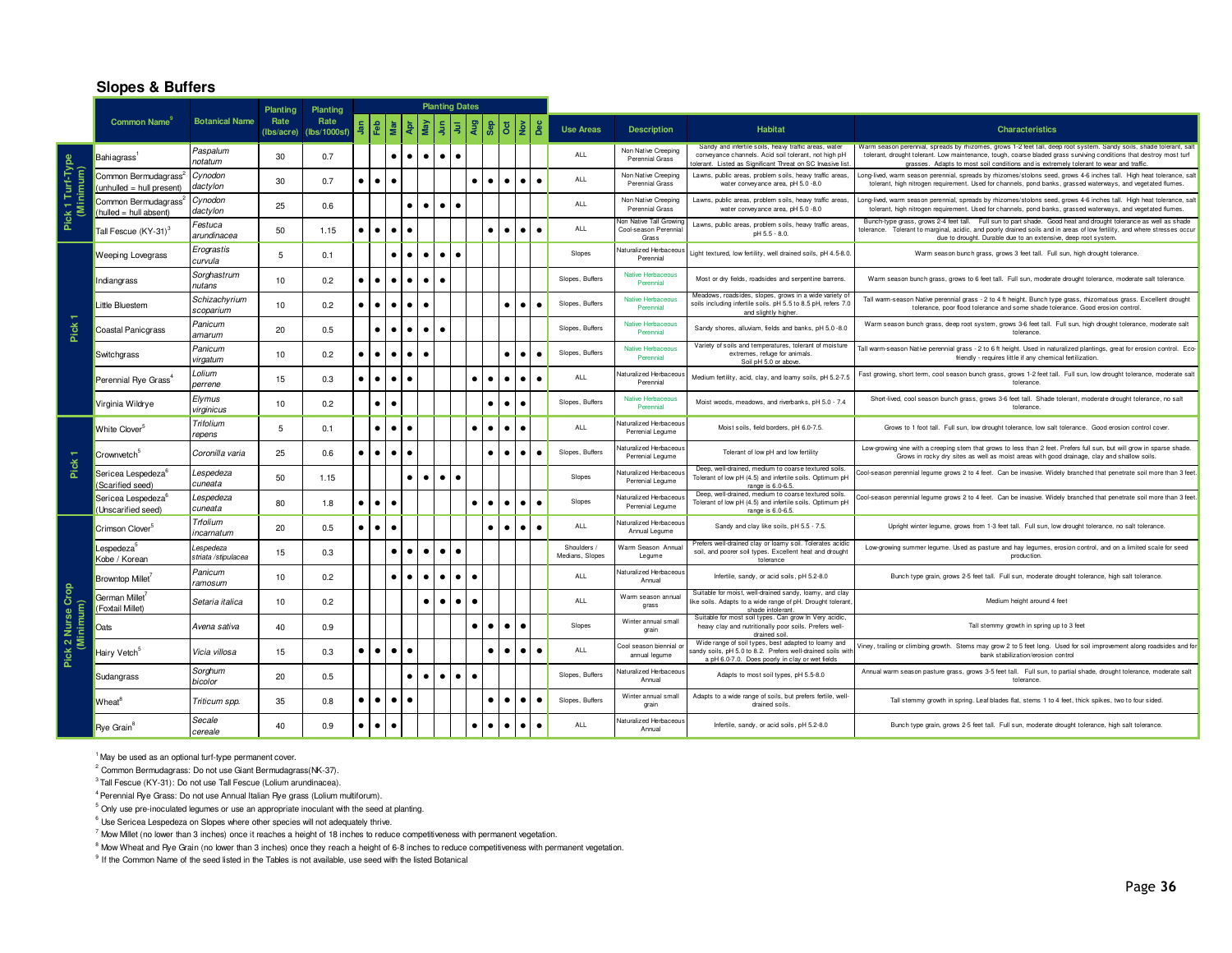### **Annuals**

|                                                |                                  |                                | <b>NURSE</b>                             | <b>TEMP</b>                               |           |           |            |                          |           | <b>Planting Dates*</b> |           |               |           |                                           |                        |                                 |                                             |                                                                                                                                                                        |                                                                                                                                                                 |
|------------------------------------------------|----------------------------------|--------------------------------|------------------------------------------|-------------------------------------------|-----------|-----------|------------|--------------------------|-----------|------------------------|-----------|---------------|-----------|-------------------------------------------|------------------------|---------------------------------|---------------------------------------------|------------------------------------------------------------------------------------------------------------------------------------------------------------------------|-----------------------------------------------------------------------------------------------------------------------------------------------------------------|
| <b>COMMON NAME</b>                             | <b>BOTANICAL</b><br><b>NAME</b>  | <b>APPROVED</b><br>SITE(S)     | <b>CROP</b><br><b>RATE</b><br>(lbs/acre) | <b>COVER</b><br><b>RATE</b><br>(lbs/acre) | Σ         | 田         | <b>MAR</b> | <b>JUN</b><br><b>KAN</b> |           |                        | 흼         | $\frac{8}{5}$ |           | $\frac{1}{2}$ $\frac{1}{2}$ $\frac{1}{2}$ |                        | <b>Use</b><br><b>Areas</b>      | <b>Description</b>                          | <b>Habitat</b>                                                                                                                                                         | <b>Characteristics</b>                                                                                                                                          |
| <b>Crimson Clover</b>                          | Trifolium<br>incarnatum          | <b>ALL</b>                     | 20                                       | 20                                        | $\bullet$ | $\bullet$ |            |                          |           |                        |           |               |           | $\bullet$                                 | $\bullet$<br>$\bullet$ | ALL                             | Naturalized<br>Herbaceous<br>Annual Legume  | Sandy and clay like soils, pH 5.5 - 7.5.                                                                                                                               | Upright winter legume, grows from 1-3 feet tall. Full sun, low<br>drought tolerance, no salt tolerance.                                                         |
| Lespedeza<br>Kobe / Korean                     | Lespedeza<br>striata /stipulacea | Shoulders /<br>Medians, Slopes | 15                                       | 60                                        |           |           | $\bullet$  |                          | $\bullet$ | $\bullet$              |           |               |           |                                           |                        | Shoulders<br>Medians.<br>Slopes | Warm Season<br>Annual Legume                | Prefers well-drained clay or loamy soil. Tolerates acidic soil.<br>and poorer soil types. Excellent heat and drought tolerance                                         | Low-growing summer legume. Used as pasture and hay<br>lequmes, erosion control, and on a limited scale for seed<br>production.                                  |
| <b>Browntop Millet</b>                         | Panicum ramosum                  | <b>ALL</b>                     | 10                                       | 40                                        |           |           |            | $\bullet$                |           |                        | $\bullet$ |               |           |                                           |                        | ALL                             | Naturalized<br>Herbaceous<br>Annual         | Infertile, sandy, or acid soils, pH 5.2-8.0                                                                                                                            | Bunch type grain, grows 2-5 feet tall. Full sun, moderate<br>drought tolerance, high salt tolerance.                                                            |
| German Millet <sup>2</sup><br>(Foxtail Millet) | Setaria italica                  | <b>ALL</b>                     | 10                                       | 40                                        |           |           |            |                          | $\bullet$ |                        | $\bullet$ |               |           |                                           |                        | <b>ALL</b>                      | Warm season<br>annual grass                 | Suitable for moist, well-drained sandy, loamy, and clay like<br>soils. Adapts to a wide range of pH. Drought tolerant, shade<br>intolerant.                            | Medium height around 4 feet                                                                                                                                     |
| Japanese Millet <sup>2</sup>                   | Echinochloa<br>crusgalli         | Slopes                         | 10                                       | 50                                        |           |           |            | $\bullet$                |           |                        | $\bullet$ |               |           |                                           |                        | Slopes                          | Warm season<br>annual grass                 | Suitable for moist, well-drained sandy, loamy, and clay like<br>soils. Adapts to a wide range of pH. Drought tolerant, shade<br>intolerant.                            | Can be weedy. Medium height around 4 feet                                                                                                                       |
| <b>Oats</b>                                    | Avena sativa                     | Slopes                         | 40                                       | 110                                       |           |           |            |                          |           |                        |           | $\bullet$     | $\bullet$ | $\bullet$<br>$\bullet$                    |                        | Slopes                          | Winter annual<br>small grain                | Suitable for most soil types. Can grow In Very acidic, heavy<br>clay and nutritionally poor soils. Prefers well-drained soil.                                          | Tall stemmy growth in spring up to 3 feet                                                                                                                       |
| Hairy Vetch                                    | Vicia villosa                    | <b>ALL</b>                     | 15                                       | 50                                        | $\bullet$ |           | $\bullet$  |                          |           |                        |           |               | $\bullet$ |                                           | $\bullet$<br>$\bullet$ | ALL                             | Cool season<br>biennial or annual<br>leaume | Wide range of soil types, best adapted to loamy and sandy<br>soils, pH 5.0 to 8.2. Prefers well-drained soils with a pH 6.0-<br>7.0. Does poorly in clay or wet fields | Viney, trailing or climbing growth. Stems may grow 2 to 5 feet<br>long. Used for soil improvement along roadsides and for bank<br>stabilization/erosion control |
| <b>Pearl Millet</b>                            | Pennisetum<br>alaucum            | Slopes                         | 15                                       | 50                                        |           |           |            | $\bullet$                |           | $\bullet$              | $\bullet$ |               |           |                                           |                        | Slopes                          | Tall warm seasor<br>annual grass            | Adapts to coarse and medium textured soils, pH 5.5-6.8.<br>Medium drought tolerance, shade intolerant.                                                                 | 4 to 7 feet growth potential                                                                                                                                    |
| Sudangrass                                     | Sorghum bicolor                  | Slopes, Buffers                | 20                                       | 60                                        |           |           |            | $\bullet$                | $\bullet$ |                        | $\bullet$ | $\bullet$     |           |                                           |                        | Slopes.<br><b>Buffers</b>       | Naturalized<br>Herbaceous<br>Annual         | Adapts to most soil types, pH 5.5-8.0                                                                                                                                  | Annual warm season pasture grass, grows 3-5 feet tall. Full<br>sun, to partial shade, drought tolerance, moderate salt<br>tolerance.                            |
| Barley                                         | Hordeum vulgare                  | Slopes                         | 55                                       | 110                                       |           |           |            |                          |           |                        |           |               |           |                                           |                        | Slopes                          | Winter annual<br>small grain                | Adapts to medium textured soils, pH 5.0-8.5. Medium drought<br>tolerance, shade intolerant                                                                             | Tall stemmy growth in spring                                                                                                                                    |
| <b>Wheat</b> <sup>4</sup>                      | Triticum spp.                    | Slopes, Buffers                | 35                                       | 110                                       | $\bullet$ | $\bullet$ | $\bullet$  | $\bullet$                |           |                        |           |               | $\bullet$ |                                           | $\bullet$<br>$\bullet$ | Slopes.<br><b>Buffers</b>       | Winter annual<br>small grain                | Adapts to a wide range of soils, but prefers fertile, well-drained<br>soils.                                                                                           | Tall stemmy growth in spring. Leaf blades flat, stems 1 to 4<br>feet, thick spikes, two to four sided.                                                          |
| Rye Grain <sup>3,4</sup>                       | Secale cereale                   | <b>ALL</b>                     | 40                                       | 110                                       |           |           | $\bullet$  |                          |           |                        |           |               |           |                                           |                        | ALL                             | Naturalized<br>Herbaceous<br>Annual         | Infertile, sandy, or acid soils, pH 5.2-8.0                                                                                                                            | Bunch type grain, grows 2-5 feet tall. Full sun, moderate<br>drought tolerance, high salt tolerance.                                                            |

 $1$  Only use pre-inoculated legumes or an appropriate inoculant with the seed at planting.

 $^2$  Mow Millet (no lower than 3 inches) once it reaches a height of 18 inches to reduce competitiveness with permanent vegetation.

<sup>3</sup> Rye Grain: Do not use Perrenial Rye Grass or Annual Italian Rye Grass (Lolium multiforum).

<sup>4</sup> Mow Wheat and Rye Grain (no lower than 3 inches) once they reach a height of 6-8 inches to reduce competitiveness with permanent vegetation.

 $<sup>5</sup>$  If the Common Name of the seed listed in the Table is not available, use seed with the listed Botanical Name.</sup>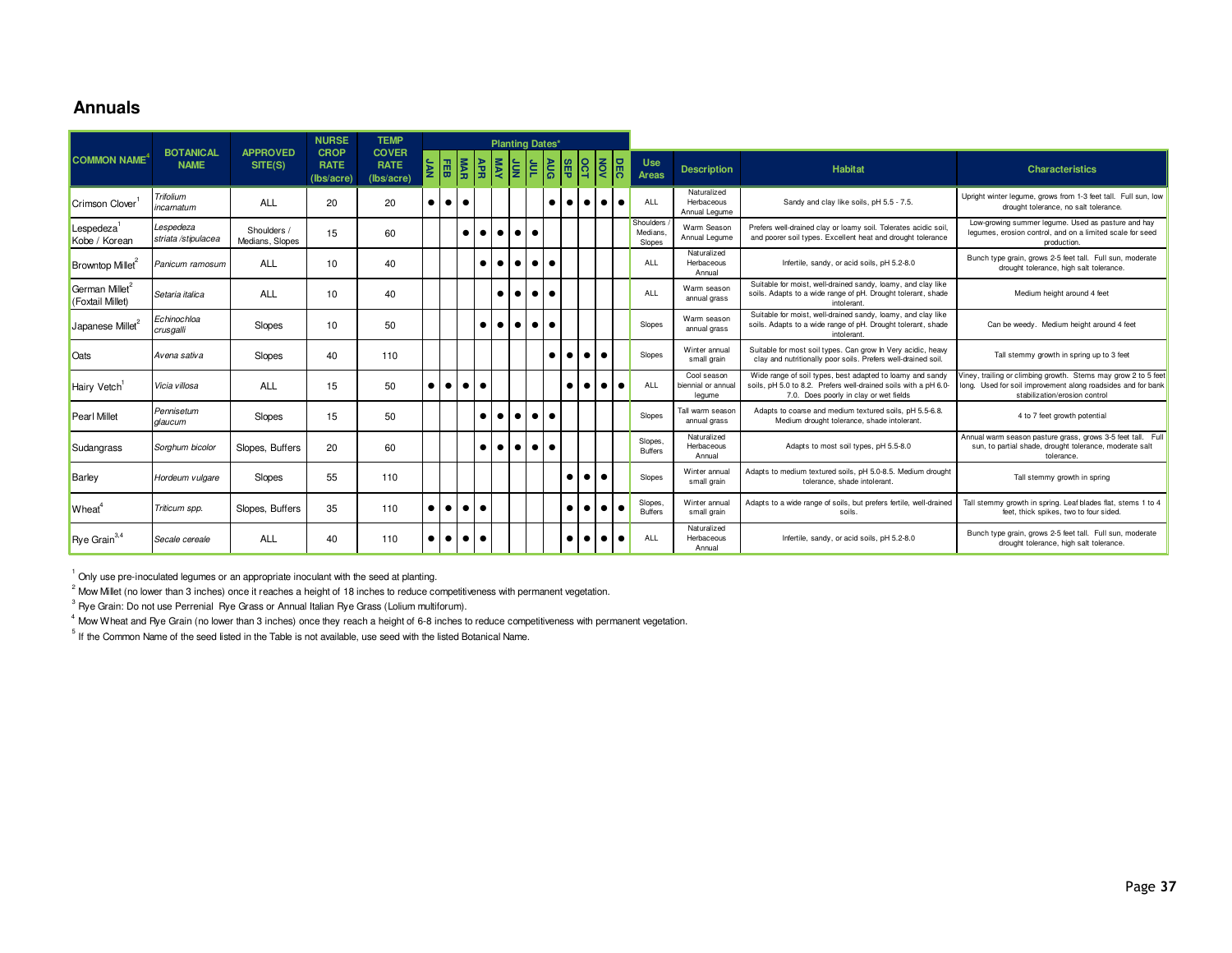# **APPENDIX C**

# **BIORETENTION PLANTING TABLES**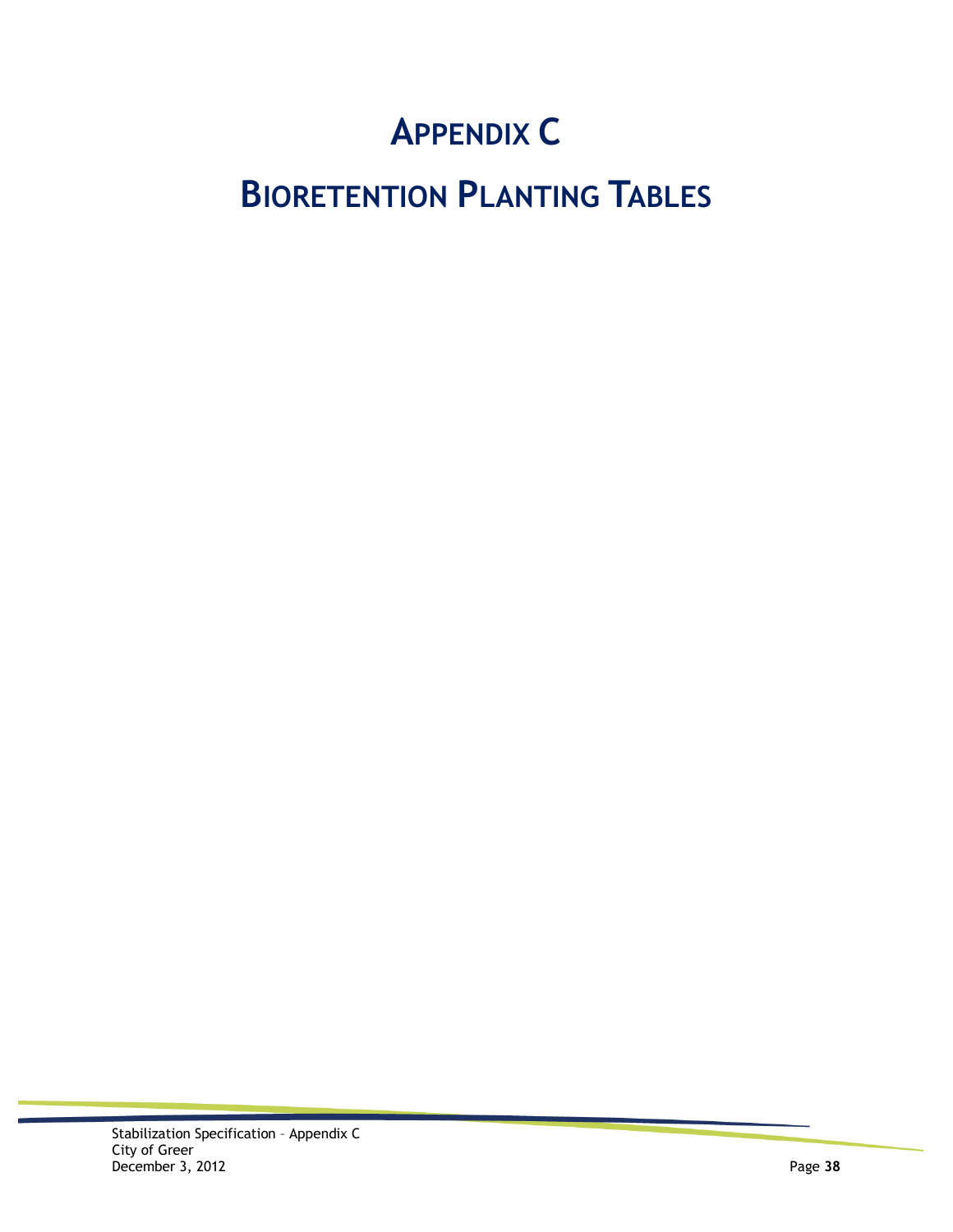# **TABLE C-1: BIORETENTION PLANTINGS**

| <b>Botanical Name</b>              | <b>Common Name</b>            | <b>Height</b> | $\mathsf{Zone}^1$ | Light                 | <b>Description</b>                                                                                                                                                                                                                                                                                                                                                                 |
|------------------------------------|-------------------------------|---------------|-------------------|-----------------------|------------------------------------------------------------------------------------------------------------------------------------------------------------------------------------------------------------------------------------------------------------------------------------------------------------------------------------------------------------------------------------|
|                                    |                               |               |                   |                       | <b>Small Trees Under 30-fet Tall</b>                                                                                                                                                                                                                                                                                                                                               |
| Aesculus pavia                     | <b>Red Buckeve</b>            | 10-15 ft.     | $\overline{2}$    | Sun /shade            | Spring flowers, prefers part shade, may defoliate early in season.                                                                                                                                                                                                                                                                                                                 |
| Amalanchier canadensis             | Serviceberry                  | 12-20 ft.     | $\overline{c}$    | Sun/<br>part shade    | Salt resistant; moist to average soils; Tolerates part shade; Multi-stem grey bark, early spring white<br>flowers, early purple berries, red in fall; high wildlife value, fruits for birds.                                                                                                                                                                                       |
| Carpinus caroliniana               | Ironwood<br>American Hornbeam | 30 ft.        | 1,3               | Sun /shade            | Shade tolerant, handles inundation of water, unique silver fluted trunk.                                                                                                                                                                                                                                                                                                           |
| Cercis canadensis                  | Eastern Redbud                | 20-35 ft.     | 1,2               | Part shade/<br>shade  | Shade tolerant. Moist soils but not too wet; Drought tolerant; many good cultivars.                                                                                                                                                                                                                                                                                                |
| Chionanthus virginicus             | <b>Fringe Tree</b>            | 20 ft.        | 2                 | Sun /shade            | Moist soils; excellent small urban tree; Can be shrubby; fragrant pendulous white spring flowers and gold<br>fall color.                                                                                                                                                                                                                                                           |
| Cornus amomum                      | Silky Dogwood                 | 6-12 ft.      | 3                 | Sun                   | Flood tolerant; intermediate drought & heat resistant; fruit for birds.                                                                                                                                                                                                                                                                                                            |
| Crataugus aestivalis               | Mayhaw<br>May Hawthorn        | 20 ft.        | 3                 | Sun                   | Thorn attractive to nesting birds, red fruit, purple to scarlet in fall.                                                                                                                                                                                                                                                                                                           |
| Crataegus marshallii               | Hawthorn                      | 25 ft.        | 3                 | Sun /shade            | Slender, thorny, or sometimes thorn less, branches. White blossoms followed by bright-red, persistent<br>fruits. Leaves become colorful in fall. Seasonally poor drainage is okay.                                                                                                                                                                                                 |
| llex opaca<br>(evergreen)          | American Holly                | 15-30 ft.     | 1,2               | Sun / shade           | Medium drought tolerance; Bioretention soil must be sandy loam - intolerant to coarse soils (loamy<br>sand); Sun to shade evergreen, slow growing, white flowers, red berries.                                                                                                                                                                                                     |
| Magnolia virginiana<br>(evergreen) | Sweetbay Magnolia             | 15-30 ft.     | 3                 | Sun/<br>part shade    | Sun to shade semi-evergreen, fragrant flowers, bright red berries, often multi-stem.                                                                                                                                                                                                                                                                                               |
|                                    |                               |               |                   |                       | <b>Shrubs</b>                                                                                                                                                                                                                                                                                                                                                                      |
| Callicarpa americana               | Beautyberry                   | 6 ft.         | $\overline{2}$    | Sun / shade           | Average to droughty soils ; no anaerobic tolerance; Striking purple berries on new growth, yellow fall<br>color, sun to part shade; well-suited for mountains.                                                                                                                                                                                                                     |
| Cephalanthus occidentalis          | <b>Button Bush</b>            | 8 ft.         | 3                 | Part shade /<br>shade | Tolerates flooding, white button flowers persist, attracts hummingbirds; salt-tolerant.                                                                                                                                                                                                                                                                                            |
| Clethra alnifolia                  | Sweet Pepperbush              | 8 ft.         | 2                 | Sun/shade             | Extremely fragrant white or pink flowers in summer, yellow in fall; Excellent for coastal gardens due to<br>salt-tolerance.                                                                                                                                                                                                                                                        |
| Ilex verticillata                  | Common Winterberry            | 6-10 ft.      | 3                 | Sun/<br>part shade    | Flood tolerant intermediate drought resistance; Soil must be sandy loam, intolerant to coarse soils<br>(loamy sand). White flowers with red berries retained in winter; well-suited for mountains.                                                                                                                                                                                 |
| Itea virginica                     | Virginia Sweetspire           | 3-6 ft.       | 3                 | Sun/shade             | Medium shrub. Fragrant white tassel flowers, deep red or purple fall foliage. Well suited for Piedmont.<br>Prefers moist soils.                                                                                                                                                                                                                                                    |
| Lindera benzoin                    | Spicebush                     | 8 ft.         | 3                 | Part shade /<br>shade | Very early chartreuse flowers, fragrant leaves, pale yellow fall color. Suitable for Coast.                                                                                                                                                                                                                                                                                        |
| Viburnum nudum                     | Possumhaw<br>Viburnum         | 6-12 ft.      | 3                 | Sun/<br>part shade    | Very flood tolerant & drought tolerant; salt resistant; spring flowers, fruit for birds, fall color, tolerates part<br>shade.                                                                                                                                                                                                                                                      |
| llex glabra<br>(evergreen)         | Inkberry Holly                | 6-8 ft.       | 3                 | Sun / shade           | Very flood tolerant. Salt resistant; Hi anaerobic tolerance. White flowers with black berries.                                                                                                                                                                                                                                                                                     |
| Ilex vomitoria<br>(evergreen)      | Yaupon Holly                  | 8-15 ft.      | 1,2               | Sun/<br>part shade    | High drought tolerance, No anaerobic tolerance. Red fruit in fall & winter. Long lasting translucent<br>berries.                                                                                                                                                                                                                                                                   |
| Myrica cerifera<br>(evergreen)     | Wax Myrtle                    | 15-20 ft.     | 1,2               | Sun/<br>part shade    | Very flood tolerant; excellent salt &resistance medium drought resistance; medium anaerobic tolerance;<br>medium N fixing. Fragrant leaves, berries for candles, can prune as a hedge.                                                                                                                                                                                             |
| Wetness Zone <sup>1</sup>          |                               |               |                   |                       | 1 Plants that, once established, withstand drought (3-4 weeks without rainfall); Establishment is 1-2 yrs for trees & shrubs, 1 yr for perennials & grasses<br>2 Plants that grow best in moist to average soils and only tolerate short periods (1-2 days) of flooding.<br>3 Plants that tolerate longer periods of flooding (3-5 days), but also grow in moist to average soils. |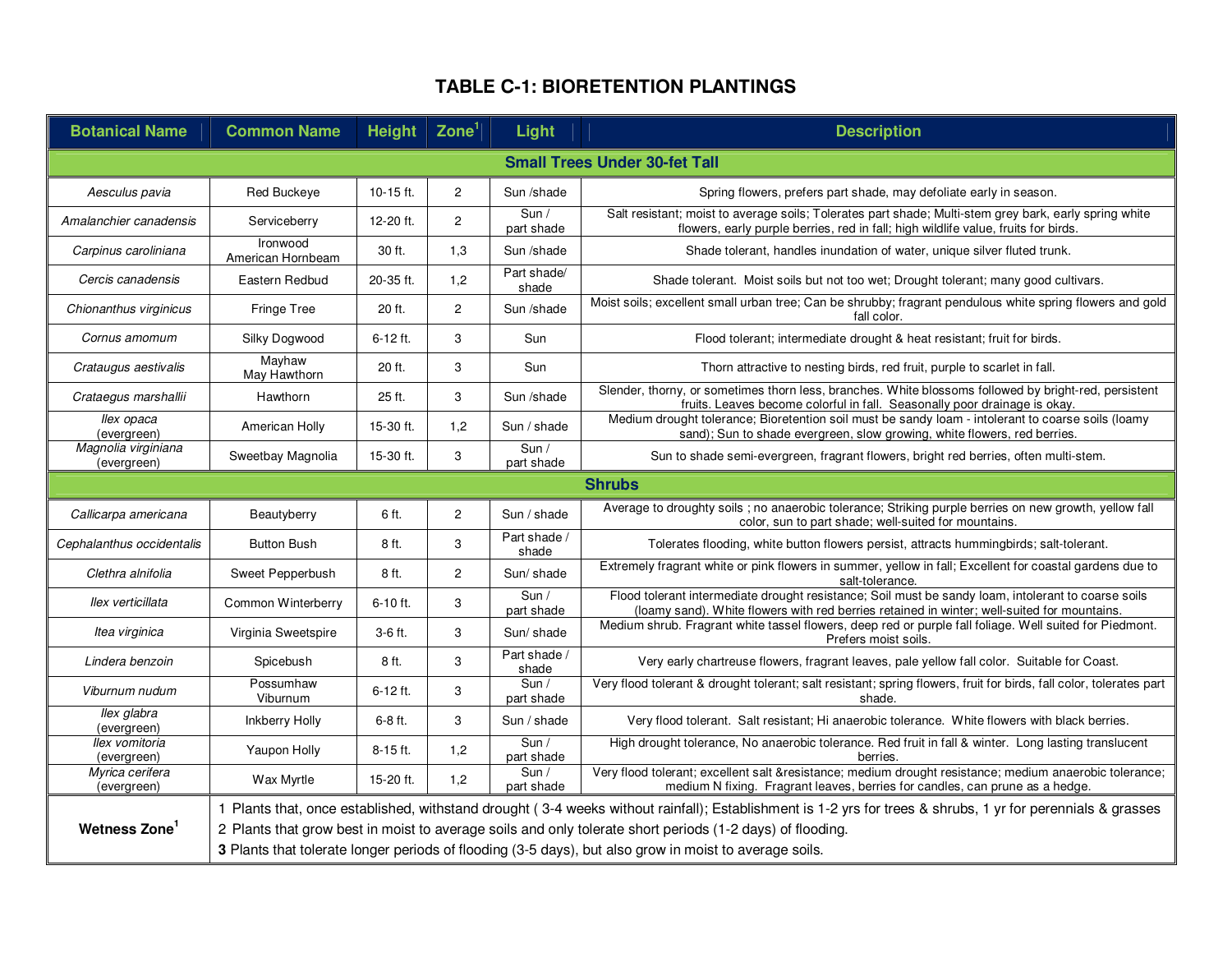| <b>Botanical Name</b>      | <b>Common Name</b>          | Height    | $\mathsf{Zone}^1$ | Light                 | <b>Description</b>                                                                                                                                                            |
|----------------------------|-----------------------------|-----------|-------------------|-----------------------|-------------------------------------------------------------------------------------------------------------------------------------------------------------------------------|
|                            |                             |           |                   |                       | <b>Perennials</b>                                                                                                                                                             |
| Amsonia<br>tabernaemontana | Eastern Bluestar            | $1-3$ ft. | 3                 | Sun/<br>part shade    | Wetland plant that is Drought resistant; pale blue tubular flowers.                                                                                                           |
| Asclepias incarnata        | Swamp Milkweed              | 2-4 ft.   | 3                 | Sun                   | Pink rose-purple blooms in mid-summer, attracts butterflies. Thrives in mucky clay soils.                                                                                     |
| Asclepias tuberosa         | <b>Butterfly Milkweed</b>   | 2-3 ft.   | $\mathbf{1}$      | Sum/<br>part shade    | Prefers well-drained sandy soils. Tolerates drought. Striking and rugged plant with orange flowers that<br>attract butterflies. Slow to establish and easy to grow from seed. |
| Chelone glabra             | <b>White Turtlehead</b>     | $1-4$ ft. | 3                 | Sun                   | Snapdragon type white flowers, often lavender tinged. Attracts butterflies and hummingbirds. Suitable<br>for Piedmont.                                                        |
| Eupatorium dubium          | Joe Pye Weed                | 3-6 ft.   | 3                 | Sun                   | Rapid grower with large pink to purple flowers that attract butterflies. Has no salt tolerance.                                                                               |
| Helianthus angustifolius   | Swamp Sunflower             | 4-7 ft.   | 3                 | Sun/<br>part shade    | Tall yellow daisy flowers with maroon center. Good seed source for birds. Salt-tolerant.                                                                                      |
| Hibiscus moscheutos        | Rose Mallow<br>Swamp Mallow | 3-8 ft.   | 3                 | Sun/<br>part shade    | Huge white to pink flowers that attract hummingbirds. Salt-tolerant.                                                                                                          |
| Lobelia cardinalis         | <b>Cardinal Flower</b>      | $1-6$ ft. | 3                 | Sun/shade             | Drought resistant; Bioretention soil must be sandy loam - intolerant to coarse soils (loamy sand). Brilliant<br>red flower spikes that attract butterflies and hummingbirds.  |
| Rudbeckia fulgida          | Black-eyed susan            | $1-3$ ft. | $\overline{2}$    | Sun                   | Moist to dry soils; showy flowers; other species & cultivars. Self-sows and produces abundant offsets.                                                                        |
| Solidago rugosa            | Goldenrod                   | $1-4$ ft. | 3                 | Sun                   | Thin sprays of arching flowering stems occur at the top of sturdy stems. Other species & cultivars.                                                                           |
| Vernonia noveboracensis    | Ironweed                    | 5-8 ft.   | 3                 | Sun                   | Tall red-purple flower clusters late summer & early fall that attract butterflies. Tolerates inundation.                                                                      |
|                            |                             |           |                   |                       | <b>Grasses</b>                                                                                                                                                                |
| Andropogon gerardii        | <b>Big Bluestem</b>         | 6-8 ft.   | 1,2               | Sun/<br>part shade    | Bunch grass with a blue-green color turning maroon-tan color in fall. Deep roots and drought resistant.<br>Moderately tolerant of acidity and salinity                        |
| Chasmanthium latifolium    | <b>River Oats</b>           | 2-4 ft.   | 1,3               | Part shade /<br>shade | Clump forming. Dangling oats are ornamental and copper in fall. Medium drought and anaerobic<br>tolerance; showy seed clusters, spreads by seed.                              |
| Elymus virginicus          | Virginia Wild Rye           | 2-4 ft.   | 1,3               | Sun /<br>part shade   | Lush green, upright growing grass.                                                                                                                                            |
| Muhlenbergia capillaris    | Muhly Grass                 | $1-3$ ft. | 1,3               | Sun                   | In the fall, creates a stunning pink to lavender floral display. Functions well in meadow gardens.                                                                            |
| Panicum virgatum           | Panic Grass<br>Switch grass | 3-6 ft.   | 1,3               | Sun/<br>part shade    | Clump forming grass very tolerant of flooding and tolerates dry soils and is drought resistant; some salt-<br>tolerance; fuzzy flower heads.                                  |
| Schizachyrium scoparium    | Little Bluestem             | 2-3 ft.   | 1,2               | Sun/<br>part shade    | Clump grass that attracts birds and mammals. Blue-green stems that turn mahogany-red with white<br>seed tufts in the fall. Readily reseeds. Suitable for the Coast.           |
| Sorghastrum nutans         | Indiangrass                 | 3-6 ft.   | 1,2               | Sun / shade           | Tall, bunching sod-former, with broad blue-green blades and a large, plume-like, soft, golden-brown seed<br>head. Fall color is deep orange to purple. Drought tolerant.      |
|                            |                             |           |                   |                       | <b>Ferns</b>                                                                                                                                                                  |
| Osmunda cinnamomea         | Cinnamon Fern               | $3-4$ ft. | 3                 | Part shade /<br>shade | Ideal for moist areas of Bioretention area. Non-flowering plant that reproduces by spores.                                                                                    |
| Osmunda regalis            | Royal Fern                  | 2-3 ft.   | 3                 | Part shade /<br>shade | Tolerates year-round shallow water.                                                                                                                                           |
|                            |                             |           |                   |                       | 1 Plants that, once established, withstand drought (3-4 weeks without rainfall); Establishment is 1-2 yrs for trees & shrubs, 1 yr for perennials & grasses                   |
| Wetness Zone <sup>1</sup>  |                             |           |                   |                       | 2 Plants that grow best in moist to average soils and only tolerate short periods (1-2 days) of flooding.                                                                     |
|                            |                             |           |                   |                       | 3 Plants that tolerate longer periods of flooding (3-5 days), but also grow in moist to average soils.                                                                        |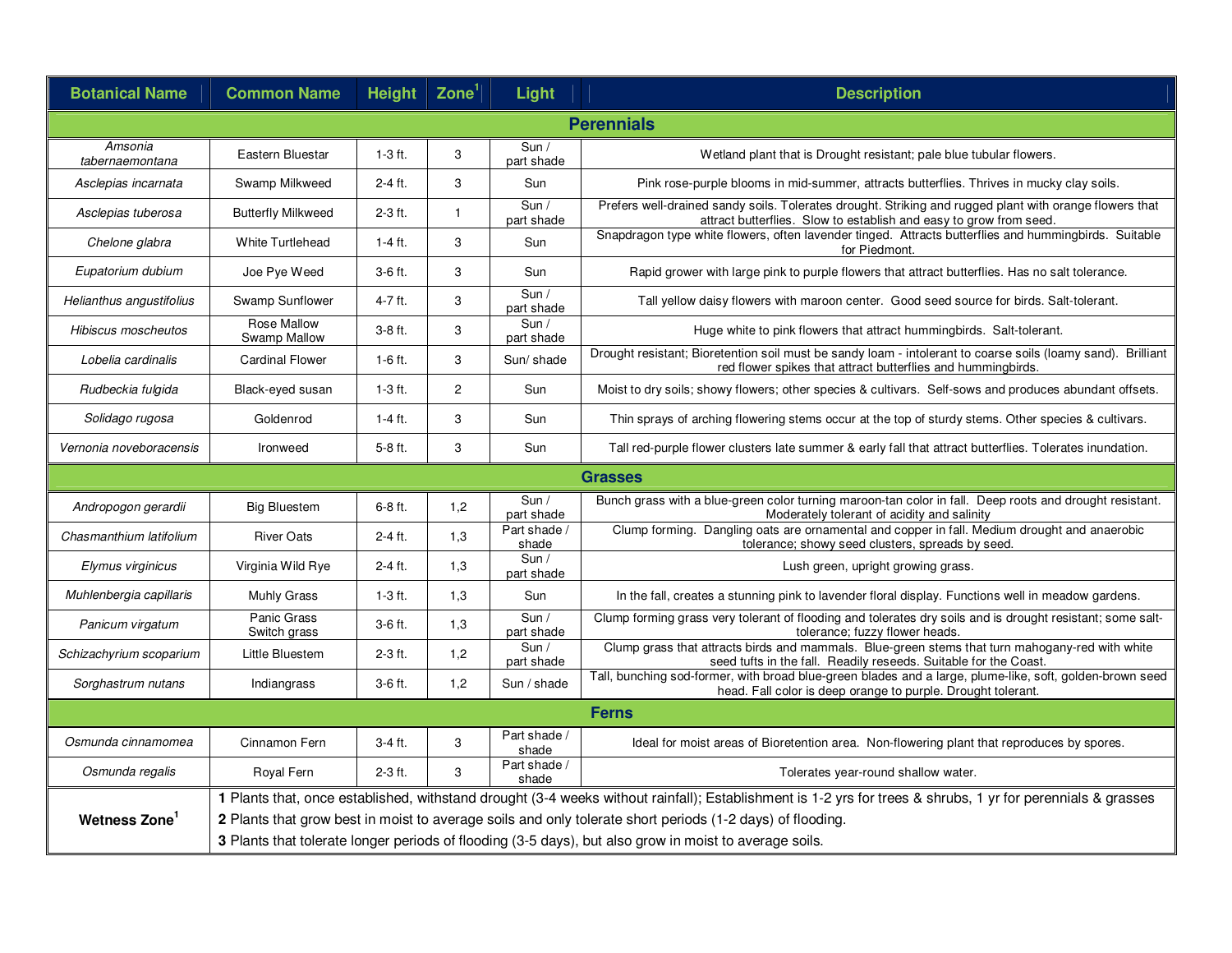# **APPENDIX D**

# **STABILIZATION CHECKLIST**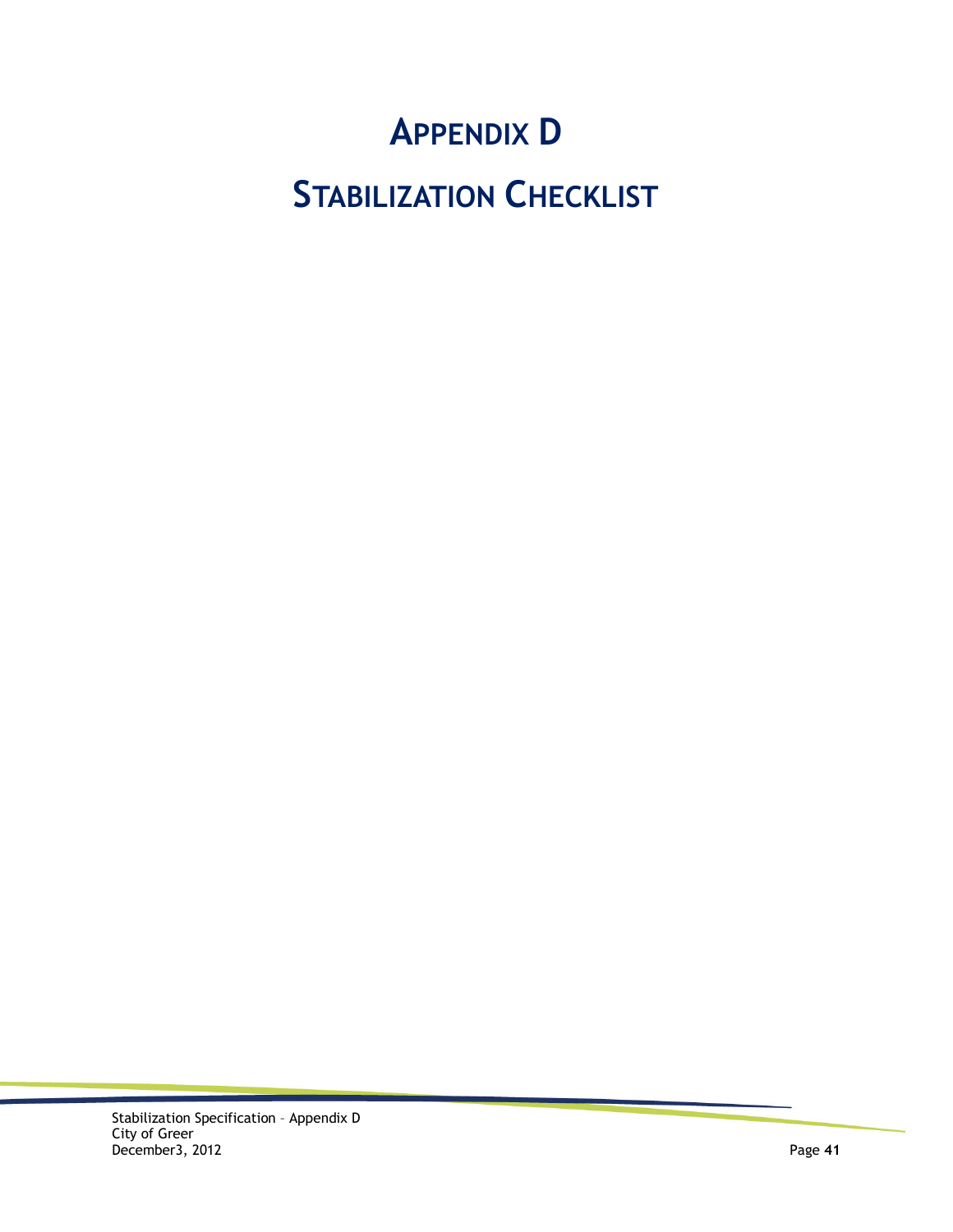### **CITY OF GREER STABILIZATION CHECKLIST**

| <b>PROJECT NUMBER:</b><br>Total Area of Application (acres): ____         |  | <b>PROJECT NAME:</b>                                                                |                      |                     |    |       |
|---------------------------------------------------------------------------|--|-------------------------------------------------------------------------------------|----------------------|---------------------|----|-------|
| <b>Application Area(s): Flat Areas</b>                                    |  | Slopes / Buffers                                                                    |                      | Shoulders / Medians |    |       |
| <b>Application:</b>                                                       |  | Permanent Cover Temp. Cover by Seeding                                              | Temp. Cover by Mulch |                     |    |       |
| Has a seeding plan been sent to and approved by the ENGINEER?             |  |                                                                                     |                      | YES                 | NO |       |
| Has a soil analysis been conducted (if YES, attach a copy to this form)?  |  |                                                                                     |                      | <b>YES</b>          | NO |       |
| Has a certified copy of the soil analysis been submitted to the ENGINEER? |  |                                                                                     |                      | YES                 | NO |       |
| Has the seedbed been properly prepared for application?                   |  |                                                                                     |                      | <b>YES</b>          | NO |       |
|                                                                           |  | Is seed individually packaged, bagged and tagged, clearly stating all requirements? |                      | YES                 | NO | NA NA |

**Substitution:** \_\_\_YES \_\_\_NO \_\_\_NA

If acceptable seeds are not available and the most practicable alternative seed is substituted then the Contractor must submit data to the ENGINEER showing that the substitute seed is appropriate for the specific application.

|                                | <b>PERMANENT COVER:</b><br>complete entire chart<br><b>TEMP COVER BY SEEDING:</b><br>complete shaded items only | Y<br>E<br>S | N<br>Ο | <b>APPLIED</b><br><b>TOTAL</b> | <b>APPLIED</b><br>RATE <sup>1</sup> | <b>RECOMMENDED</b><br><b>RATE</b> |
|--------------------------------|-----------------------------------------------------------------------------------------------------------------|-------------|--------|--------------------------------|-------------------------------------|-----------------------------------|
|                                |                                                                                                                 |             |        | Ibs                            | lb/acre                             | lb/acre                           |
|                                |                                                                                                                 |             |        | Ibs                            | lb/acre                             | lb/acre                           |
| <b>SEED</b>                    |                                                                                                                 |             |        | Ibs                            | lb/acre                             | lb/acre                           |
| <b>TYPES:</b>                  |                                                                                                                 |             |        | Ibs                            | lb/acre                             | lb/acre                           |
|                                |                                                                                                                 |             |        | Ibs                            | lb/acre                             | lb/acre                           |
|                                |                                                                                                                 |             |        | <b>lbs</b>                     | lb/acre                             | lb/acre                           |
|                                |                                                                                                                 |             |        | Ibs                            | lb/acre                             | lb/acre                           |
| <b>FAST ACTING LIME</b>        | <b>LIQUID</b><br><b>DRY</b>                                                                                     |             |        | lbs or gal                     | lbs or gal/acre                     | lbs or gal/acre                   |
|                                | AG GRANULAR LIME (from soil analysis)                                                                           |             |        | Ibs                            | lb/acre                             | lb/acre                           |
|                                | <b>BIOLOGICAL GROWTH STIMULANT</b>                                                                              |             |        | gal                            | gal/acre                            | gal/acre                          |
|                                | SLOW RELEASE NITROGEN (N) (from soil analysis) <sup>2</sup>                                                     |             |        | Ibs                            | lb/acre                             | lb/acre                           |
|                                | PHOSPHORUS (P2O5) (from soil analysis) <sup>3</sup>                                                             |             |        | Ibs                            | lb/acre                             | lb/acre                           |
|                                | POTASSIUM (K2O) (from soil analysis) <sup>4</sup>                                                               |             |        | Ibs                            | lb/acre                             | lb/acre                           |
| <b>MULCH TYPE<sup>1</sup>:</b> |                                                                                                                 |             |        | Ibs                            | lb/acre                             | lb/acre                           |
|                                | MULCH APPLIED AT RECOMMENDED RATE <sup>1</sup>                                                                  |             |        | N/A                            | N/A                                 | N/A                               |
|                                | <b>EROSION CONTROL BLANKET (ECB)</b>                                                                            |             |        | $ft^2$                         | N/A                                 | N/A                               |
|                                | TURF REINFORCEMENT MAT (TRM)                                                                                    |             |        | $ft^2$                         | N/A                                 | N/A                               |
|                                | <b>WOOD CHIPS OR COMPOST</b>                                                                                    |             |        | <b>CV</b>                      | cy/acre                             | cy/acre                           |

<sup>1</sup> Applied Rate = Applied Total / Application Area (acres)

 $2^{2}$  bag wt.(lbs) \_\_\_\_\_\_\_ x # bags\_\_\_\_\_\_ x % Nitrogen (N)/bag \_\_\_\_\_\_\_ = total applied weight (lbs) of (N) \_\_\_\_\_\_  $^3$  bag wt.(lbs) \_\_\_\_\_\_\_\_x # bags\_\_\_\_\_\_\_\_ x % Phosphorus (P205)bag\_\_\_\_\_\_ = total applied weight (lbs) of (P205)\_\_\_\_\_

 $4 \text{ bag wt.}$ (lbs) \_\_\_\_\_\_ x # bags\_\_\_\_\_\_ x % Potassium (K))/bag \_\_\_\_\_\_ = total applied weight (lbs) of (K) \_\_\_\_\_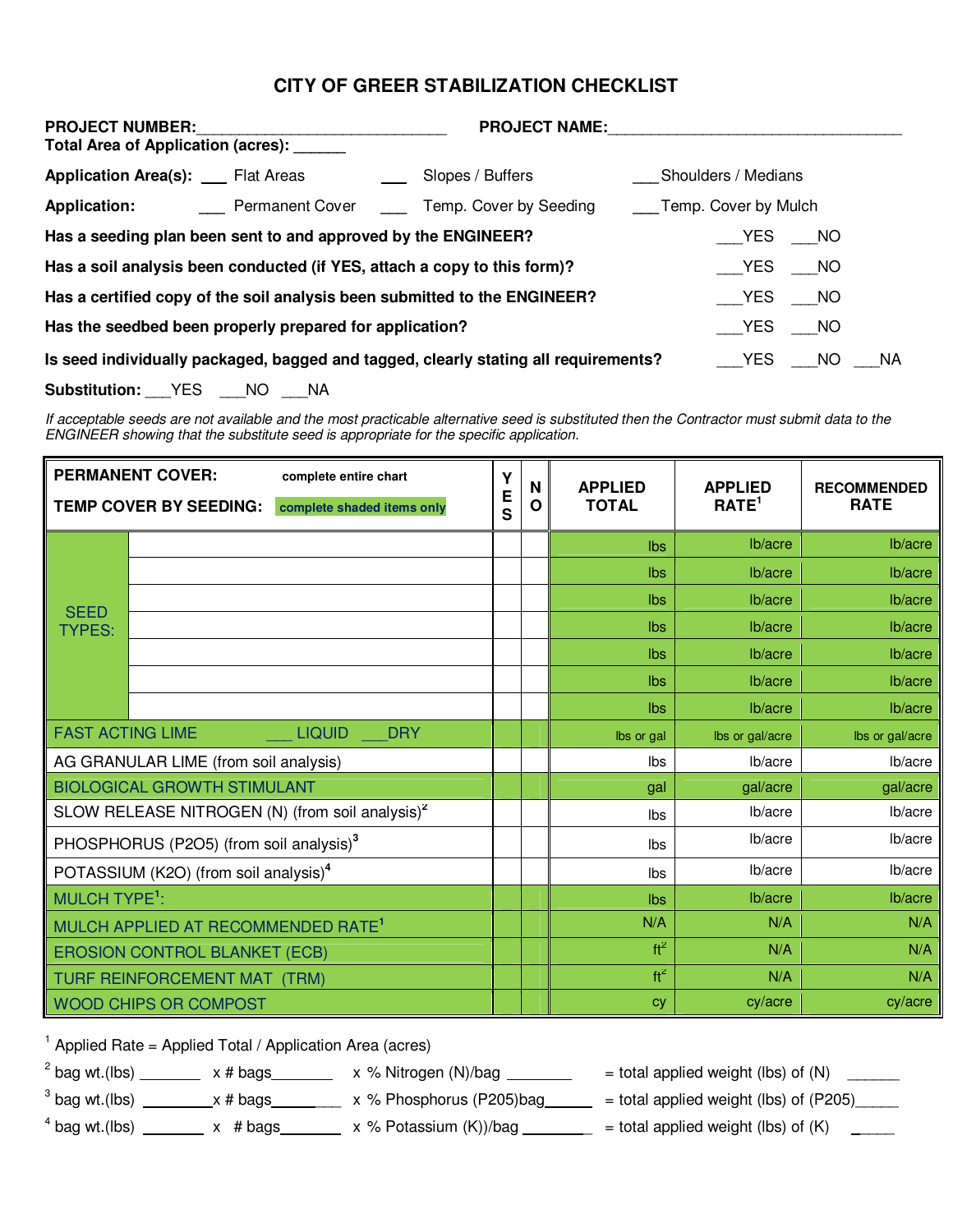### **CITY OF GREER STABILIZATION CHECKLIST**

| Mulch: See attached mulch table for guidance.<br>Application Slope (X:1) _______________                       | Application Maximum Slope length (feet) _______________                         |  |  |
|----------------------------------------------------------------------------------------------------------------|---------------------------------------------------------------------------------|--|--|
| Correct Mulch applied to applicable maximum slope: ___YES ___NO ___NA                                          |                                                                                 |  |  |
| Mulch applied to applicable maximum slope length:                                                              | ____YES ____NO ____NA                                                           |  |  |
| Mulch is applied with a minimum continuous soil<br>coverage of 95% across the entire application area:         | ____YES ____NO ____NA                                                           |  |  |
| Slope interruption devices or TRMs are used for<br>continuous slope lengths longer than 50 feet:               | ____YES ____NO ____NA                                                           |  |  |
|                                                                                                                |                                                                                 |  |  |
|                                                                                                                | Inspector Name: 1990 Manual Contractor Company: 2008 Manual Contractor Company: |  |  |
| Design Engineer or Landscape Architecht: New York 1988 and Separate Separate Separate Separate Separate Separa |                                                                                 |  |  |
|                                                                                                                |                                                                                 |  |  |
|                                                                                                                |                                                                                 |  |  |
|                                                                                                                |                                                                                 |  |  |
|                                                                                                                |                                                                                 |  |  |
|                                                                                                                |                                                                                 |  |  |
|                                                                                                                |                                                                                 |  |  |
|                                                                                                                |                                                                                 |  |  |
|                                                                                                                |                                                                                 |  |  |
|                                                                                                                |                                                                                 |  |  |
|                                                                                                                |                                                                                 |  |  |
|                                                                                                                |                                                                                 |  |  |
|                                                                                                                |                                                                                 |  |  |
|                                                                                                                |                                                                                 |  |  |
|                                                                                                                |                                                                                 |  |  |
|                                                                                                                |                                                                                 |  |  |